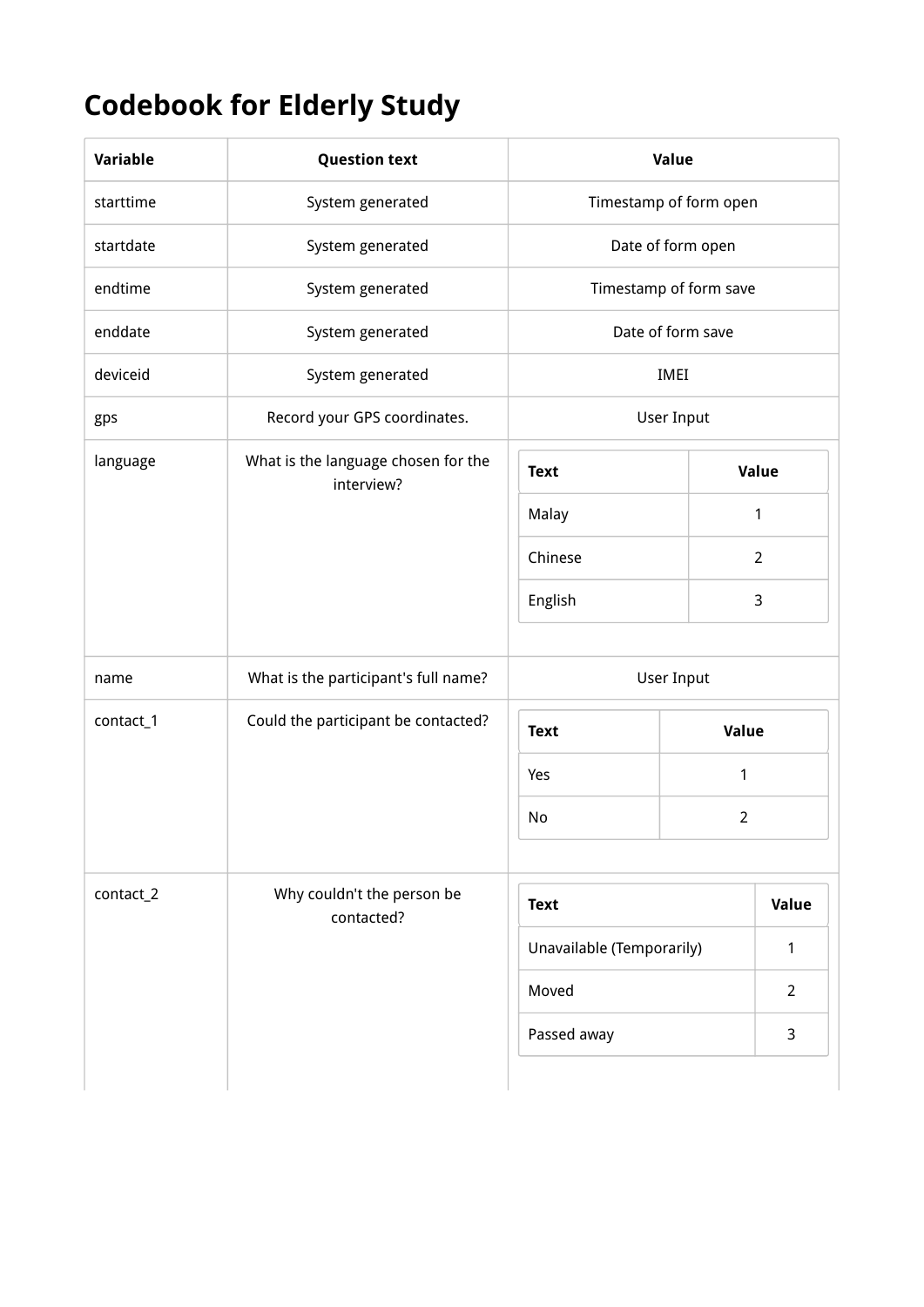| <b>Variable</b> | <b>Question text</b>                              |             | Value          |
|-----------------|---------------------------------------------------|-------------|----------------|
| contact_3       | Will he/she will be available in next 2<br>weeks? | <b>Text</b> | Value          |
|                 |                                                   | Yes         | $\mathbf{1}$   |
|                 |                                                   | No          | $\overline{2}$ |
|                 |                                                   |             |                |
| contact_4       | His/her age atleast 50 years?                     | <b>Text</b> | Value          |
|                 |                                                   | Yes         | $\mathbf{1}$   |
|                 |                                                   | No          | $\overline{2}$ |
| gender          | What is the participant's gender?                 |             |                |
|                 |                                                   | <b>Text</b> | Value          |
|                 |                                                   | Male        | $\mathbf{1}$   |
|                 |                                                   | Female      | $\overline{2}$ |
| $ic_1$          | Does the participant have a NRIC                  | <b>Text</b> | Value          |
|                 |                                                   | Yes         | $\mathbf{1}$   |
|                 |                                                   | No          | $\overline{2}$ |
| $ic_3$          | MyKAD Data                                        | User Input  |                |
| $iC_4$          | Were you able to scan the<br>participant's NRIC?  | <b>Text</b> | Value          |
|                 |                                                   | Yes         | $\mathbf{1}$   |
|                 |                                                   | No          | $\overline{2}$ |
| $ic_5$          | Enter NRIC number                                 |             | User Input     |
| $iC_6$          | Enter NRIC number (repeat)                        |             | User Input     |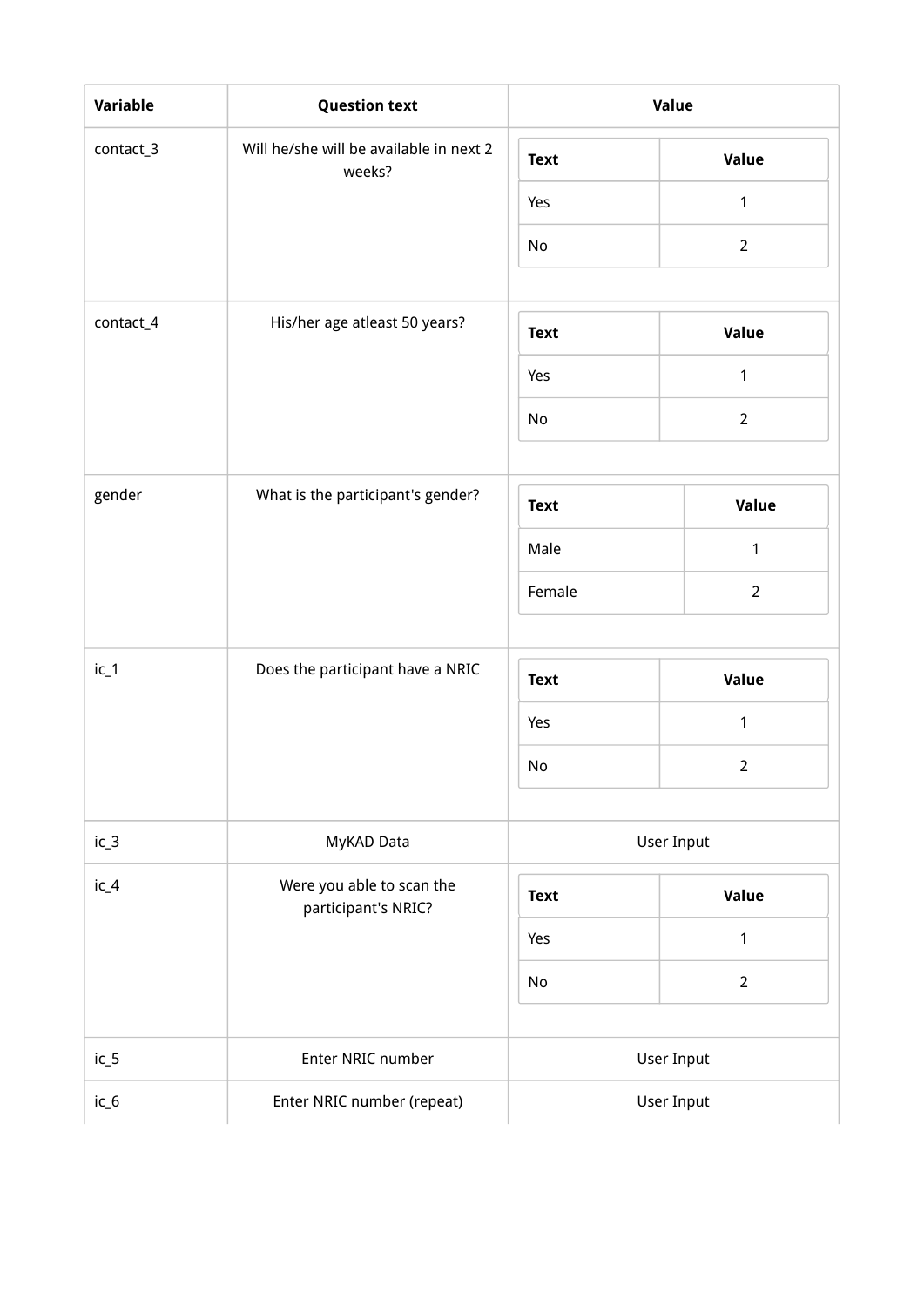| $ic_7$      | What other identification does the            |                                         |                | Value          |
|-------------|-----------------------------------------------|-----------------------------------------|----------------|----------------|
|             | participant have?                             | <b>Text</b>                             |                |                |
|             |                                               | Other Malaysian government<br>issued ID |                | $\mathbf{1}$   |
|             |                                               | Foreign passport                        |                | $\overline{2}$ |
|             |                                               | Other                                   |                | 3              |
|             |                                               | ID missing                              |                | 4              |
| $iC_8$      | Please specify other                          |                                         | User Input     |                |
| $ic_9$      | Please enter the ID number                    |                                         | User Input     |                |
| address     | Verify the address                            |                                         | User Input     |                |
| birthday_1  | What is the Date of Birth?                    | User Input                              |                |                |
| birthday_2  | What was the age at last birthday?            | User Input                              |                |                |
| inclusion_1 | Please check if the patient;                  | User Input                              |                |                |
| inclusion_2 | a) Has severe visual impairment/<br>blindness | <b>Text</b>                             | Value          |                |
|             |                                               | Yes                                     | 1              |                |
|             |                                               | No                                      | $\overline{2}$ |                |
|             |                                               |                                         |                |                |
| inclusion_3 | b) Has severe hearing impairment/<br>deafness | <b>Text</b>                             | Value          |                |
|             |                                               | 1<br>Yes                                |                |                |
|             |                                               | $\overline{2}$<br>No                    |                |                |
|             |                                               |                                         |                |                |
| inclusion_4 | c) Is incapable due to acute illness          | <b>Text</b>                             | <b>Value</b>   |                |
|             |                                               | Yes                                     | 1              |                |
|             |                                               | No                                      | $\overline{2}$ |                |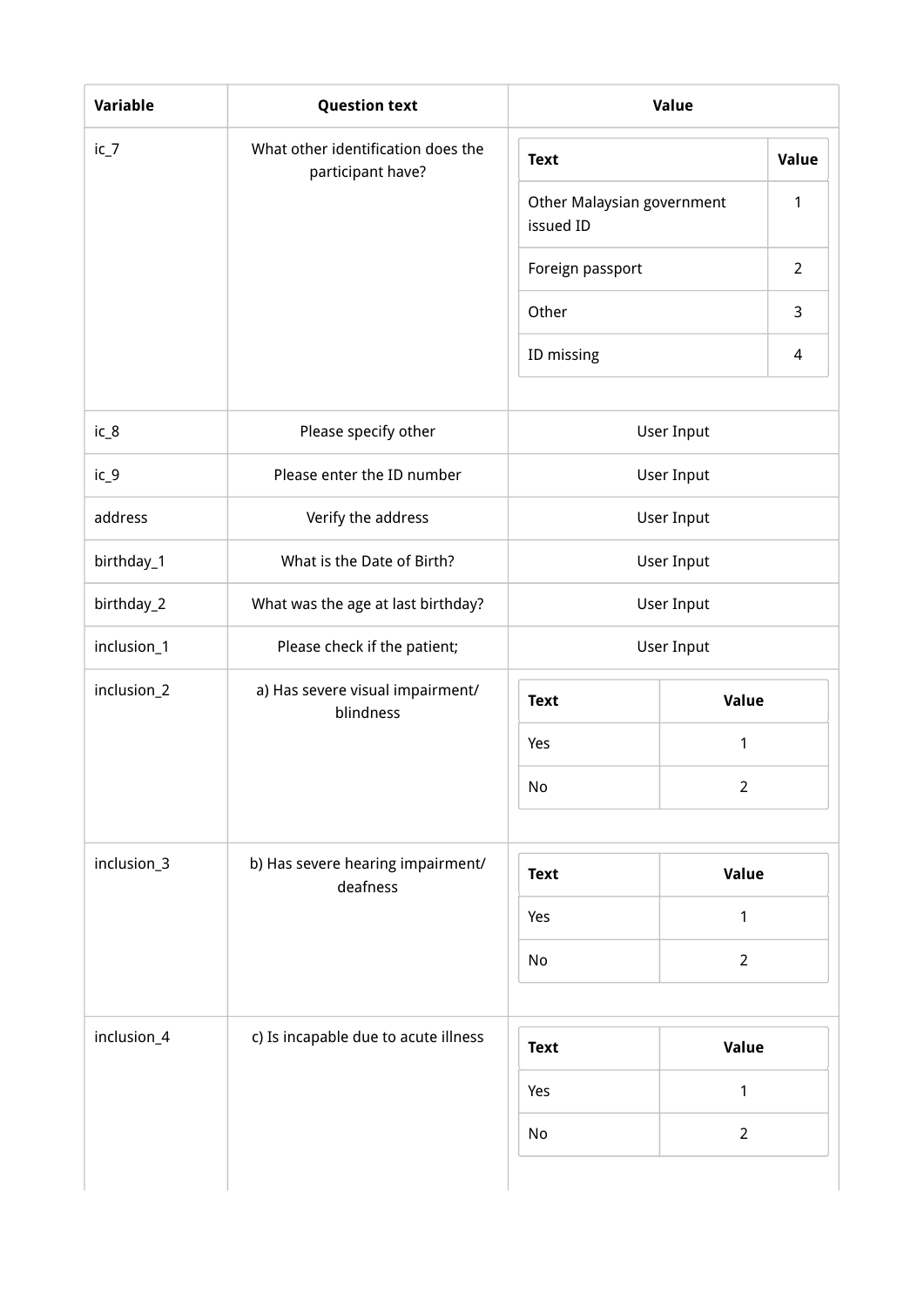| <b>Variable</b> | <b>Question text</b>                                                                                |             | Value             |
|-----------------|-----------------------------------------------------------------------------------------------------|-------------|-------------------|
| inclusion_5     | d) Is incapable due to chronic illness                                                              | <b>Text</b> | Value             |
|                 |                                                                                                     | Yes         | 1                 |
|                 |                                                                                                     | No          | $\overline{2}$    |
|                 |                                                                                                     |             |                   |
| inclusion_6     | e) Is incapable for another reason:<br>please specify                                               | <b>Text</b> | Value             |
|                 |                                                                                                     | Yes         | $\mathbf{1}$      |
|                 |                                                                                                     | No          | $\overline{2}$    |
| inclusion_7     | Please specify:                                                                                     |             | <b>User Input</b> |
| consent_2       | Do you think that the participant can<br>comprehend and summarize well and<br>give a valid consent? | <b>Text</b> | Value             |
|                 |                                                                                                     | Yes         | 1                 |
|                 |                                                                                                     | No          | $\overline{2}$    |
|                 |                                                                                                     |             |                   |
| consent_3       | Are you willing to particiate in this<br>study later after assessment by a                          | <b>Text</b> | Value             |
|                 | doctor?                                                                                             | Yes         | 1                 |
|                 |                                                                                                     | No          | $\overline{2}$    |
|                 |                                                                                                     |             |                   |
| consent_4       | Are you willing to be interviewed by<br>the same data collector.                                    | <b>Text</b> | Value             |
|                 |                                                                                                     | Yes         | 1                 |
|                 |                                                                                                     | No          | $\overline{2}$    |
|                 |                                                                                                     |             |                   |
| consent_6       | Is the participant willing to participate<br>in the interview now?                                  | <b>Text</b> | Value             |
|                 |                                                                                                     | Yes         | $\mathbf{1}$      |
|                 |                                                                                                     | No          | $\overline{2}$    |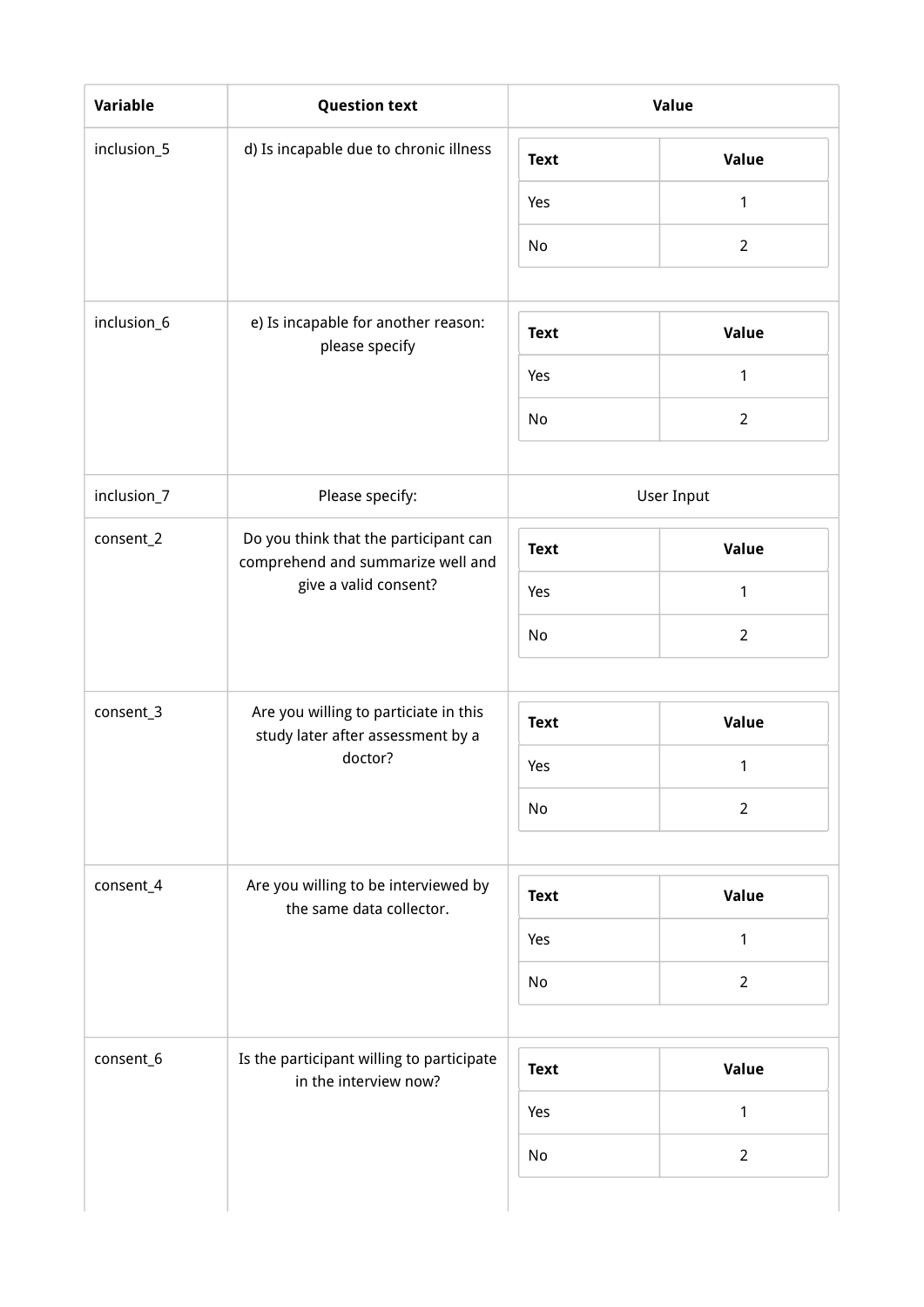| <b>Variable</b> | <b>Question text</b>                                                          |                                                         | Value             |                |
|-----------------|-------------------------------------------------------------------------------|---------------------------------------------------------|-------------------|----------------|
| consent_7       | What is the reason?                                                           | <b>Text</b>                                             |                   | Value          |
|                 |                                                                               | Not willing to be interviewed by<br>this data collector |                   | 1              |
|                 |                                                                               | Inconvenience due to time                               |                   | $\overline{2}$ |
|                 |                                                                               | Refused to answer                                       |                   | $-9$           |
| consent_11      | Do you prefer a signed consent form<br>or a video recording?                  | <b>Text</b>                                             |                   | Value          |
|                 |                                                                               | Signed consent form                                     |                   | 1              |
|                 |                                                                               | Video recording                                         |                   | $\overline{2}$ |
| consent_13      | Please answer the folllowing<br>questions based on the recorded<br>video      |                                                         | <b>User Input</b> |                |
| consent_14      | To have my near relative/caretaker to<br>be asked few questions pertaining my | <b>Text</b>                                             | Value             |                |
|                 | memory                                                                        | Yes                                                     | 1                 |                |
|                 |                                                                               | No                                                      | $\overline{2}$    |                |
| consent_15      | To have my ECG recorded                                                       |                                                         |                   |                |
|                 |                                                                               | <b>Text</b>                                             | Value             |                |
|                 |                                                                               | Yes                                                     | $\mathbf{1}$      |                |
|                 |                                                                               | No                                                      | $\overline{2}$    |                |
| consent_16      | To have my finger prick blood sample<br>taken for analysis of certain health  | <b>Text</b>                                             | Value             |                |
|                 | conditions                                                                    | Yes                                                     | $\mathbf{1}$      |                |
|                 |                                                                               | No                                                      | $\overline{2}$    |                |
|                 |                                                                               |                                                         |                   |                |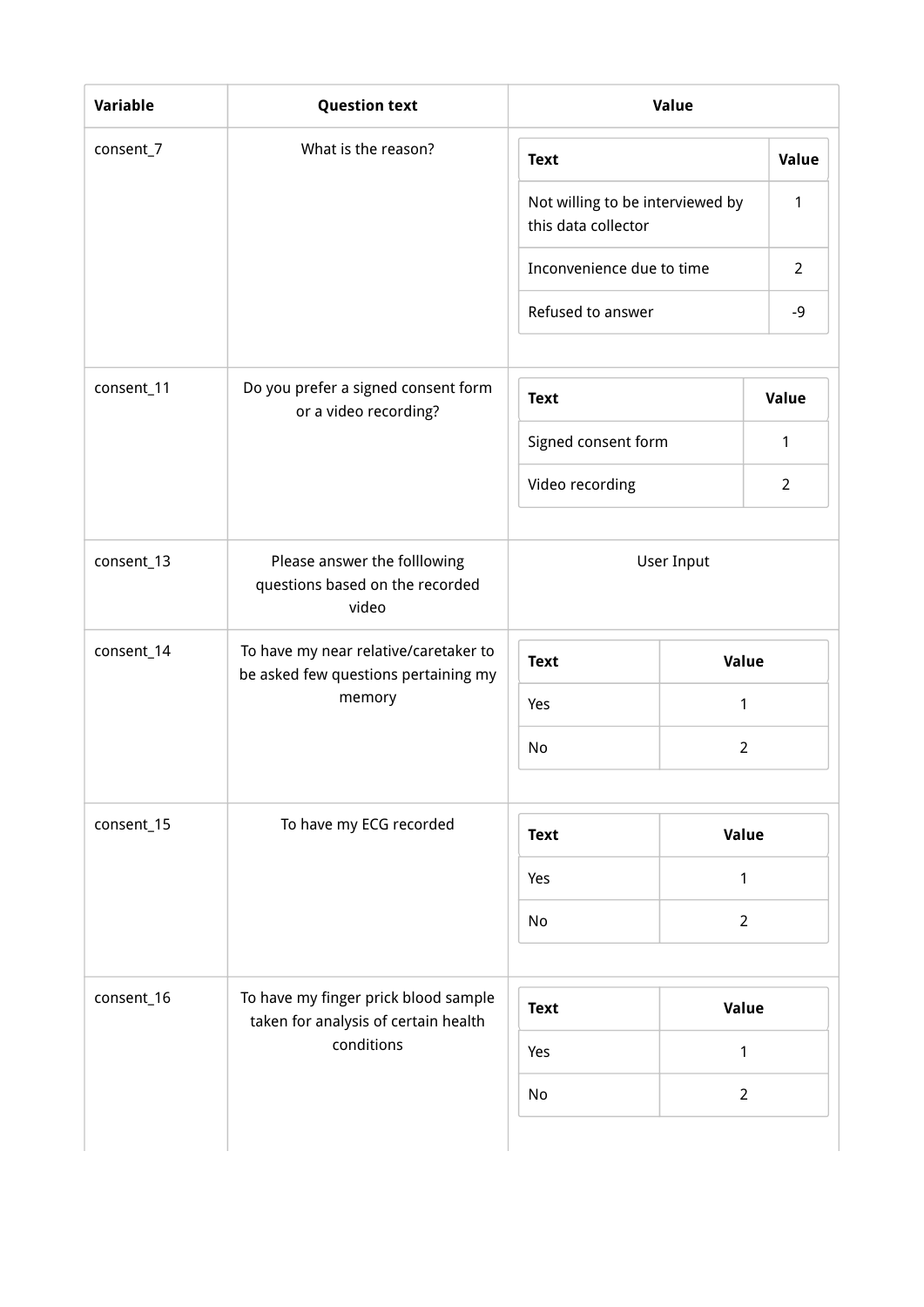| Variable   | <b>Question text</b>                                                          |             | Value          |
|------------|-------------------------------------------------------------------------------|-------------|----------------|
| consent_17 | To have my blood sample stored by<br>SEACO for future analysis                | <b>Text</b> | Value          |
|            |                                                                               | Yes         | $\mathbf{1}$   |
|            |                                                                               | No          | $\overline{2}$ |
| consent_18 | Do you consent for the following?                                             |             | User Input     |
| consent_19 | To be interviewed by the researcher                                           | <b>Text</b> | Value          |
|            |                                                                               | Yes         | 1              |
|            |                                                                               | No          | $\overline{2}$ |
|            |                                                                               |             |                |
| consent_20 | To allow the interview to be audio-<br>taped and/or video-taped               | <b>Text</b> | Value          |
|            |                                                                               | Yes         | 1              |
|            |                                                                               | No          | $\overline{2}$ |
|            |                                                                               |             |                |
| consent_21 | To have my physical measurements<br>and assessment to be undertaken           | <b>Text</b> | Value          |
|            |                                                                               | Yes         | $\mathbf{1}$   |
|            |                                                                               | No          | $\overline{2}$ |
|            |                                                                               |             |                |
| consent_22 | To have my near relative/caretaker to<br>be asked few questions pertaining my | <b>Text</b> | Value          |
|            | memory                                                                        | Yes         | $\mathbf{1}$   |
|            |                                                                               | No          | $\overline{2}$ |
|            |                                                                               |             |                |
| consent_23 | To have my ECG recorded                                                       | <b>Text</b> | Value          |
|            |                                                                               | Yes         | 1              |
|            |                                                                               | No          | $\overline{2}$ |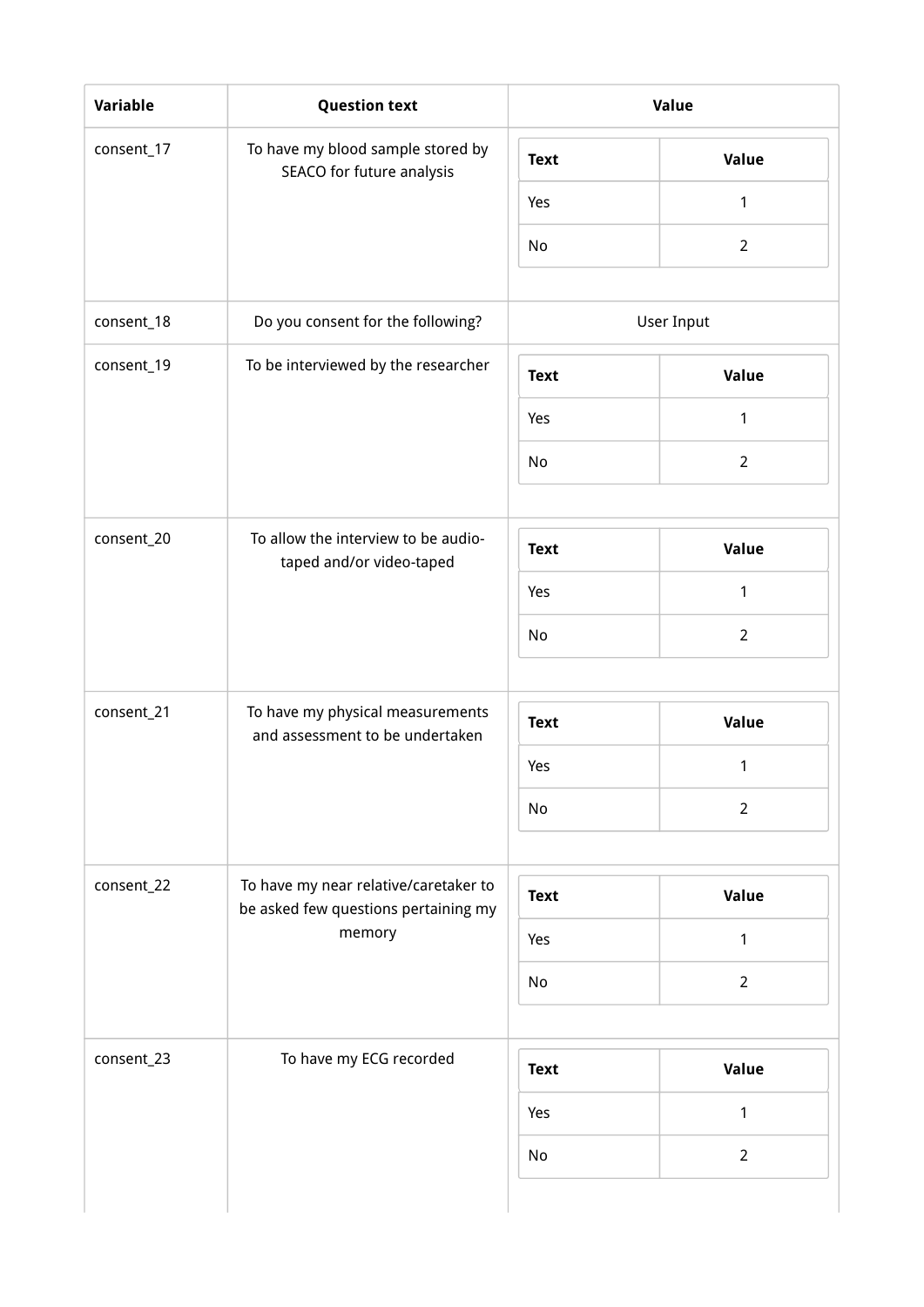| <b>Variable</b> | <b>Question text</b>                                                                                                                                                                               |             | Value          |
|-----------------|----------------------------------------------------------------------------------------------------------------------------------------------------------------------------------------------------|-------------|----------------|
| consent_24      | To have my finger prick blood sample<br>taken for analysis of certain health                                                                                                                       | <b>Text</b> | Value          |
|                 | conditions                                                                                                                                                                                         | Yes         | 1              |
|                 |                                                                                                                                                                                                    | No          | $\overline{2}$ |
| consent_25      | To have my blood sample stored by                                                                                                                                                                  | <b>Text</b> | Value          |
|                 | SEACO for future analysis                                                                                                                                                                          | Yes         | 1              |
|                 |                                                                                                                                                                                                    | No          | $\overline{2}$ |
| consent_26      | I understand that my participation is                                                                                                                                                              | <b>Text</b> | Value          |
|                 | voluntary, that I can choose not to<br>participate in part or all of the project,<br>and that I can withdraw at any stage<br>of the project without being penalized<br>or disadvantaged in any way | Yes         | 1              |
|                 |                                                                                                                                                                                                    | No          | $\overline{2}$ |
| consent_27      | I understand that any data collected<br>and used in reports or published                                                                                                                           | <b>Text</b> | Value          |
|                 | findings will not, under any                                                                                                                                                                       | Yes         | 1              |
|                 | circumstances, contain names or<br>identifying characteristics.                                                                                                                                    | No          | $\overline{2}$ |
| consent_28      | I understand that any information I                                                                                                                                                                | <b>Text</b> | Value          |
|                 | provide is confidential, and that no<br>information that could lead to the                                                                                                                         | Yes         | 1              |
|                 | identification of any individual will be<br>disclosed in any reports on the                                                                                                                        | No          | $\overline{2}$ |
|                 | project, or to any other party.                                                                                                                                                                    |             |                |
| consent_29      | I understand that the data will be<br>kept in secure storage and accessible                                                                                                                        | <b>Text</b> | Value          |
|                 | to the research team.                                                                                                                                                                              | Yes         | 1              |
|                 |                                                                                                                                                                                                    | No          | $\overline{2}$ |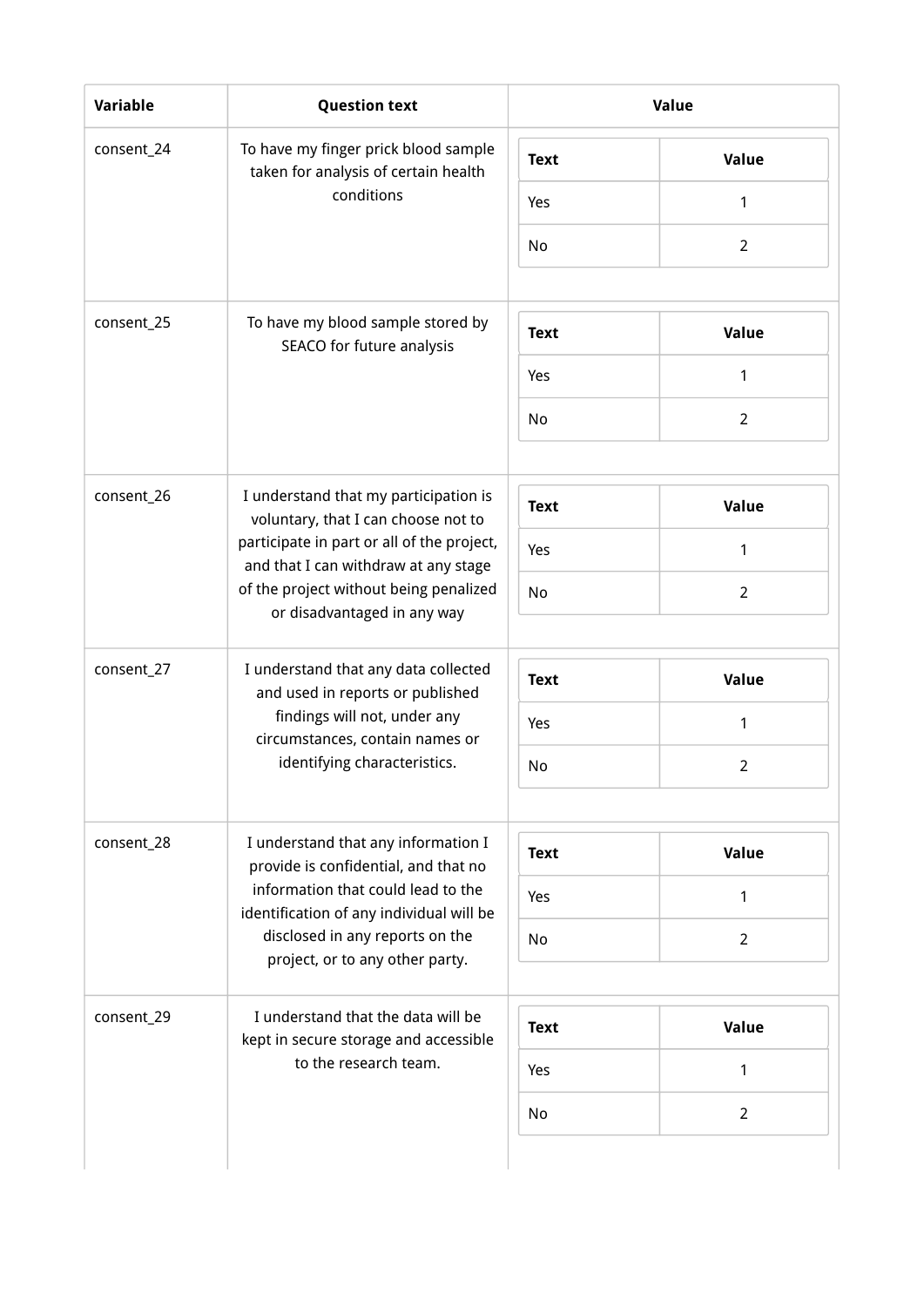| Variable      | <b>Question text</b>                                            | Value             |                |
|---------------|-----------------------------------------------------------------|-------------------|----------------|
| consent_30    | I understand that data may be<br>released for analysis to other | <b>Text</b>       | Value          |
|               | researchers after identifying<br>information has been removed.  | Yes               | $\mathbf{1}$   |
|               |                                                                 | <b>No</b>         | $\overline{2}$ |
|               |                                                                 |                   |                |
| demographic_1 | What is your ethnicity? ( Please verify<br>the response)        | <b>Text</b>       | Value          |
|               |                                                                 | Malay             | $\mathbf{1}$   |
|               |                                                                 | Indian            | $\overline{2}$ |
|               |                                                                 | Chinese           | 3              |
|               |                                                                 | Bumiputera        | $\overline{4}$ |
|               |                                                                 | Orang Asli        | 8              |
|               |                                                                 | Other             | 5              |
|               |                                                                 | Don't Know        | -8             |
|               |                                                                 | Refused to answer | $-9$           |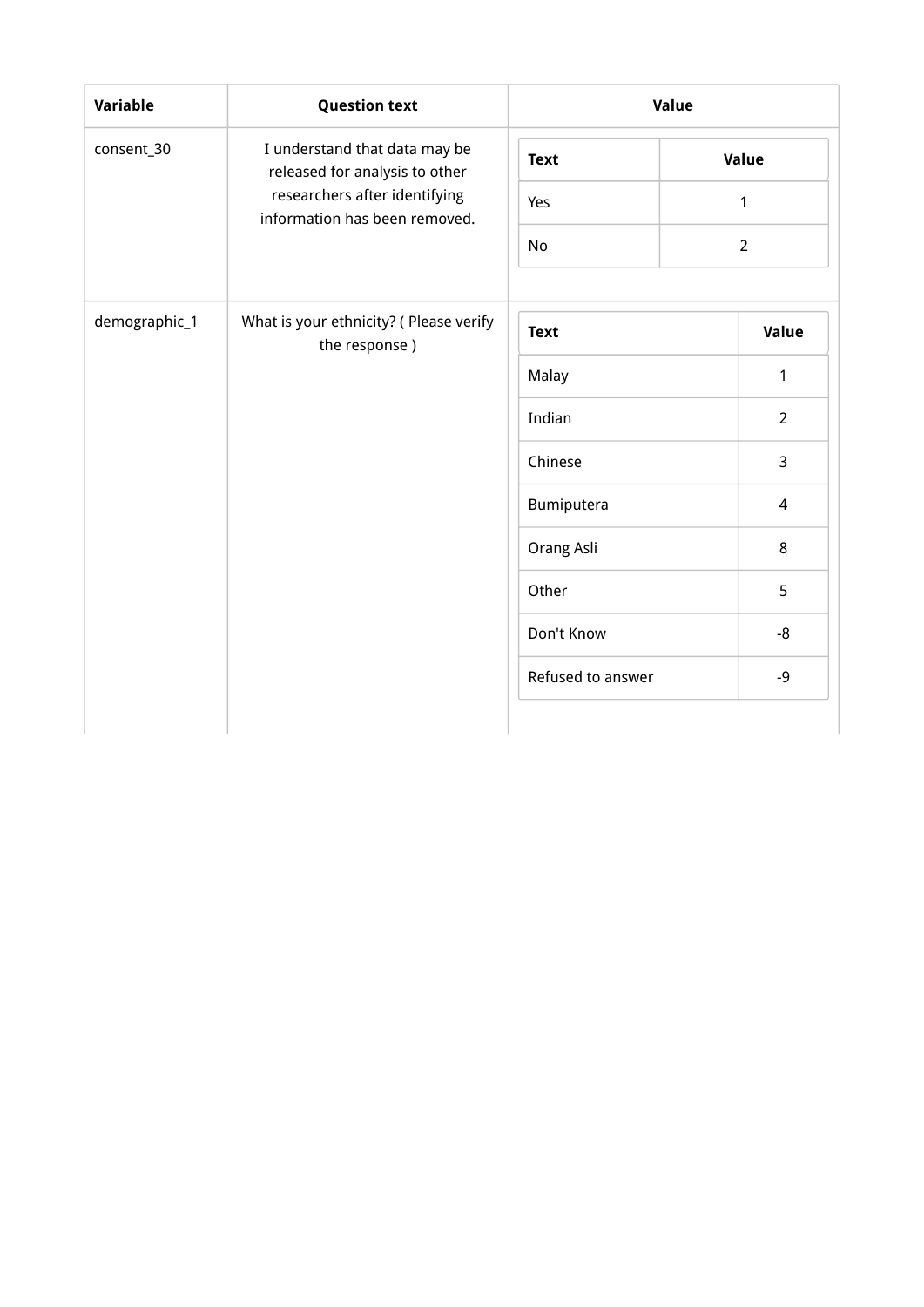| demographic_2 | How many years of formal schooling |                                 |                |
|---------------|------------------------------------|---------------------------------|----------------|
|               | have you completed?                | <b>Text</b>                     | Value          |
|               |                                    | Primary year 1                  | $\mathbf{1}$   |
|               |                                    | Primary year 2                  | $\overline{2}$ |
|               |                                    | Primary year 3                  | $\mathsf{3}$   |
|               |                                    | Primary year 4                  | $\overline{4}$ |
|               |                                    | Primary year 5                  | 5              |
|               |                                    | Primary year 6                  | 6              |
|               |                                    | Secondary form 1                | $\overline{7}$ |
|               |                                    | Secondary form 2                | $\bf 8$        |
|               |                                    | Secondary form 3                | 9              |
|               |                                    | Secondary form 4                | 10             |
|               |                                    | Secondary form 5                | 11             |
|               |                                    | Secondary form 6/Pre-university | 12             |
|               |                                    | College/University              | 13             |
|               |                                    | None                            | 14             |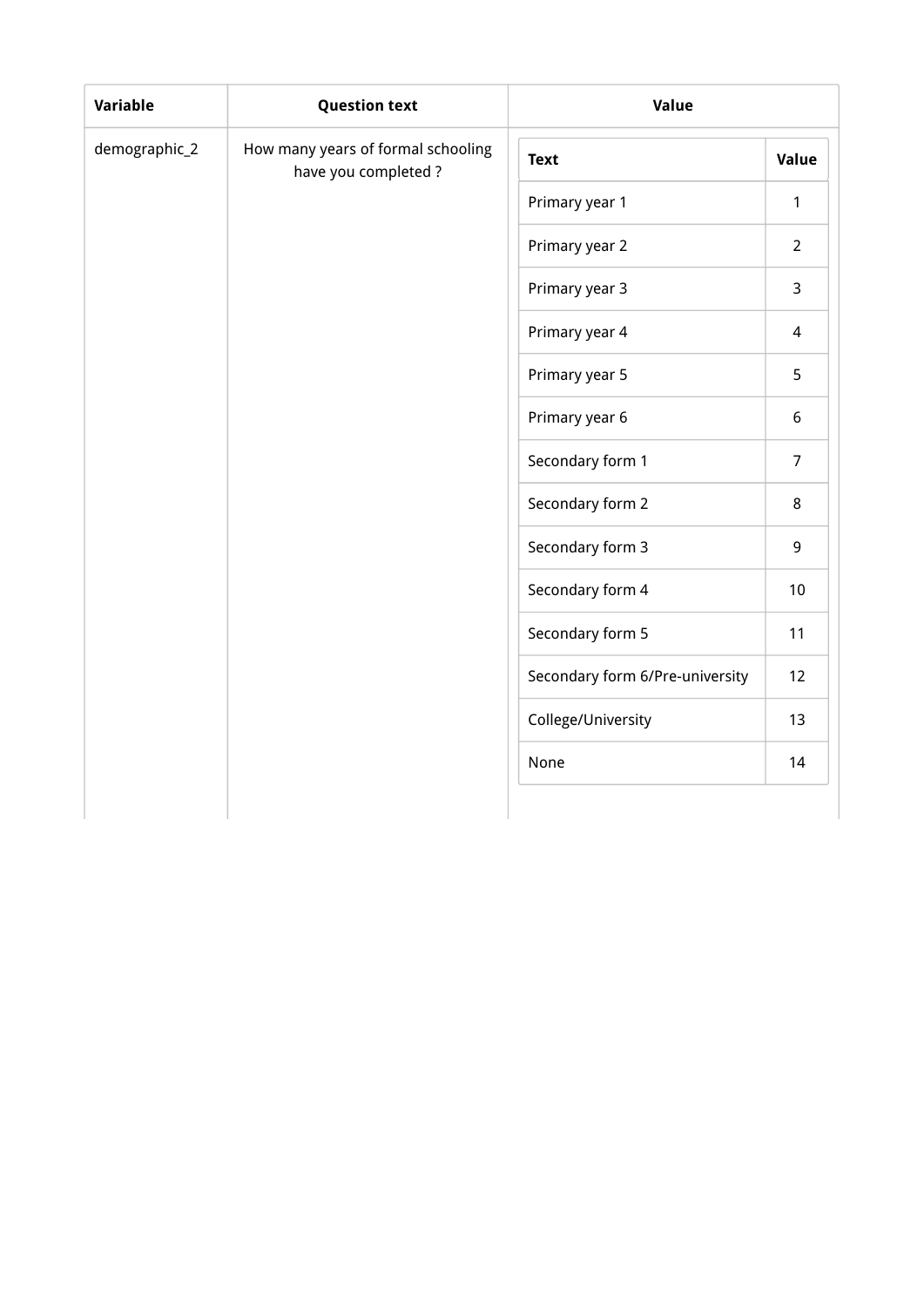| Variable      | <b>Question text</b>                           | Value                  |                          |  |
|---------------|------------------------------------------------|------------------------|--------------------------|--|
| demographic_3 | What is your current marital status?           | <b>Text</b>            | <b>Value</b>             |  |
|               |                                                | Never married          | 1                        |  |
|               |                                                | Married                | $\overline{2}$           |  |
|               |                                                | Separated              | 3                        |  |
|               |                                                | Divorced               | 4                        |  |
|               |                                                | Widow(er)              | 5                        |  |
|               |                                                | Cohabiting             | 6                        |  |
|               |                                                | Other                  | $\overline{7}$           |  |
|               |                                                | Refused to answer      | $-9$                     |  |
|               |                                                |                        |                          |  |
| demographic_4 | What work did you do over the past<br>30 days? | <b>Text</b>            | Value                    |  |
|               |                                                | Housewife/Househusband | 1                        |  |
|               |                                                | Not working            | $\overline{2}$           |  |
|               |                                                | Casual job             | 3                        |  |
|               |                                                | Working part-time      | $\overline{\mathcal{L}}$ |  |
|               |                                                | Working full-time      | 5                        |  |
|               |                                                | Pensioners/pensions    | 6                        |  |
|               |                                                | Self employed          | $\overline{7}$           |  |
|               |                                                | Do not know            | $-8$                     |  |
|               |                                                | Refused to answer      | $-9$                     |  |
| smoking_1     | Now, you will be asked about your              | User Input             |                          |  |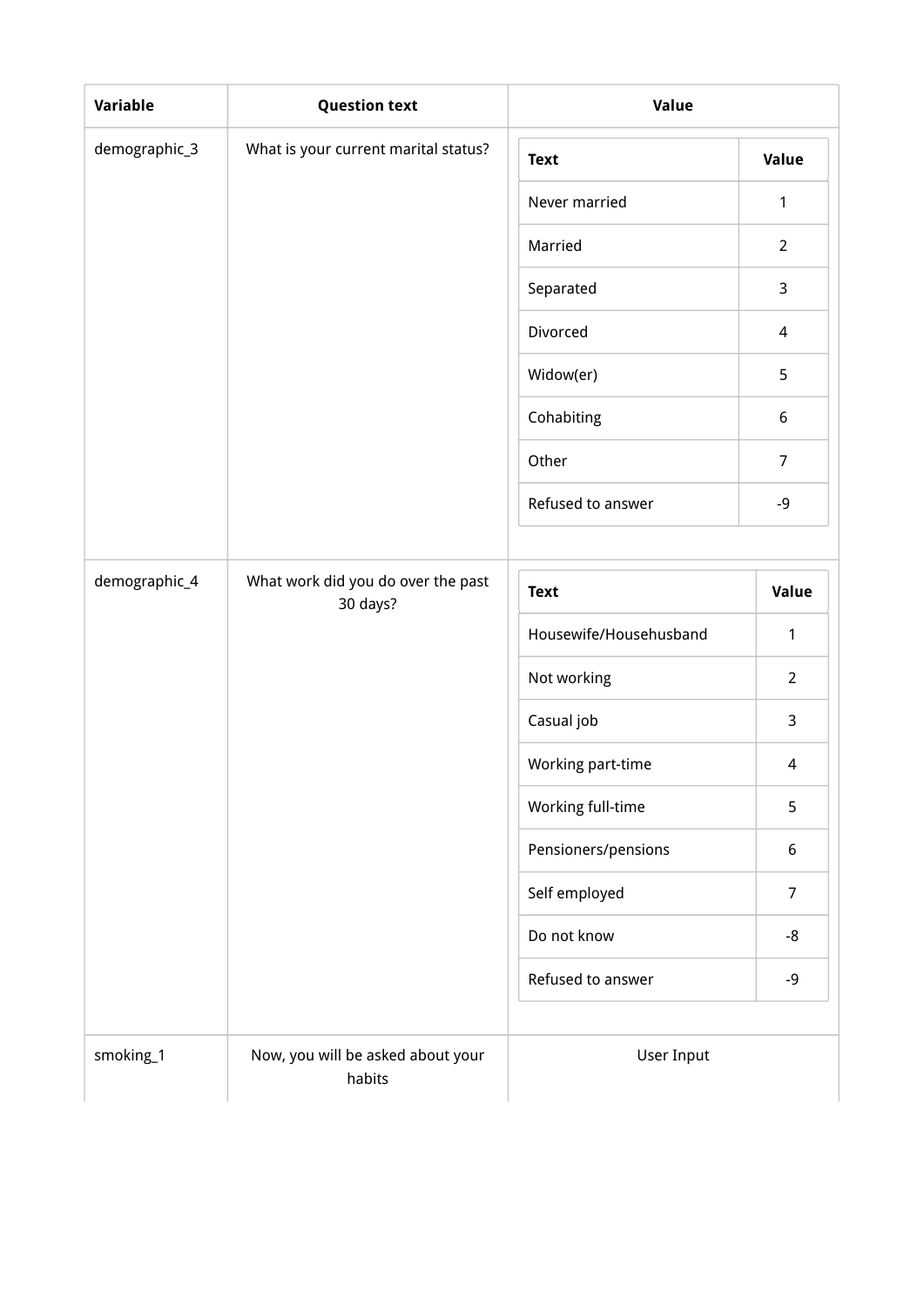|           | <b>Question text</b>                                                     |                    |                |  |
|-----------|--------------------------------------------------------------------------|--------------------|----------------|--|
| smoking_2 | Do you currently smoke?                                                  | <b>Text</b>        | Value          |  |
|           |                                                                          | Yes                | $\mathbf{1}$   |  |
|           |                                                                          | No                 | $2^{\circ}$    |  |
| smoking_3 | Do you use non smoked tobacco?                                           |                    |                |  |
|           |                                                                          | <b>Text</b>        | Value          |  |
|           |                                                                          | Yes                | 1              |  |
|           |                                                                          | No                 | $\overline{2}$ |  |
| smoking_4 | Do you currently use alcohol?                                            | <b>Text</b>        | Value          |  |
|           |                                                                          | Yes                | $\mathbf{1}$   |  |
|           |                                                                          | No                 | $\overline{2}$ |  |
|           |                                                                          |                    |                |  |
| smoking_5 | Have you ever smoked a whole<br>cigarette                                | <b>Text</b>        | Value          |  |
|           |                                                                          | Yes                | $\mathbf{1}$   |  |
|           |                                                                          | No                 | $\overline{2}$ |  |
|           |                                                                          | Refused to answer  | 3              |  |
| smoking_6 | How old were you when you had your<br>first whole cigarette?             | User Input         |                |  |
| smoking_7 | Currently do you smoke tobacco<br>everyday, less than everyday or not at | <b>Text</b>        | Value          |  |
|           | all?                                                                     | Everyday           | 1              |  |
|           |                                                                          | Less than everyday | $\overline{2}$ |  |
|           |                                                                          | Not at all         | $\mathsf{3}$   |  |
|           |                                                                          | Refused to answer  | $-9$           |  |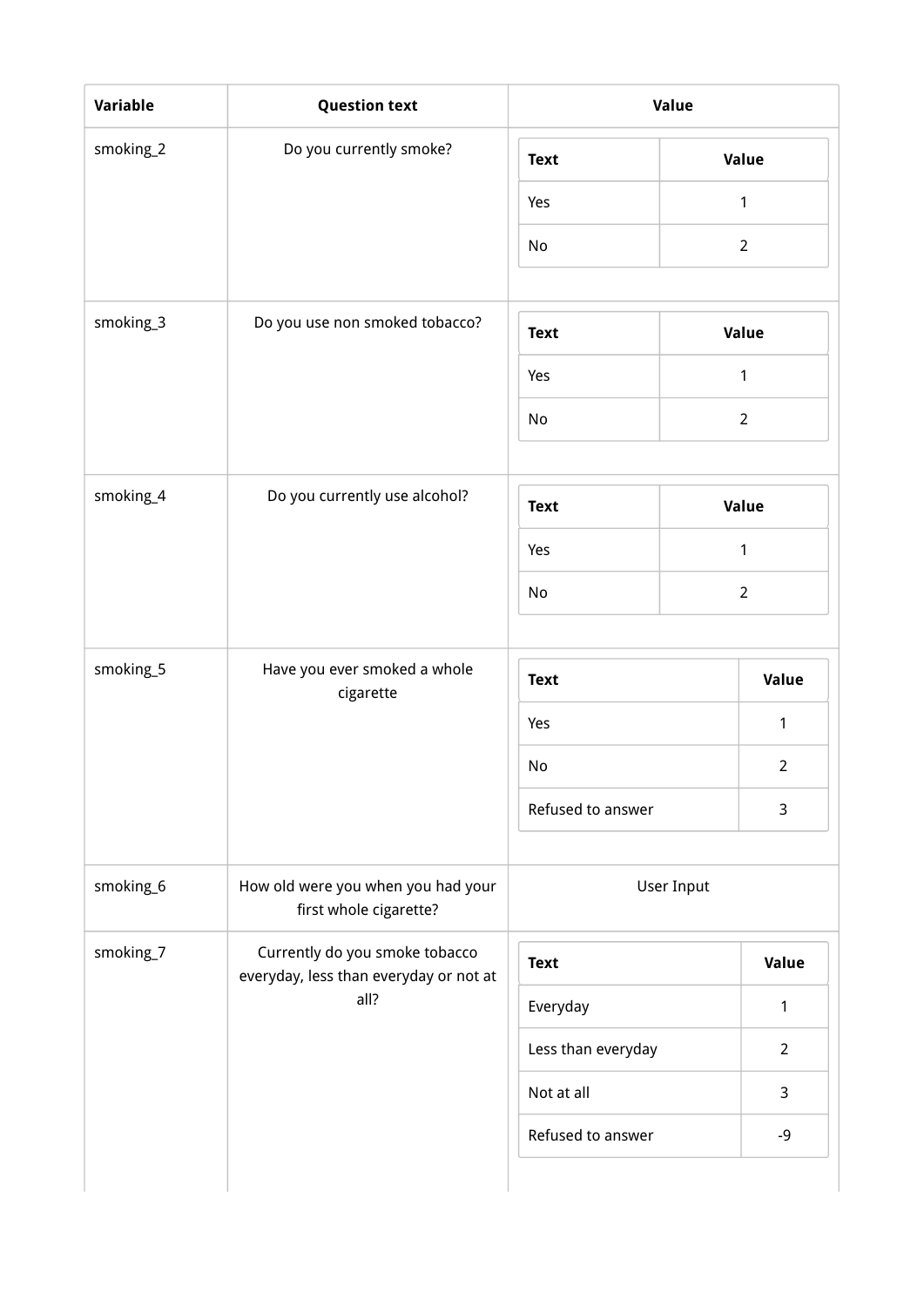| <b>Variable</b> | <b>Question text</b>                                                                                    | Value                                       |                |
|-----------------|---------------------------------------------------------------------------------------------------------|---------------------------------------------|----------------|
| smoking_8       | In the past did you smoke tobacco<br>everyday, less than everyday, or not                               | <b>Text</b>                                 | Value          |
|                 | at all?                                                                                                 | Everyday                                    | $\mathbf{1}$   |
|                 |                                                                                                         | Less than everyday                          | $\overline{2}$ |
|                 |                                                                                                         | Not at all                                  | 3              |
|                 |                                                                                                         | Refused to answer                           | $-9$           |
| smoking_9       | How many years ago did you stop<br>smoking?                                                             | User Input                                  |                |
| smoking_10      | How old were you when you started<br>smoking everyday?                                                  | User Input                                  |                |
| smoking_11      | Of the following tobacco products,<br>which ones did you smoke in the past<br>month (select that apply) | <b>Text</b>                                 | Value          |
|                 |                                                                                                         | Manufactured cigarettes<br>excluding kretek | 1              |
|                 |                                                                                                         | Hand rolled cigarettes                      | $\overline{2}$ |
|                 |                                                                                                         | Kretek                                      | 3              |
|                 |                                                                                                         | Other                                       | 4              |
|                 |                                                                                                         | Don't Know                                  | -8             |
|                 |                                                                                                         | Refused to answer                           | $-9$           |
| smoking_12      | On average, how many manufactured<br>cigarettes do you smoke a day?                                     | User Input                                  |                |
| smoking_13      | On average, how many hand rolled<br>cigarettes do you smoke a day?                                      | User Input                                  |                |
| smoking_14      | On average, how many kretek do you<br>smoke a day?                                                      | User Input                                  |                |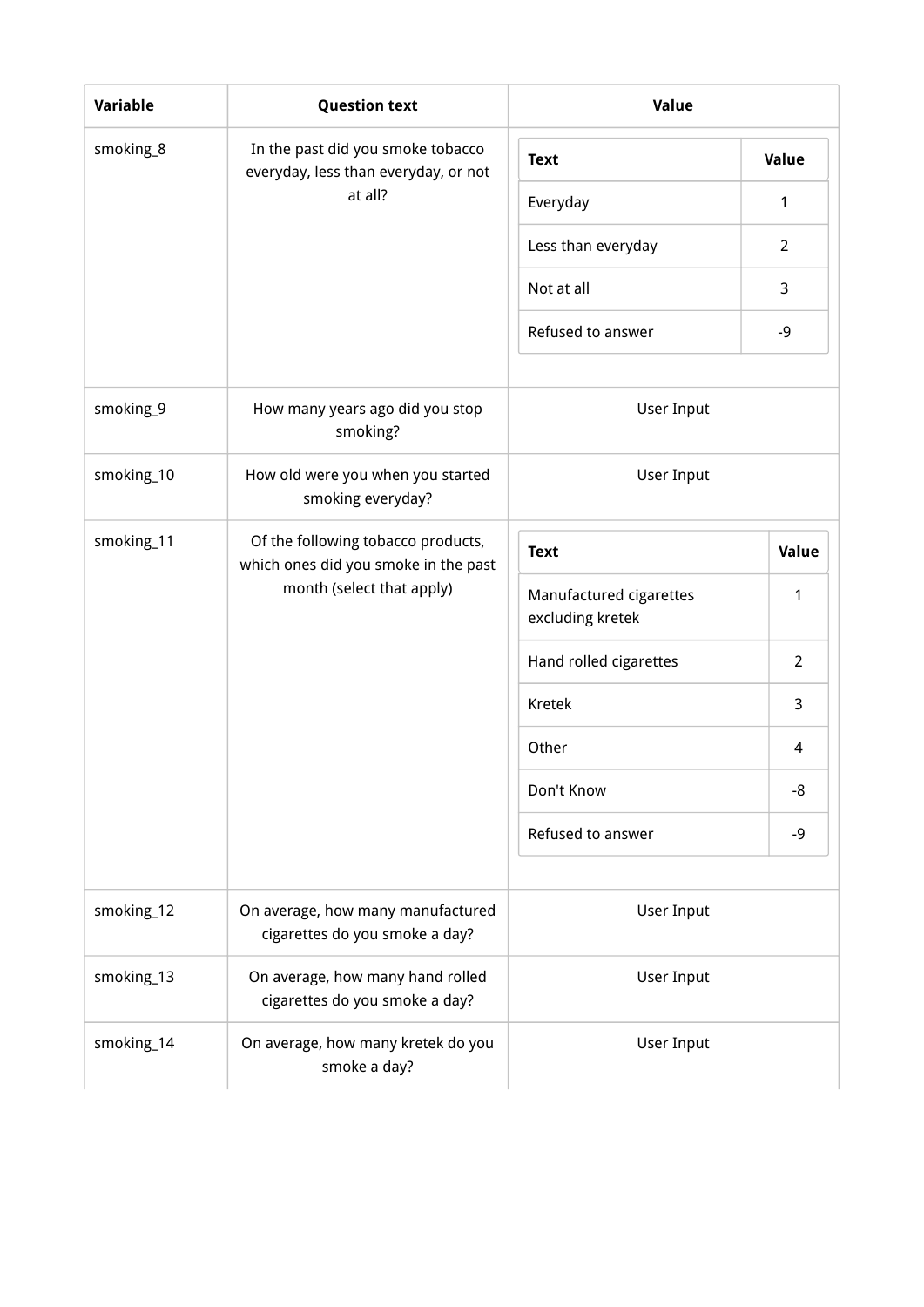| Variable   | <b>Question text</b>                                | Value                 |                |  |
|------------|-----------------------------------------------------|-----------------------|----------------|--|
| smoking_15 | Do you think you are addicted to<br>cigarettes?     | <b>Text</b>           | Value          |  |
|            |                                                     | Yes                   | $\mathbf{1}$   |  |
|            |                                                     | No                    | $\overline{2}$ |  |
|            |                                                     | Refused to answer     | $-9$           |  |
| smoking_16 | How difficult would you find it to quit<br>smoking? | <b>Text</b>           | Value          |  |
|            |                                                     | Very Easy             | $\mathbf{1}$   |  |
|            |                                                     | Easy                  | $\overline{2}$ |  |
|            |                                                     | Possible but not easy | 3              |  |
|            |                                                     | Difficult             | $\overline{4}$ |  |
|            |                                                     | Very Difficult        | 5              |  |
|            |                                                     | Impossible            | 6              |  |
|            |                                                     | Don t Know            | -8             |  |
|            |                                                     | Refused to answer     | -9             |  |
| smoking_17 | Have you ever tried to quit smoking?                | <b>Text</b>           | Value          |  |
|            |                                                     | Yes                   | $\mathbf{1}$   |  |
|            |                                                     | No                    | $\overline{2}$ |  |
|            |                                                     | Refused to answer     | $-9$           |  |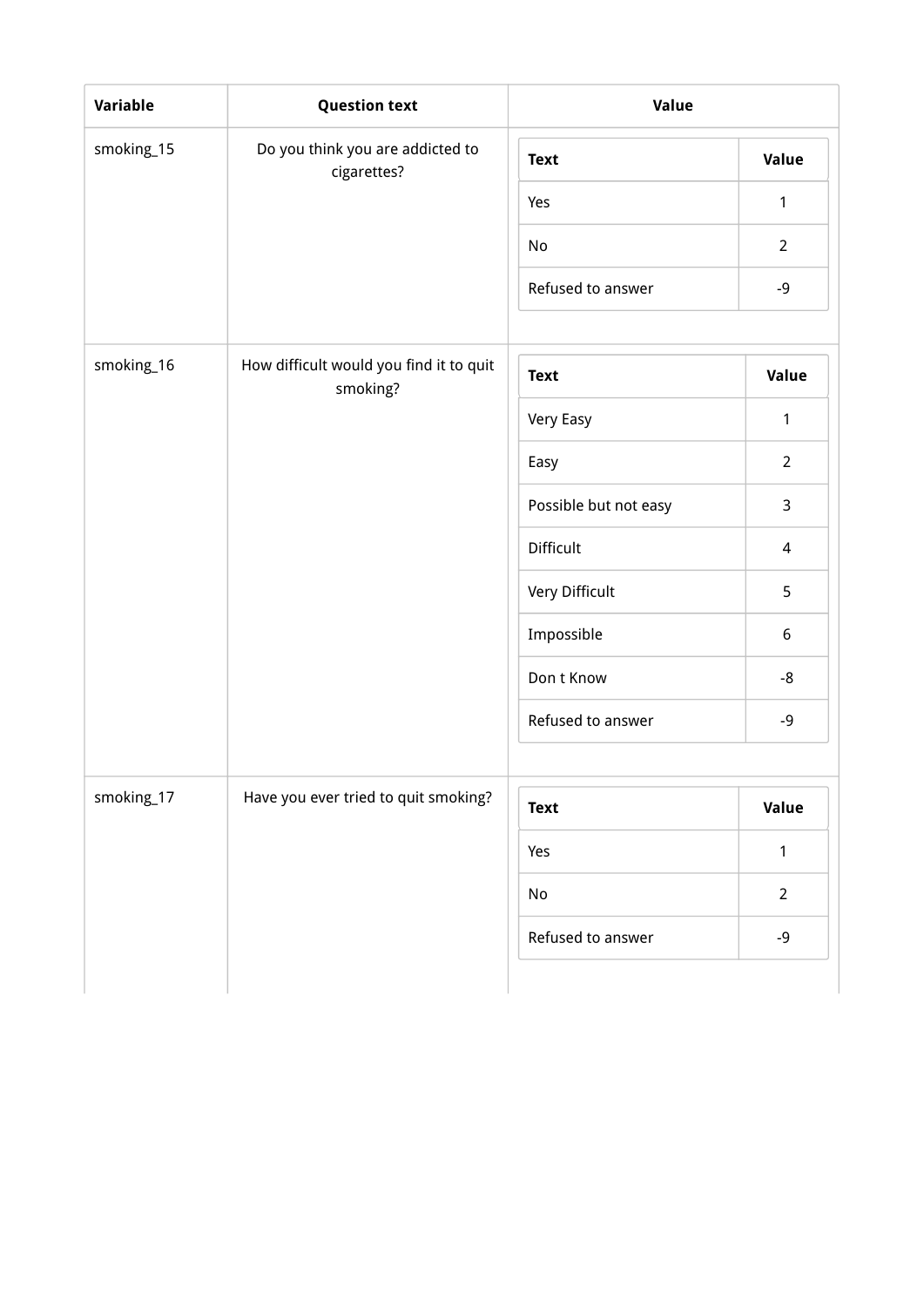| Variable   | <b>Question text</b>                                                  | Value                     |                |
|------------|-----------------------------------------------------------------------|---------------------------|----------------|
| smoking_18 | In the past 12 months how many<br>times did you try to quit smoking?  | <b>Text</b>               | Value          |
|            |                                                                       | Once                      | 1              |
|            |                                                                       | Twice                     | $\overline{2}$ |
|            |                                                                       | Three times               | 3              |
|            |                                                                       | More than three time      | 4              |
|            |                                                                       | None                      | 5              |
|            |                                                                       | Don't Know                | -8             |
|            |                                                                       | Refused to answer         | $-9$           |
| drinking_1 | Have you consumed an alcoholic<br>drink within the past 30 days?      | <b>Text</b>               | Value          |
|            |                                                                       | Yes                       | 1              |
|            |                                                                       | No                        | $\overline{2}$ |
|            |                                                                       | Refused to answer         | $-9$           |
| drinking_2 | During the pass 30 days, when you<br>consumed an alcoholic drink, how | <b>Text</b>               | Value          |
|            | often was it with meals? Please do not<br>count snacks.               | Always with a meal        | 1              |
|            |                                                                       | Usually with the meal     | $\overline{2}$ |
|            |                                                                       | Half the time with a meal | 3              |
|            |                                                                       | Rarely with a meal        | 4              |
|            |                                                                       | Never with a meal         | 5              |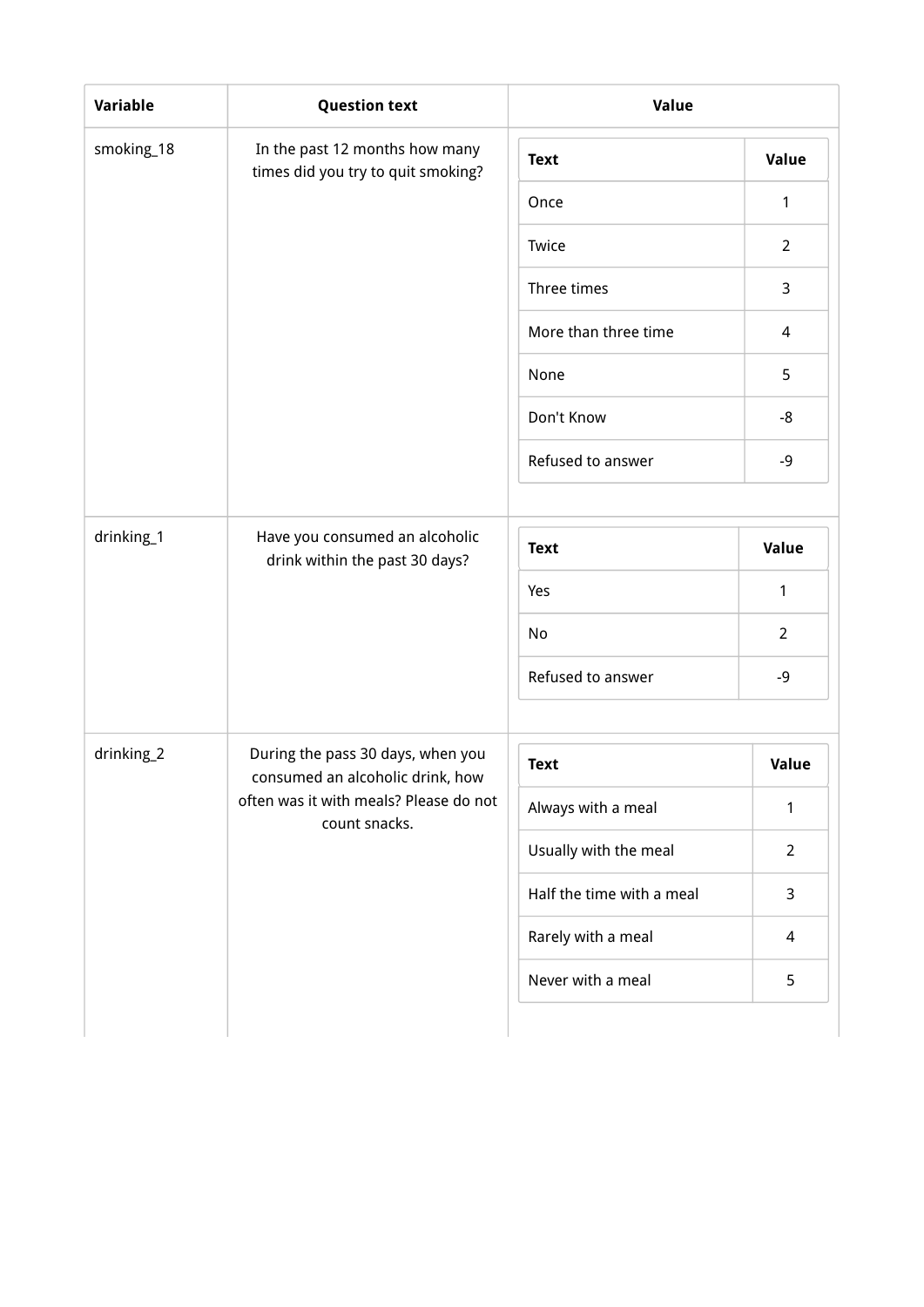| Variable   | <b>Question text</b>                                                  | Value             |                     |
|------------|-----------------------------------------------------------------------|-------------------|---------------------|
| drinking_3 | During the pass 30 days, have you<br>drunk so much that you woke up   | <b>Text</b>       | Value               |
|            | somewhere without remembering<br>how you got there?                   | Yes               | 1                   |
|            |                                                                       | No                | $\overline{2}$      |
|            |                                                                       | Refused to answer | $-9$                |
| $bp_2$     | Have you ever been told by a doctor                                   |                   |                     |
|            | or other health worker that you have<br>raised blood pressure or      | <b>Text</b>       | Value               |
|            | hypertension?                                                         | Yes               | $\mathbf{1}$        |
|            |                                                                       | No                | $\overline{2}$      |
|            |                                                                       | Refused to answer | $-9$                |
| $bp_3$     | Have you been told this in the past 12<br>months?                     | <b>Text</b>       | Value               |
|            |                                                                       | Yes               | 1                   |
|            |                                                                       | No                | $\overline{2}$      |
|            |                                                                       | Refused to answer | $-9$                |
| $bp_4$     | Have you taken any drugs                                              | <b>Text</b>       | Value               |
|            | (medication not TCM) in the past 2<br>weeks for your blood pressure?  | Yes               | 1                   |
|            |                                                                       | No                | $\overline{2}$      |
|            |                                                                       | Refused to answer | $-9$                |
| $bp_5$     | In the past 12 months have you seen                                   |                   |                     |
|            | a traditional healer or TCM<br>practitioner for raised blood pressure | <b>Text</b>       | Value               |
|            | or hypertension?                                                      | Yes<br>No         | 1<br>$\overline{2}$ |
|            |                                                                       | Refused to answer | $-9$                |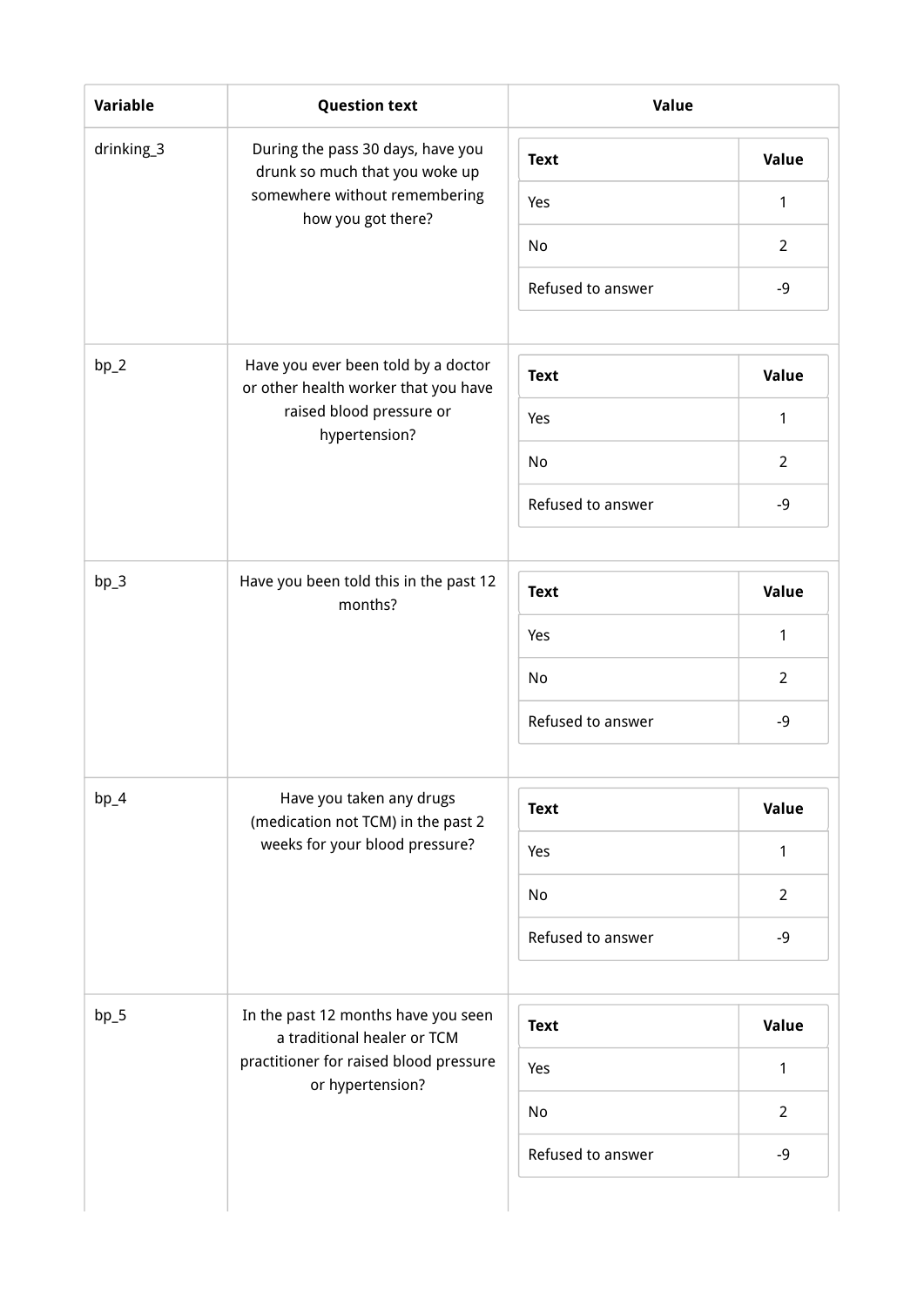| Variable | <b>Question text</b>                                                | Value                           |                |                |
|----------|---------------------------------------------------------------------|---------------------------------|----------------|----------------|
| bp_6     | In the past 12 months are you<br>currently taking any herbal or     | <b>Text</b>                     |                | Value          |
|          | traditional remedy for raised blood<br>pressure or hypertension?    | Yes                             |                | $\mathbf{1}$   |
|          |                                                                     | No                              |                | $\overline{2}$ |
|          |                                                                     | Refused to answer               |                | $-9$           |
| $bp_7$   | Which arm will you use for BP<br>measurement, it should be the left | <b>Text</b>                     | Value          |                |
|          |                                                                     | Right                           | 1              |                |
|          |                                                                     | Left                            | $\overline{2}$ |                |
| bp_8     | If right side, what is the reason?                                  | <b>Text</b>                     |                | Value          |
|          |                                                                     | Injury or fracture of left arm. |                | 1              |
|          |                                                                     | Paralysis of left hand.         |                | $\overline{2}$ |
|          |                                                                     | Others                          |                | 3              |
| $bp_9$   | If others, please specify:                                          | User Input                      |                |                |
| bp_10    | Arm circumference (cm)                                              | User Input                      |                |                |
| $bp_11$  | Cuff size                                                           | <b>Text</b>                     |                | Value          |
|          |                                                                     | Small                           |                | $\mathbf{1}$   |
|          |                                                                     | Medium                          |                | $\overline{2}$ |
|          |                                                                     | Large                           |                | 3              |
| $bp_12$  | Systolic 1 (mmHg)                                                   | User Input                      |                |                |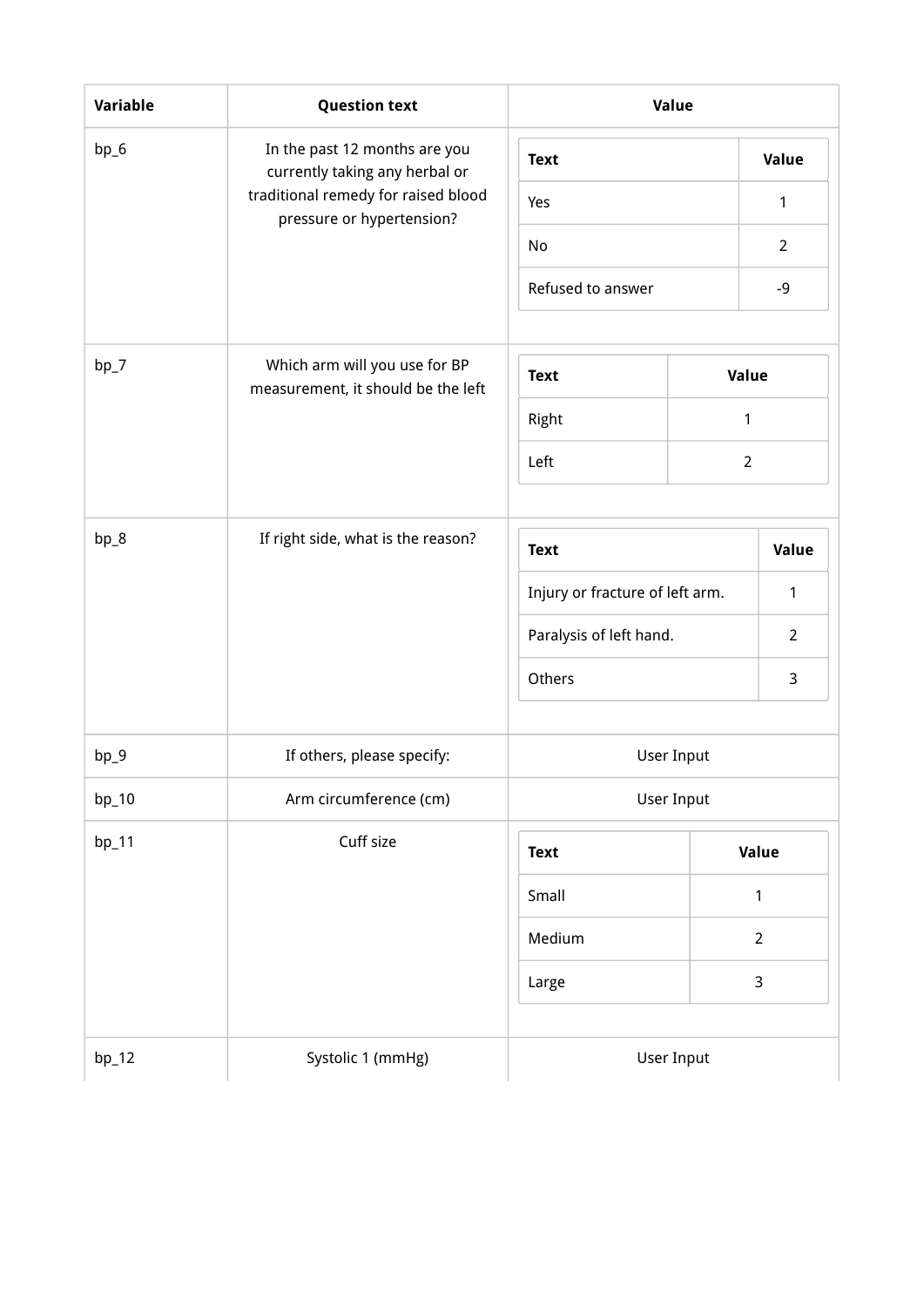| Variable | <b>Question text</b>                                  |             | Value          |
|----------|-------------------------------------------------------|-------------|----------------|
| $bp_13$  | Are you sure you have entered the<br>correct reading? | <b>Text</b> | Value          |
|          |                                                       | Yes         | 1              |
|          |                                                       | No          | $\overline{2}$ |
| $bp_14$  | Diastolic 1 (mmHg)                                    |             | User Input     |
|          |                                                       |             |                |
| $bp_15$  | Are you sure you have entered the<br>correct reading? | <b>Text</b> | Value          |
|          |                                                       | Yes         | 1              |
|          |                                                       | No          | $\overline{2}$ |
| $bp_16$  | Heart rate 1 (per minute)                             |             | User Input     |
| $bp_17$  | Are you sure you have entered the<br>correct reading? | <b>Text</b> | <b>Value</b>   |
|          |                                                       | Yes         | $\mathbf{1}$   |
|          |                                                       | No          | $\overline{2}$ |
| $bp_18$  | Any problems with BP measurement                      | <b>Text</b> | Value          |
|          | 1(e.g., misplaced cuff)?                              |             | 1              |
|          |                                                       | Yes         |                |
|          |                                                       | No          | $\overline{2}$ |
| $bp_19$  | If yes, please state.                                 |             | User Input     |
| $bp_20$  | Systolic 2 (mmHg)                                     | User Input  |                |
| $bp_21$  | Are you sure you have entered the<br>correct reading? | <b>Text</b> | Value          |
|          |                                                       | Yes         | $\mathbf{1}$   |
|          |                                                       | No          | $\overline{2}$ |
|          |                                                       |             |                |
| $bp_22$  | Diastolic 2 (mmHg)                                    |             | User Input     |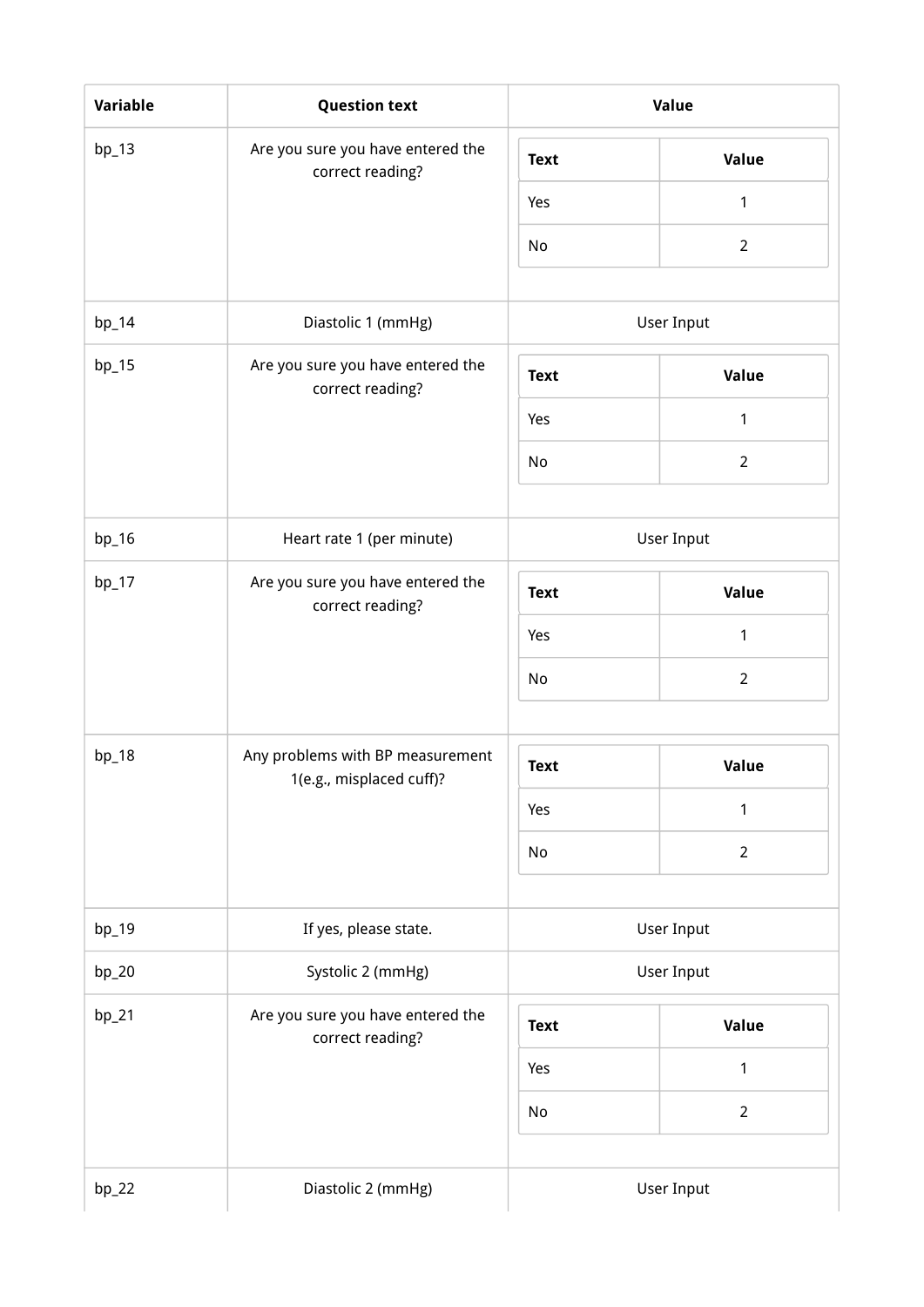| Variable | <b>Question text</b>                                        |             | Value          |
|----------|-------------------------------------------------------------|-------------|----------------|
| $bp_23$  | Are you sure you have entered the<br>correct reading?       | <b>Text</b> | Value          |
|          |                                                             | Yes         | 1              |
|          |                                                             | No          | $\overline{2}$ |
| $bp_24$  | Heart rate 2 (per minute)                                   |             | User Input     |
| $bp_25$  | Are you sure you have entered the<br>correct reading?       | <b>Text</b> | Value          |
|          |                                                             | Yes         | 1              |
|          |                                                             | No          | $\overline{2}$ |
|          |                                                             |             |                |
| $bp_26$  | Any problems with BP measurement<br>2(e.g., misplaced cuff) | <b>Text</b> | Value          |
|          |                                                             | Yes         | $\mathbf{1}$   |
|          |                                                             | No          | $\overline{2}$ |
| $bp_2$   | If yes, please state.                                       |             | User Input     |
| $bp_28$  | Systolic 3 (mmHg)                                           |             | User Input     |
| $bp_29$  | Are you sure you have entered the<br>correct reading?       | <b>Text</b> | Value          |
|          |                                                             | Yes         | 1              |
|          |                                                             | No          | $\overline{2}$ |
| $bp_30$  | Diastolic 3 (mmHg)                                          |             | User Input     |
| $bp_31$  | Are you sure you have entered the                           |             |                |
|          | correct reading?                                            | <b>Text</b> | Value          |
|          |                                                             | Yes         | 1              |
|          |                                                             | No          | $\overline{2}$ |
| $bp_32$  | Heart rate 3 (per minute)                                   |             | User Input     |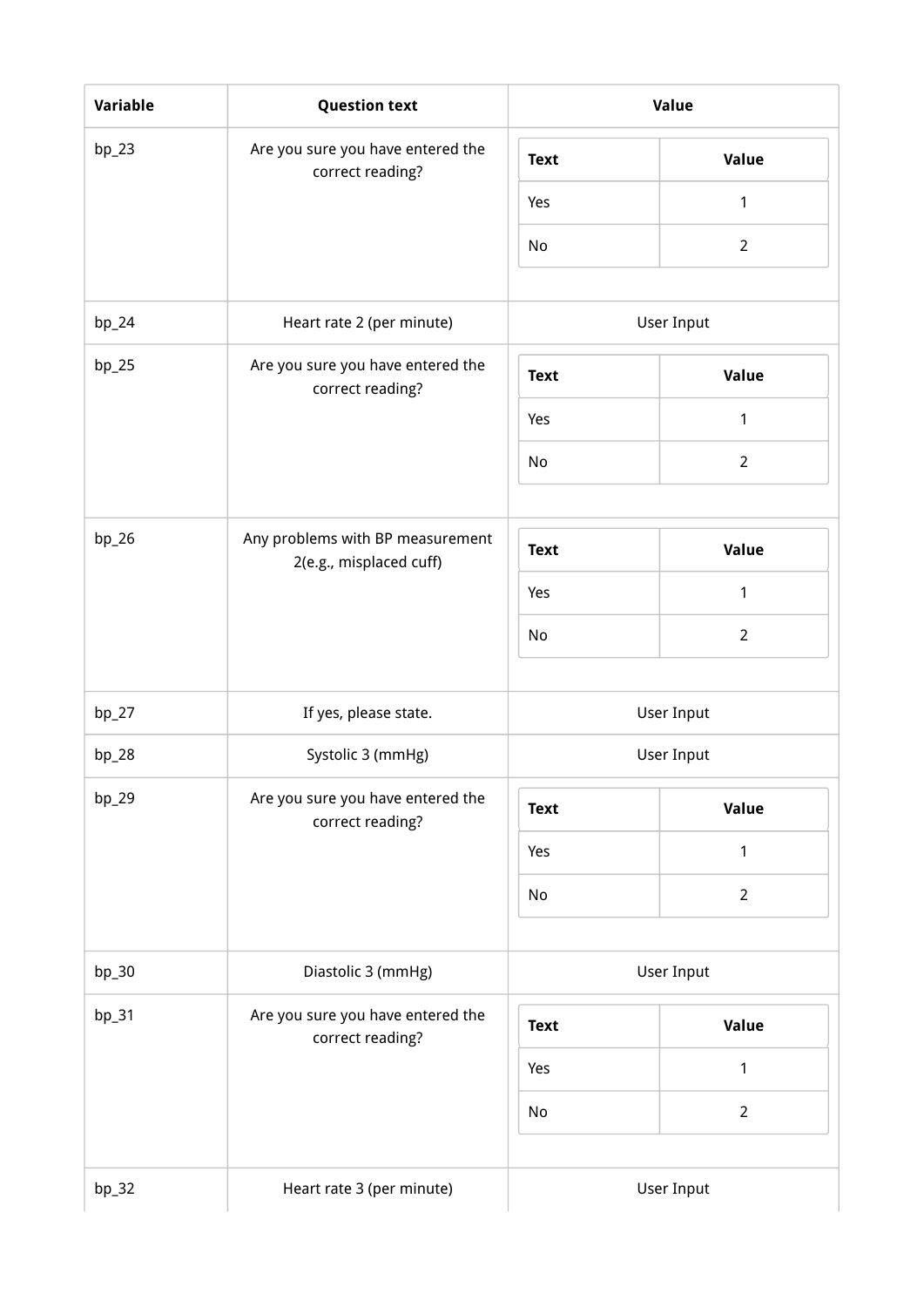| Variable        | <b>Question text</b>                                                                                                                                       | Value             |                   |                |  |  |
|-----------------|------------------------------------------------------------------------------------------------------------------------------------------------------------|-------------------|-------------------|----------------|--|--|
| $bp_33$         | Are you sure you have entered the<br>correct reading?                                                                                                      | <b>Text</b>       |                   | Value          |  |  |
|                 |                                                                                                                                                            | Yes               |                   | 1              |  |  |
|                 |                                                                                                                                                            | No                |                   | $\overline{2}$ |  |  |
| bp_34           | Any problems with BP measurement                                                                                                                           | <b>Text</b>       |                   | Value          |  |  |
|                 | 3(e.g., misplaced cuff)                                                                                                                                    | Yes               |                   | $\mathbf{1}$   |  |  |
|                 |                                                                                                                                                            | No                |                   | $\overline{2}$ |  |  |
| bp_35           | If yes, please state.                                                                                                                                      |                   | <b>User Input</b> |                |  |  |
| bp_36           | During the past 2 weeks have you<br>been treated for raised blood<br>pressure with drugs (medication)<br>prescribed by a doctor or other health<br>worker? | <b>Text</b>       |                   | Value          |  |  |
|                 |                                                                                                                                                            | Yes               |                   | 1              |  |  |
|                 |                                                                                                                                                            | No                |                   | $\overline{2}$ |  |  |
|                 |                                                                                                                                                            | Refused to answer |                   | $-9$           |  |  |
| referal_1       | Is there a need to refer for high Blood<br>pressure?                                                                                                       | <b>Text</b>       |                   | Value          |  |  |
|                 |                                                                                                                                                            | Yes               |                   | $\mathbf{1}$   |  |  |
|                 |                                                                                                                                                            | No                |                   | $\overline{2}$ |  |  |
| anthropometry_1 | In the last 1 year, have you<br>experienced an unintentional loss of<br>weight                                                                             | <b>Text</b>       |                   | Value          |  |  |
|                 |                                                                                                                                                            | Yes               |                   | 1              |  |  |
|                 |                                                                                                                                                            | No                |                   | $\overline{2}$ |  |  |
|                 |                                                                                                                                                            | Refused to answer |                   | $-9$           |  |  |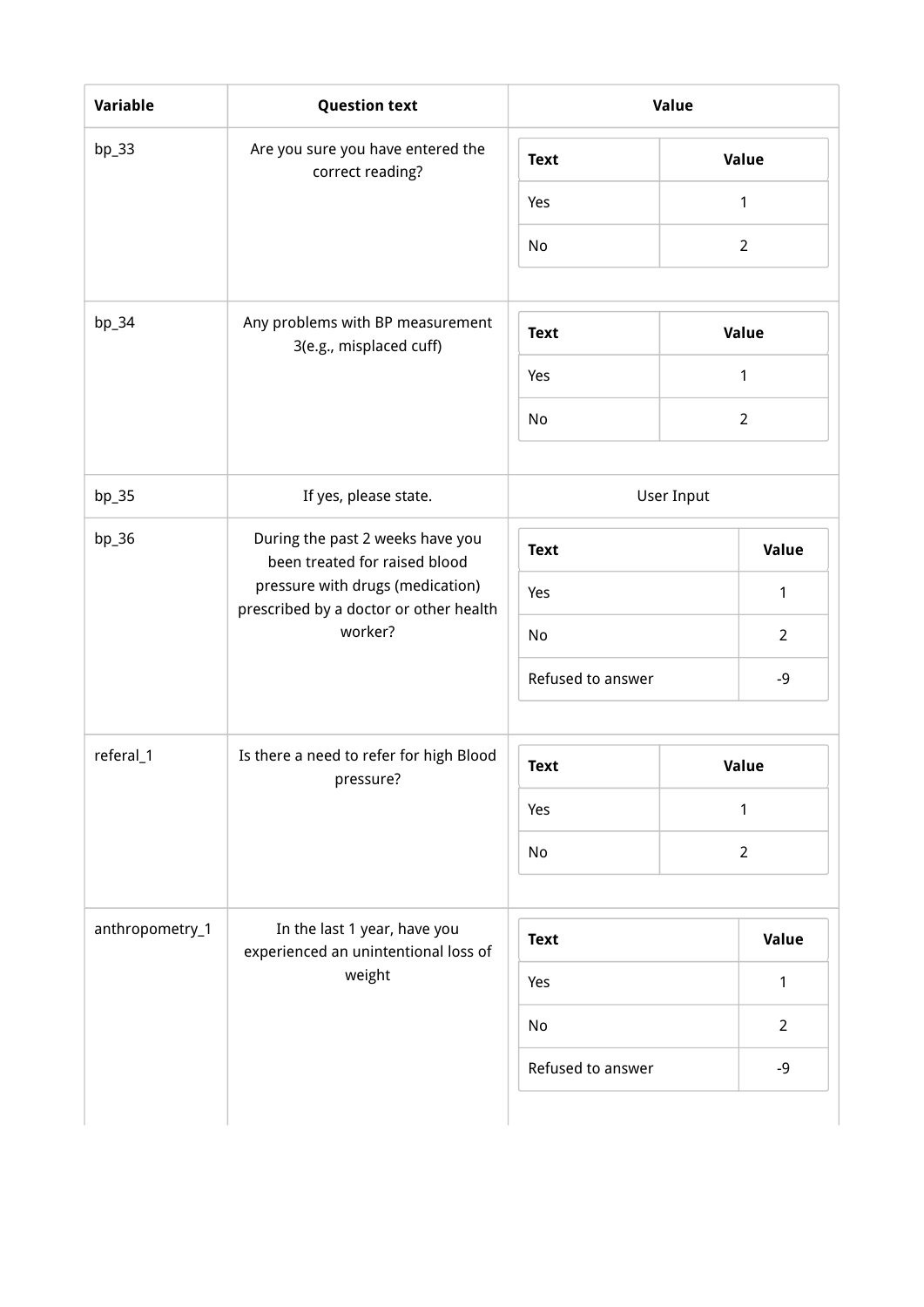| Variable        | <b>Question text</b>                                            | Value                          |                |
|-----------------|-----------------------------------------------------------------|--------------------------------|----------------|
| anthropometry_2 | Do you experience diminution of<br>desire for food              | <b>Text</b>                    | Value          |
|                 |                                                                 | Yes                            | 1              |
|                 |                                                                 | No                             | $\overline{2}$ |
|                 |                                                                 | Refused to answer              | $-9$           |
| anthropometry_3 | How has your appetite been like?                                |                                | <b>Value</b>   |
|                 |                                                                 | <b>Text</b><br>Less than usual |                |
|                 |                                                                 |                                | 1              |
|                 |                                                                 | As usual                       | $\overline{2}$ |
|                 |                                                                 | More than usual                | $\mathsf 3$    |
| anthropometry_4 | Can move and stand on the weighing<br>scales without assistance | <b>Text</b>                    | Value          |
|                 |                                                                 | Yes                            | 1              |
|                 |                                                                 | No                             | $\overline{2}$ |
| anthropometry_5 | Enter device ID for height and weight                           | User Input                     |                |
| anthropometry_6 | Height (cm)                                                     |                                | User Input     |
| anthropometry_7 | Are you sure you have entered the                               | <b>Text</b>                    | Value          |
|                 | correct reading?                                                | Yes                            | 1              |
|                 |                                                                 | No                             | $\overline{2}$ |
| anthropometry_8 | Weight (kg)                                                     |                                | User Input     |
|                 |                                                                 |                                |                |
| anthropometry_9 | Are you sure you have entered the<br>correct reading?           | <b>Text</b>                    | Value          |
|                 |                                                                 | Yes                            | 1              |
|                 |                                                                 | No                             | $\overline{2}$ |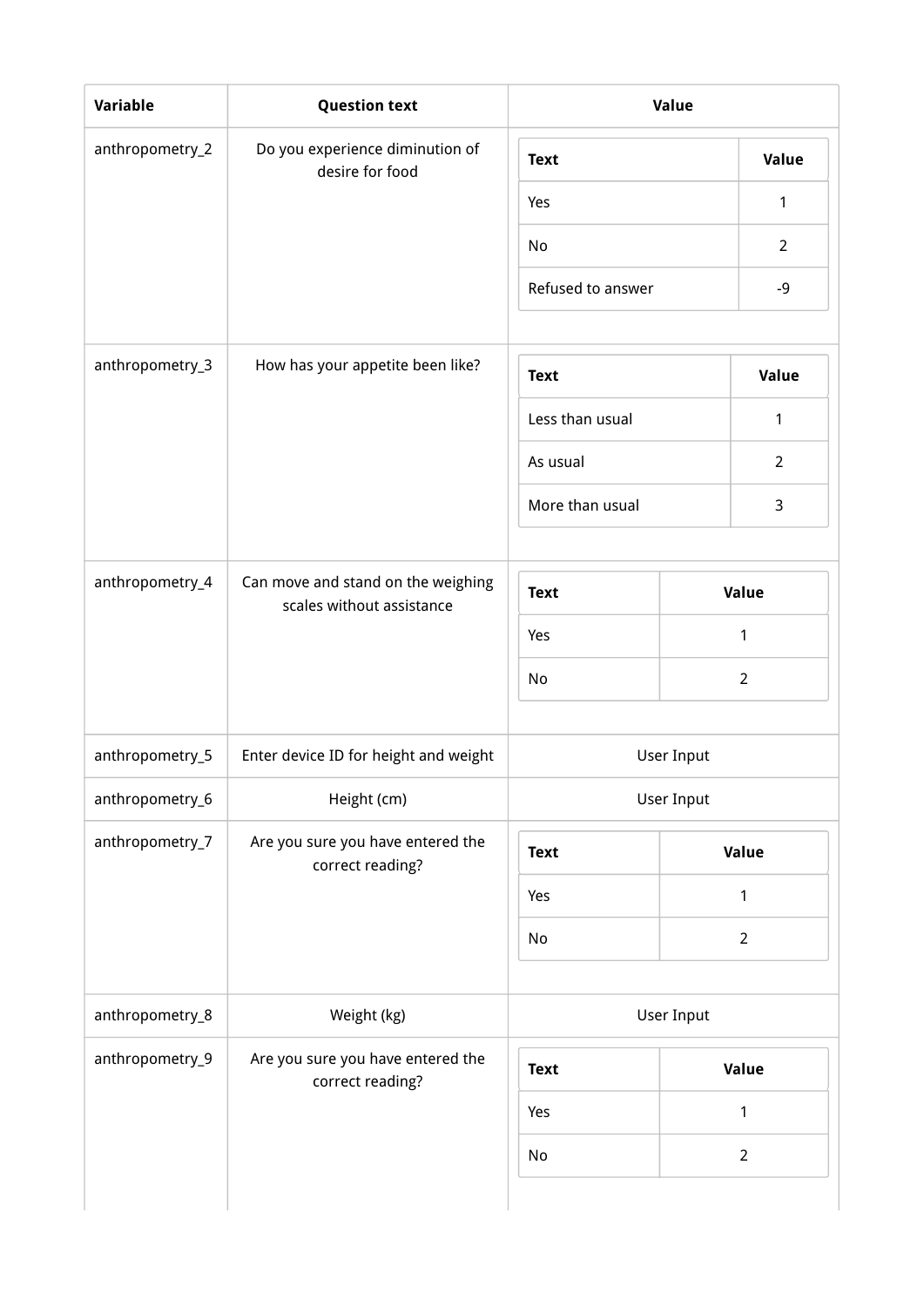| <b>Variable</b> | <b>Question text</b>                                                                                                                                                                                                                                                  | Value             |                |
|-----------------|-----------------------------------------------------------------------------------------------------------------------------------------------------------------------------------------------------------------------------------------------------------------------|-------------------|----------------|
| cognitive_1     | Do you have any problems with your<br>memory?                                                                                                                                                                                                                         | <b>Text</b>       | Value          |
|                 |                                                                                                                                                                                                                                                                       | Yes               | 1              |
|                 |                                                                                                                                                                                                                                                                       | No                | $\overline{2}$ |
|                 |                                                                                                                                                                                                                                                                       | Don't know        | -8             |
|                 |                                                                                                                                                                                                                                                                       | Refused to answer | $-9$           |
|                 |                                                                                                                                                                                                                                                                       |                   |                |
| cognitive_2     | If yes, do you feel that your memory<br>is worsening over the last one year?                                                                                                                                                                                          | <b>Text</b>       | Value          |
|                 |                                                                                                                                                                                                                                                                       | Yes               | 1              |
|                 |                                                                                                                                                                                                                                                                       | No                | $\overline{2}$ |
|                 |                                                                                                                                                                                                                                                                       | Don't know        | -8             |
|                 |                                                                                                                                                                                                                                                                       | Refused to answer | -9             |
|                 |                                                                                                                                                                                                                                                                       |                   |                |
| cognitive_3     | Do you think your memory is worse<br>compared to others of your same                                                                                                                                                                                                  | <b>Text</b>       | Value          |
|                 | age?                                                                                                                                                                                                                                                                  | Yes               | 1              |
|                 |                                                                                                                                                                                                                                                                       | No                | $\overline{2}$ |
|                 |                                                                                                                                                                                                                                                                       | Don't know        | -8             |
|                 |                                                                                                                                                                                                                                                                       | Refused to answer | $-9$           |
| mini_mental_b   | Now I am going to ask you certain<br>simple questions and make you<br>perform certain tasks, in order to<br>assess your memory. You will be<br>scored based on your answers and<br>will help you know if you have some<br>indications of a decline in your<br>memory. | <b>User Input</b> |                |
| mini_mental_c   | Can you tell me the following                                                                                                                                                                                                                                         | <b>User Input</b> |                |
| mini_mental_1   | Year                                                                                                                                                                                                                                                                  | <b>User Input</b> |                |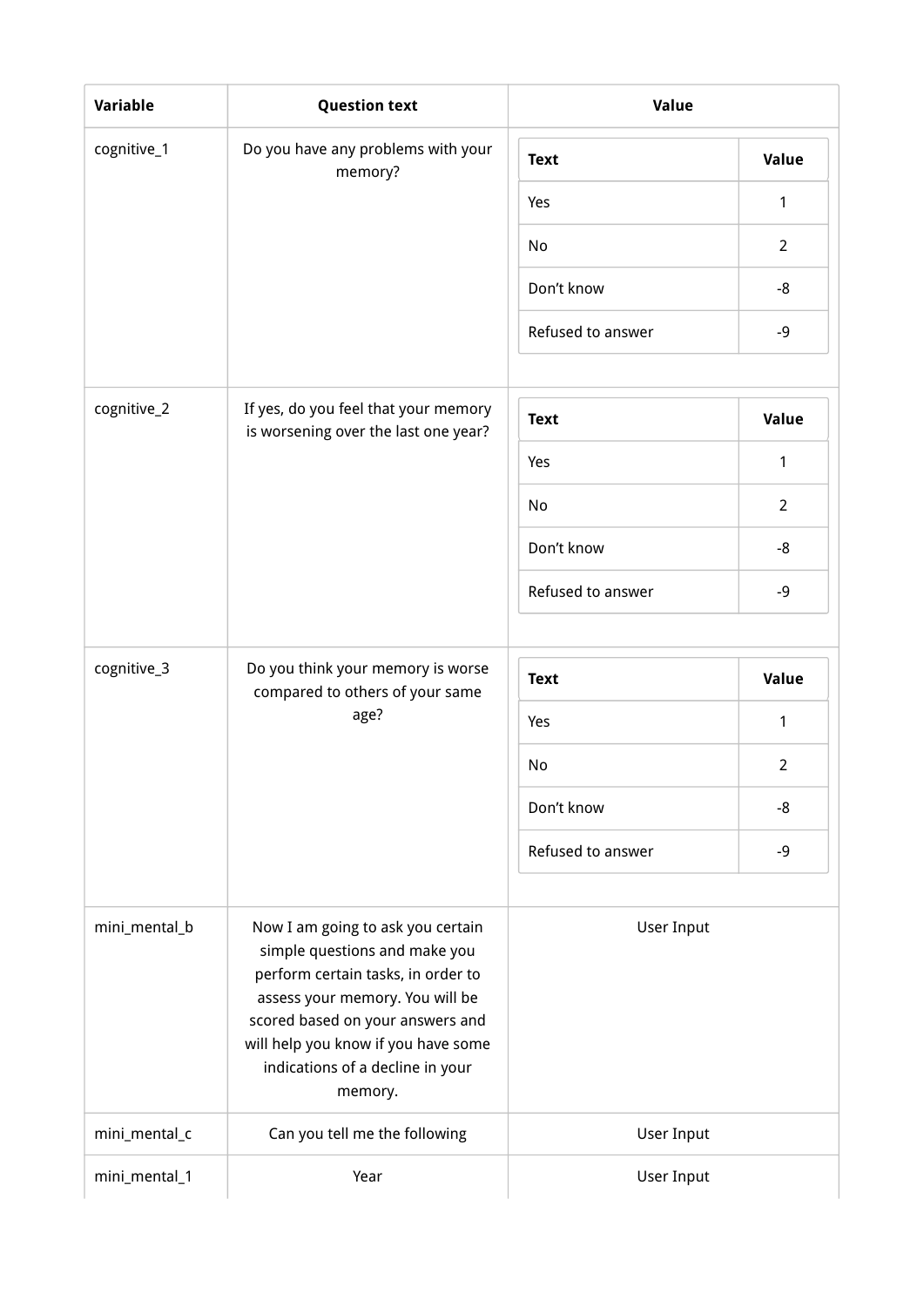| Variable       | <b>Question text</b> | <b>Value</b>      |  |
|----------------|----------------------|-------------------|--|
| a              | Score:               | User Input        |  |
| mini_mental_1b | Total score: /1      | User Input        |  |
| mini_mental_2  | Time                 | <b>User Input</b> |  |
| b              | Score:               | User Input        |  |
| mini_mental_2b | Total score: /1      | User Input        |  |
| mini_mental_3  | Date                 | User Input        |  |
| $\mathsf{C}$   | Score:               | User Input        |  |
| mini_mental_3b | Total score: /1      | User Input        |  |
| mini_mental_4  | Day                  | User Input        |  |
| $\sf d$        | Score:               | <b>User Input</b> |  |
| mini_mental_4b | Total score: /1      | User Input        |  |
| mini_mental_5  | Month                | <b>User Input</b> |  |
| e              | Score:               | User Input        |  |
| mini_mental_5b | Total score: /1      | User Input        |  |
| mini_mental_6  | State                | User Input        |  |
| f              | Score:               | <b>User Input</b> |  |
| mini_mental_6b | Total score: /1      | User Input        |  |
| mini_mental_7  | Country              | <b>User Input</b> |  |
| g              | Score:               | <b>User Input</b> |  |
| mini_mental_7b | Total score: /1      | User Input        |  |
| mini_mental_8  | Town                 | <b>User Input</b> |  |
| h              | Score:               | User Input        |  |
| mini_mental_8b | Total score: /1      | User Input        |  |
| mini_mental_9  | Street               | User Input        |  |
| j              | Score:               | User Input        |  |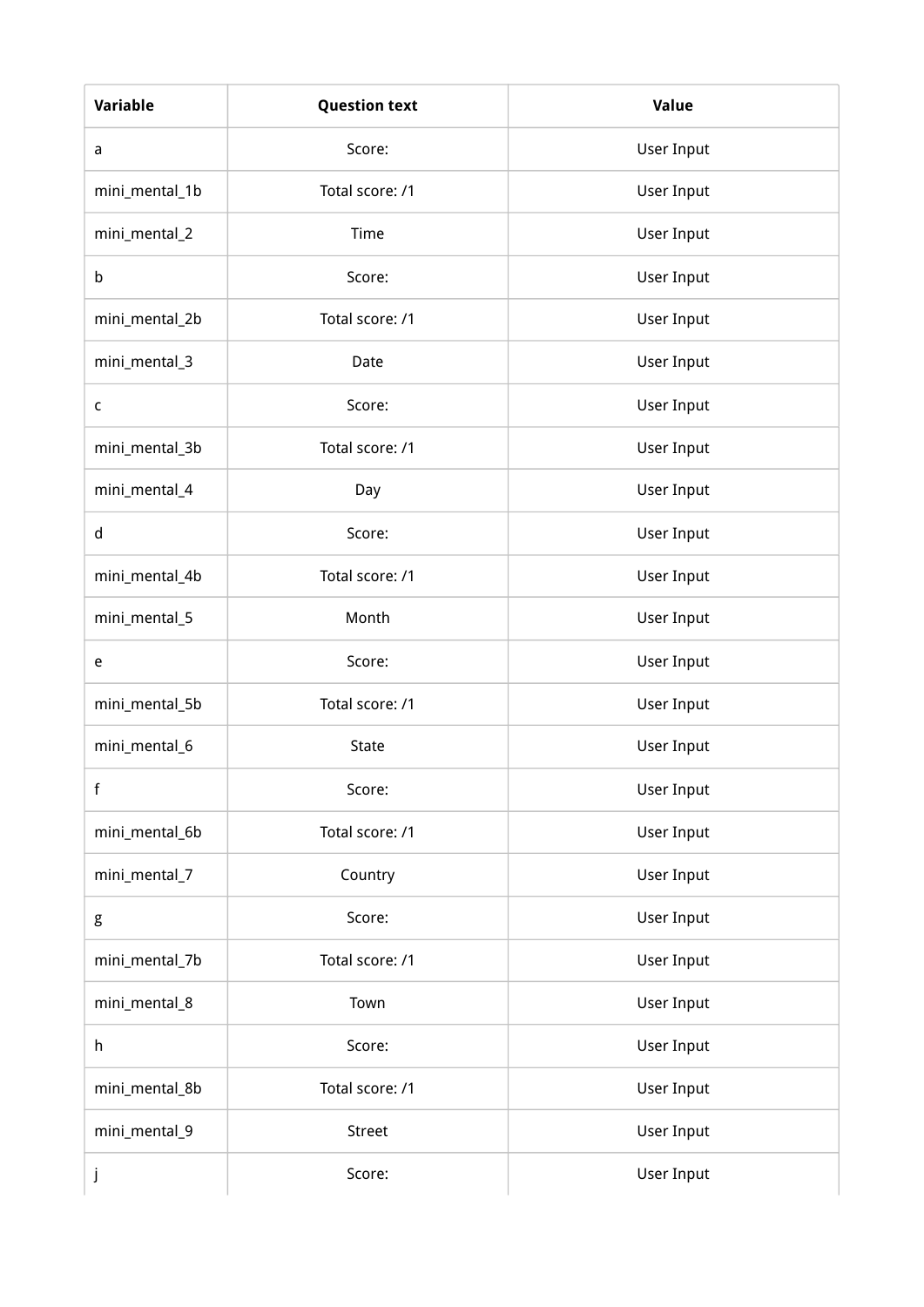| <b>Variable</b>  | <b>Question text</b>                                                                                                                                                                                                    | Value       |             |
|------------------|-------------------------------------------------------------------------------------------------------------------------------------------------------------------------------------------------------------------------|-------------|-------------|
| mini_mental_9b   | Total score: /1                                                                                                                                                                                                         | User Input  |             |
| mini_mental_10   | Room                                                                                                                                                                                                                    | User Input  |             |
| k                | Score:                                                                                                                                                                                                                  | User Input  |             |
| mini_mental_10b  | Total score: /1                                                                                                                                                                                                         | User Input  |             |
| mini_mental_11   | Now I will tell you 3 objects. Please<br>listen to them carefully. I will not<br>repeat it. You have to repeat the three<br>words to me after that. The words are<br>Lemon, Key, Balloon. Please try to<br>repeat back. | User Input  |             |
| I                | Score:                                                                                                                                                                                                                  | User Input  |             |
| mini_mental_11b  | Total score: /3                                                                                                                                                                                                         | User Input  |             |
| mini_mental_11c  | If the score is below than 3, please<br>repeat the words until the patient can<br>remember all of the 3 words and<br>please insert the number of trial.                                                                 | User Input  |             |
| mini_mental_11d  | Number of trials (maximum 6)                                                                                                                                                                                            | User Input  |             |
| mini_mental_11e  | Please remember the words. I will ask<br>you sometime later.                                                                                                                                                            | User Input  |             |
| mini_mental_12a  | Ask the patient to begin with 100 and<br>count backward by 7. Stop after 5<br>subtractions (93, 86, 79, 72, 65). Score<br>the total number of correct answers.                                                          | User Input  |             |
| mini_mental_12ab | Score: /5                                                                                                                                                                                                               | User Input  |             |
| mini_mental_12b  | Please spell the word WORLD<br>backwards                                                                                                                                                                                | User Input  |             |
| mini_mental_12bb | Score: /5                                                                                                                                                                                                               | User Input  |             |
| mini_mental_12c  | Which activity between Calculation<br>and Attention having the higher                                                                                                                                                   | <b>Text</b> | Value       |
|                  | score?                                                                                                                                                                                                                  | Calculation | 1           |
|                  |                                                                                                                                                                                                                         | Attention   | $2^{\circ}$ |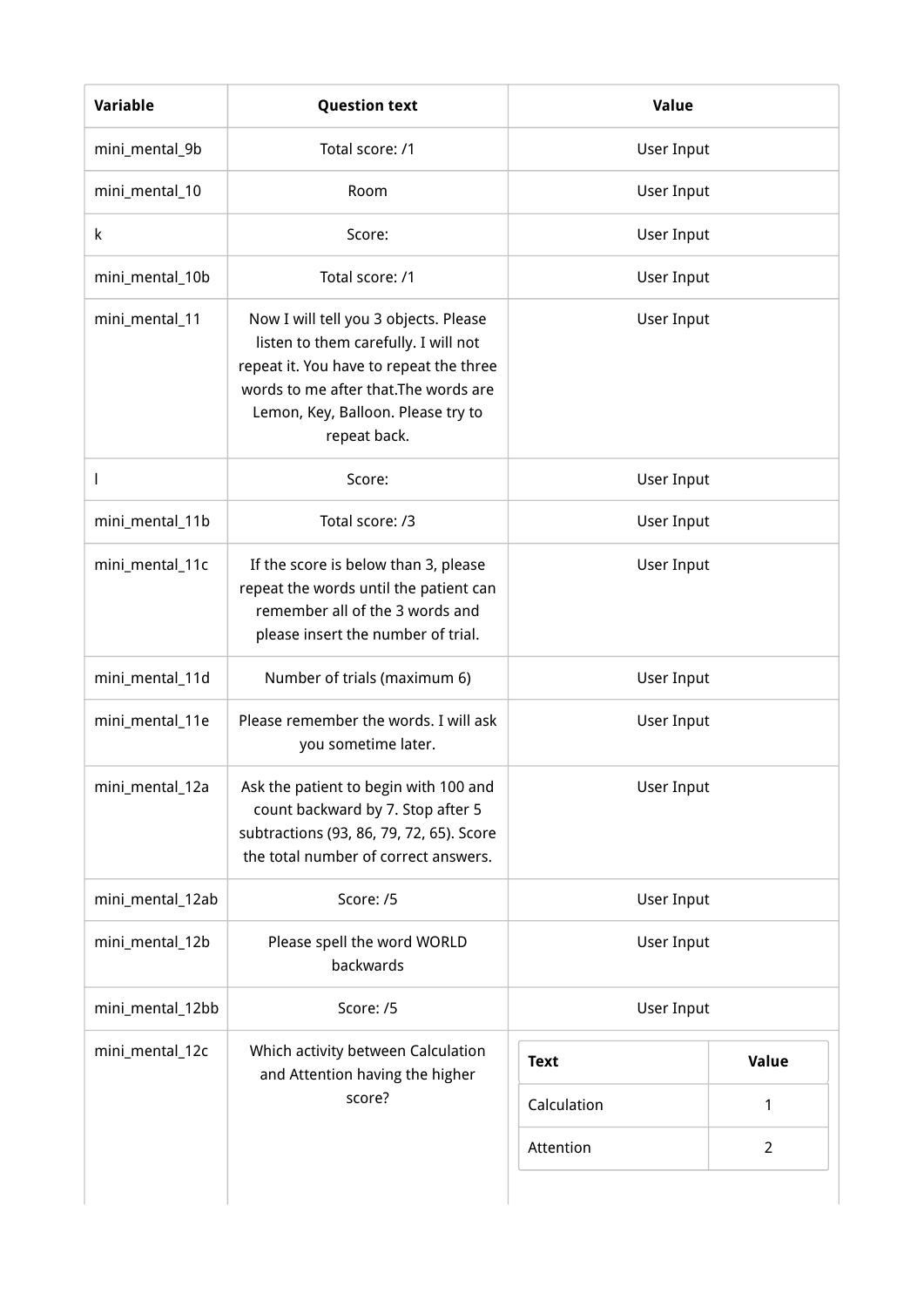| Variable        | <b>Question text</b>                                                                                                                                 | Value      |  |
|-----------------|------------------------------------------------------------------------------------------------------------------------------------------------------|------------|--|
| mini_mental_12d | Please key in the score.                                                                                                                             | User Input |  |
| m               | Score:                                                                                                                                               | User Input |  |
| mini_mental_12e | Total score: /5                                                                                                                                      | User Input |  |
| mini_mental_13  | Can you now recall the three words<br>which I told you earlier?                                                                                      | User Input |  |
| n               | Score:                                                                                                                                               | User Input |  |
| mini_mental_13b | Total score: /3                                                                                                                                      | User Input |  |
| media           | jr://images/Pencil.jpg                                                                                                                               | User Input |  |
| $\mathbf 0$     | Score:                                                                                                                                               | User Input |  |
| mini_mental_14b | Total score: /1                                                                                                                                      | User Input |  |
| media           | jr://images/Watch.jpg                                                                                                                                | User Input |  |
| р               | Score:                                                                                                                                               | User Input |  |
| mini_mental_15b | Total score: /1                                                                                                                                      | User Input |  |
| mini_mental_16  | Now I will read out a phrase. Please<br>listen carefully . I will not repeat. You<br>have to repeat it exaclty the same.<br>"No, ifs, ands, or buts" | User Input |  |
| q               | Score:                                                                                                                                               | User Input |  |
| mini_mental_16b | Total score: /1                                                                                                                                      | User Input |  |
| mini_mental_17  | Please follow a 3 stage command I<br>am going to tell you. Take a paper in<br>your right hand, fold it in half, and put<br>it on the floor.          | User Input |  |
| r               | Score:                                                                                                                                               | User Input |  |
| mini_mental_17b | Total score: /3                                                                                                                                      | User Input |  |
| S               | Score:                                                                                                                                               | User Input |  |
| mini_mental_18b | Total score: /1                                                                                                                                      | User Input |  |
| mini_mental_19  | Please READ the instruction and do<br>what it says.                                                                                                  | User Input |  |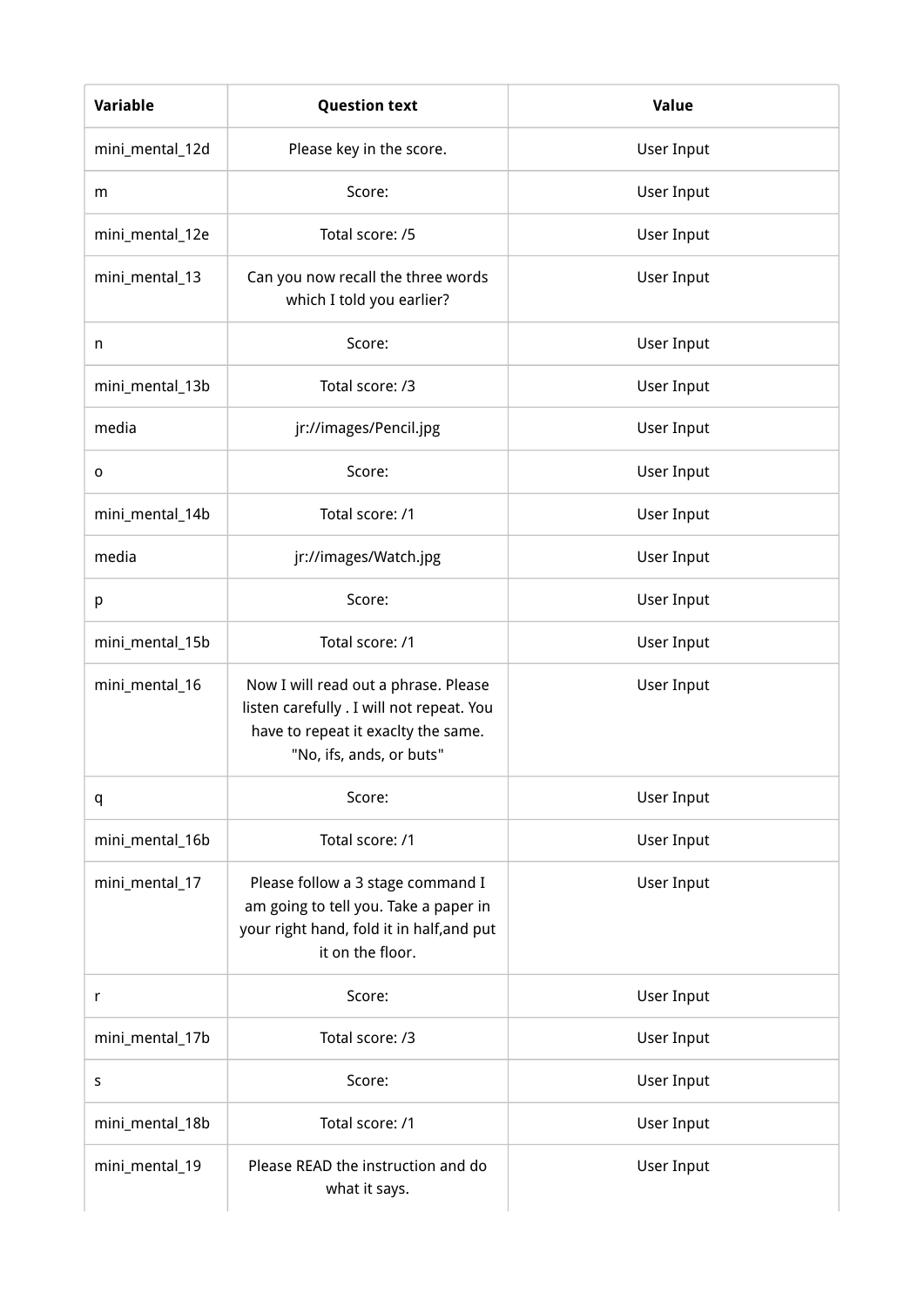| Variable        | <b>Question text</b>                                         |             | <b>Value</b>      |
|-----------------|--------------------------------------------------------------|-------------|-------------------|
| mini_mental_19b | CLOSE YOUR EYES.                                             |             | <b>User Input</b> |
| $\sf t$         | Score:                                                       |             | <b>User Input</b> |
| mini_mental_19c | Total score: /1                                              |             | <b>User Input</b> |
| u               | Score:                                                       |             | <b>User Input</b> |
| mini_mental_20b | Total score: /1                                              |             | User Input        |
| mini_mental_21  | MMSE total score is:                                         |             | <b>User Input</b> |
| total_score     | /30                                                          |             | <b>User Input</b> |
| referal_2       | Is there a need to refer for impaired<br>cognitive function? | <b>Text</b> | Value             |
|                 |                                                              | Yes         | $\mathbf{1}$      |
|                 |                                                              | No          | $\overline{2}$    |
|                 |                                                              |             |                   |
| handgrip_2      | Which is your dominant side?                                 | <b>Text</b> | Value             |
|                 |                                                              | Right       | $\mathbf{1}$      |
|                 |                                                              | Left        | $\overline{2}$    |
|                 |                                                              |             |                   |
| handgrip_3      | Is there any disability of the right<br>arm?                 | <b>Text</b> | Value             |
|                 |                                                              | Yes         | $\mathbf 1$       |
|                 |                                                              | No          | $\overline{2}$    |
|                 |                                                              |             |                   |
| handgrip_4      | Reason for disability                                        |             | <b>User Input</b> |
| handgrip_5      | Can perform the test on the right<br>side?                   | <b>Text</b> | Value             |
|                 |                                                              | Yes         | $\mathbf{1}$      |
|                 |                                                              | No          | $\overline{2}$    |
|                 |                                                              |             |                   |
| handgrip_6      | Right trial 1 (kg/m <sup>2</sup> )                           |             | User Input        |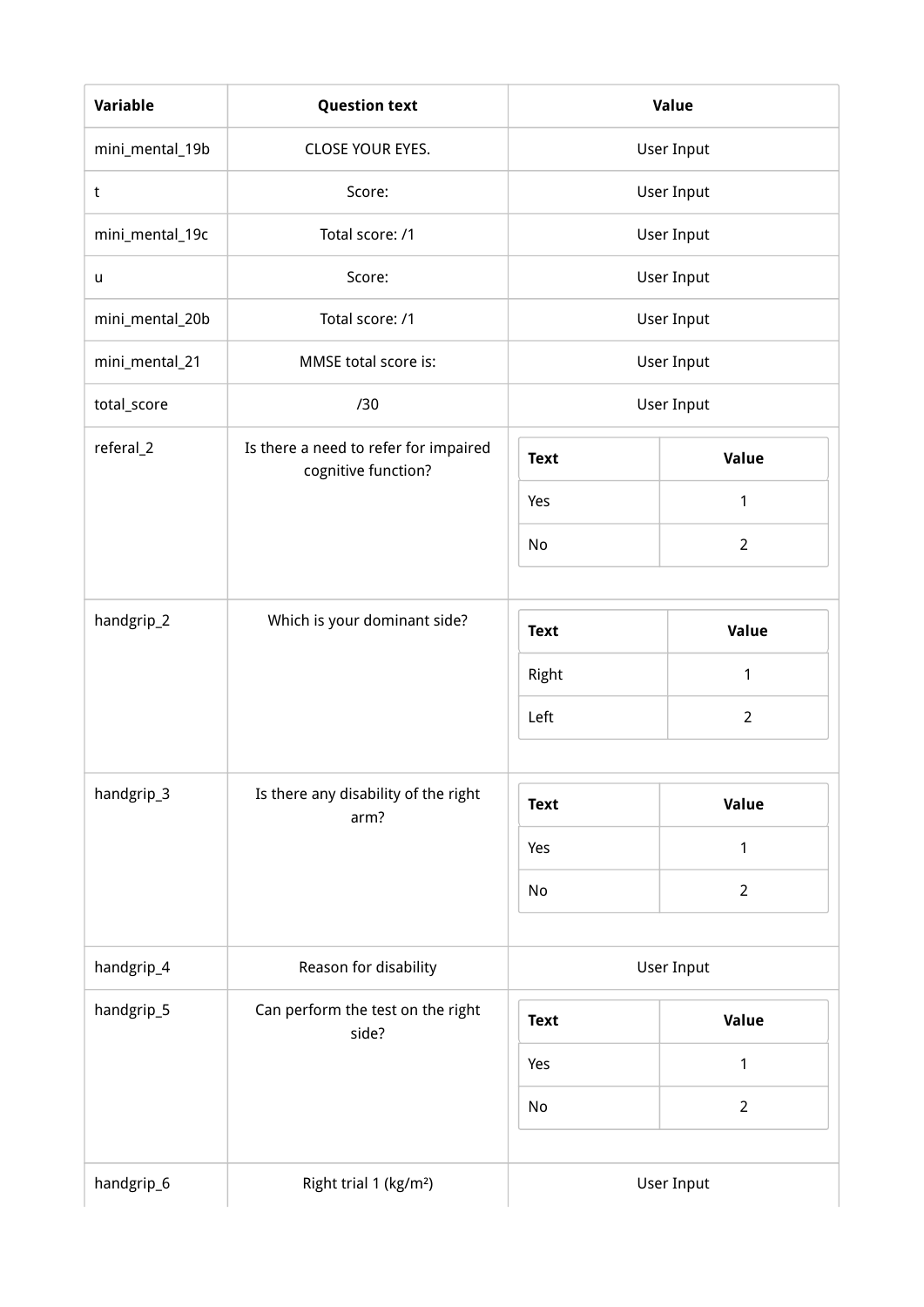| handgrip_7  | Right trial 2 (kg/m <sup>2</sup> )                                       |             | User Input        |
|-------------|--------------------------------------------------------------------------|-------------|-------------------|
| handgrip_8  | Is there any disability of the left arm?                                 | <b>Text</b> | Value             |
|             |                                                                          | Yes         | $\mathbf{1}$      |
|             |                                                                          | No          | $\overline{2}$    |
| handgrip_9  | Reason for disability                                                    |             | <b>User Input</b> |
| handgrip_10 | As you stated previously, the BP<br>cannot be recorded on left side, Are | <b>Text</b> | Value             |
|             | you sure that you want to record<br>hand grip strenght.                  | Yes         | 1                 |
|             |                                                                          | No          | $\overline{2}$    |
|             |                                                                          |             |                   |
| handgrip_11 | Can perform the test on the left side?                                   | <b>Text</b> | Value             |
|             |                                                                          | Yes         | $\mathbf{1}$      |
|             |                                                                          | No          | $\overline{2}$    |
| handgrip_12 | Left trial 1 (kg/m <sup>2</sup> )                                        |             | <b>User Input</b> |
| handgrip_13 | Left trial 2 (kg/m <sup>2</sup> )                                        |             | User Input        |
| handgrip_14 | Was there any problem in completing<br>the task?                         | <b>Text</b> | Value             |
|             |                                                                          | Yes         | $\mathbf{1}$      |
|             |                                                                          | No          | $\overline{2}$    |
| handgrip_15 | If Yes, state the reason                                                 |             | User Input        |
| gait_speed2 | Can you walk independently?                                              | <b>Text</b> | Value             |
|             |                                                                          | Yes         | $\mathbf{1}$      |
|             |                                                                          | No          | $\overline{2}$    |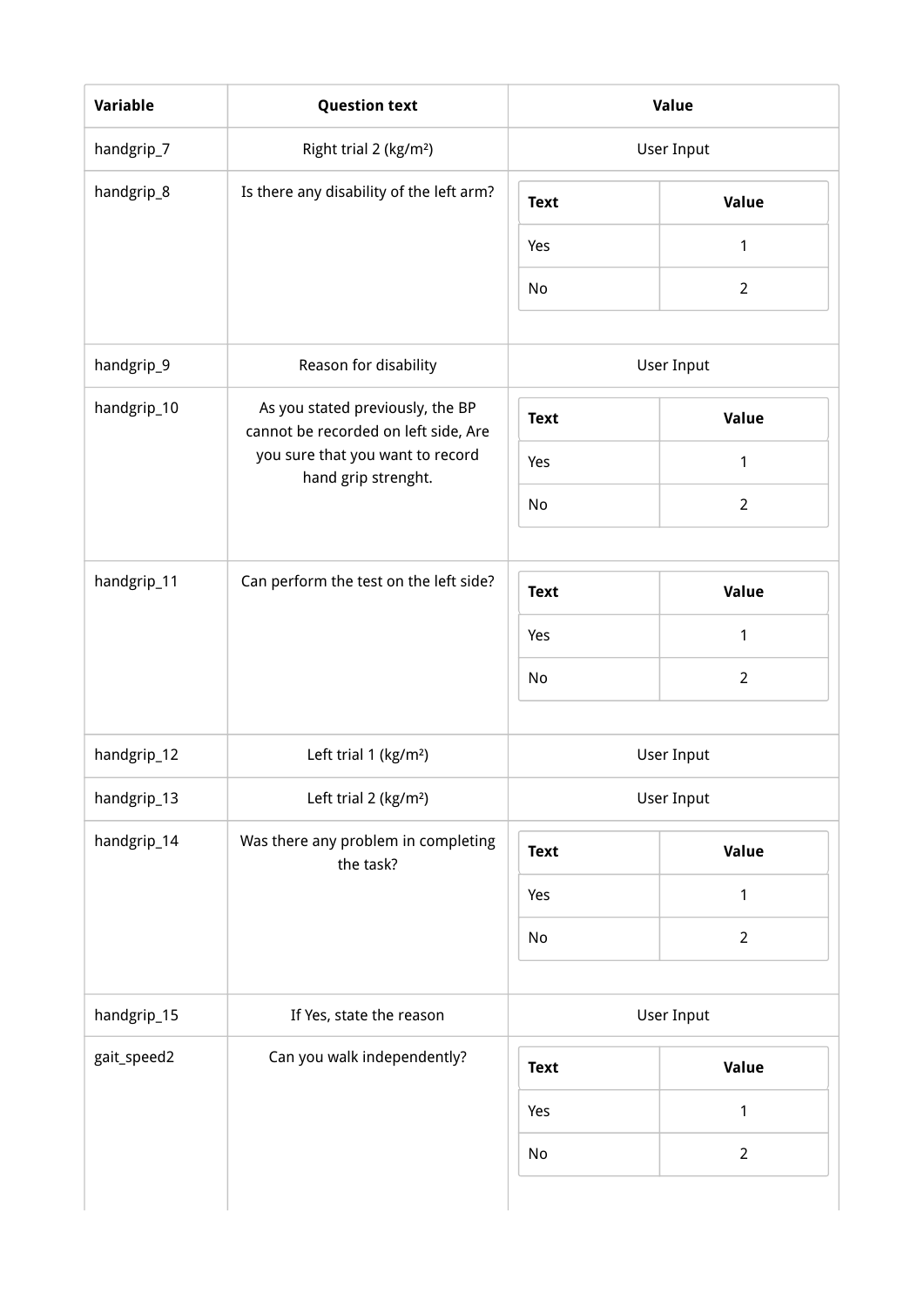| Variable     | <b>Question text</b>                          |                                                     | Value             |                |
|--------------|-----------------------------------------------|-----------------------------------------------------|-------------------|----------------|
| gait_speed3  | Do you feel any imbalance on<br>walking?      | <b>Text</b>                                         | Value             |                |
|              |                                               | Yes                                                 | 1                 |                |
|              |                                               | No                                                  | $\overline{2}$    |                |
|              |                                               |                                                     |                   |                |
| gait_speed4  | Do you need the help of walking aid?          | <b>Text</b>                                         | Value             |                |
|              |                                               | Yes                                                 | 1                 |                |
|              |                                               | No                                                  | $\overline{2}$    |                |
|              |                                               |                                                     |                   |                |
| gait_speed5  | Do you feel safe to perform this task?        | <b>Text</b>                                         | Value             |                |
|              |                                               | Yes                                                 | $\mathbf{1}$      |                |
|              |                                               | No                                                  | $\overline{2}$    |                |
|              |                                               |                                                     |                   |                |
| gait_speed6  | Can you proceed with the task?                | <b>Text</b>                                         | Value             |                |
|              |                                               | Yes                                                 | 1                 |                |
|              |                                               | No                                                  | $\overline{2}$    |                |
| gait_speed7  | If no, why?                                   | <b>Text</b>                                         |                   | Value          |
|              |                                               | Patient not confident enough                        |                   | 1              |
|              |                                               | Patient cannot walk due to<br>disability in walking |                   | $\overline{2}$ |
|              |                                               | Patient has other disabilities                      |                   | 3              |
|              |                                               | Patient is not willing                              |                   | 4              |
| media        | jr://images/Walking.jpg                       |                                                     | <b>User Input</b> |                |
| gait_speed10 | Time record 1 (time from B to C)<br>(seconds) |                                                     | <b>User Input</b> |                |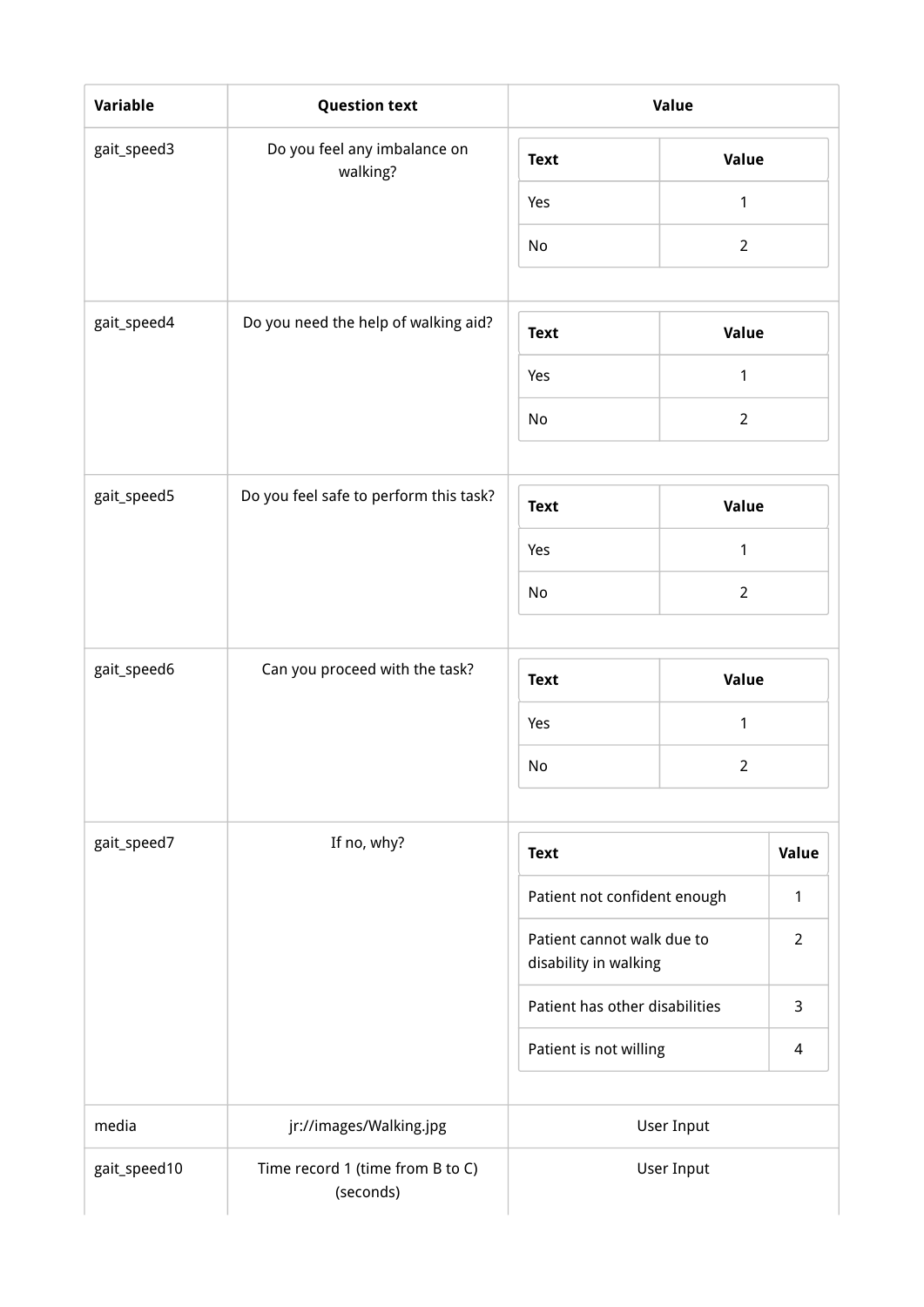| <b>Variable</b> | <b>Question text</b>                             |                                                                                                                                                                                                                               | Value          |                     |
|-----------------|--------------------------------------------------|-------------------------------------------------------------------------------------------------------------------------------------------------------------------------------------------------------------------------------|----------------|---------------------|
| gait_speed11    | Time record 2 (time from B to C)<br>(seconds)    |                                                                                                                                                                                                                               | User Input     |                     |
| gait_speed12    | Was there any problem in completing<br>the task? | <b>Text</b>                                                                                                                                                                                                                   | Value          |                     |
|                 |                                                  | Yes                                                                                                                                                                                                                           | $\mathbf{1}$   |                     |
|                 |                                                  | No                                                                                                                                                                                                                            | $\overline{2}$ |                     |
| gait_speed13    | If yes, why? Please state the reason             |                                                                                                                                                                                                                               | User Input     |                     |
| bathing         | <b>BATHING</b>                                   | <b>Text</b>                                                                                                                                                                                                                   |                | Value               |
|                 |                                                  | Bathes self completely or needs<br>help in bathing only a single part<br>of the body such as the back,<br>genital area or disabled extremity<br>(1 mark)<br>Need help with bathing more<br>than one part of the body, getting |                | 1<br>$\overline{2}$ |
|                 |                                                  | in or out of the tub or shower.<br>Requires total bathing (0 mark)                                                                                                                                                            |                |                     |
| dressing        | <b>DRESSING</b>                                  | <b>Text</b>                                                                                                                                                                                                                   |                | <b>Value</b>        |
|                 |                                                  | Gets clothes from closets and<br>drawers and puts on clothes and<br>outer garments complete with<br>fasteners. May have help tying<br>shoes                                                                                   |                | 1                   |
|                 |                                                  | Needs help with dressing self or<br>needs to be completely dressed                                                                                                                                                            |                | $\overline{2}$      |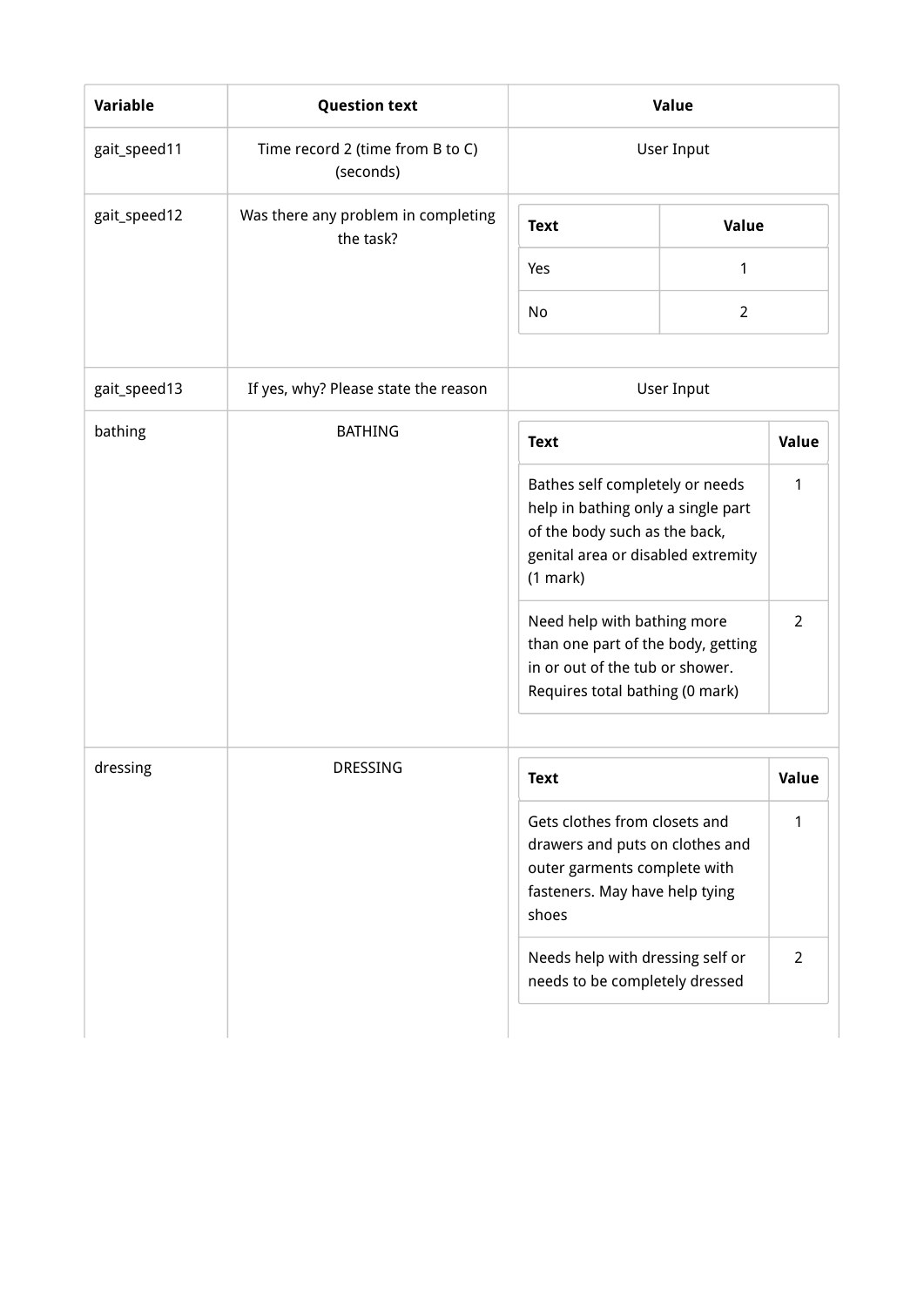| toileting    | <b>TOILETING</b> | <b>Text</b>                                                                                           | Value          |
|--------------|------------------|-------------------------------------------------------------------------------------------------------|----------------|
|              |                  | Goes to toilet, gets on and off,<br>arranges clothes, cleans genital<br>area without help             | $\mathbf{1}$   |
|              |                  | Needs help transferring to the<br>toilet, cleaning self or uses<br>bedpan or commode                  | $\overline{2}$ |
| transferring | TRANSFERRING     | <b>Text</b>                                                                                           | Value          |
|              |                  | Moves in and out of bed or chair<br>unassisted. Mechanical<br>transferring aides are acceptable       | $\mathbf{1}$   |
|              |                  | Needs help in moving from bed<br>to chair or requires a complete<br>transfer                          | $\overline{2}$ |
| continence   | CONTINENCE       | <b>Text</b>                                                                                           | Value          |
|              |                  | Exercises complete self control<br>over urination and defecation                                      | 1              |
|              |                  | Is partially or totally incontinent<br>of bowel or bladder                                            | $\overline{2}$ |
| feeding      | FEEDING          | <b>Text</b>                                                                                           | Value          |
|              |                  | Gets food from plate into mouth<br>without help. Preparation of food<br>may be done by another person | $\mathbf{1}$   |
|              |                  | Needs partial or total help with<br>feeding or requires parenteral<br>feeding.                        | $\overline{2}$ |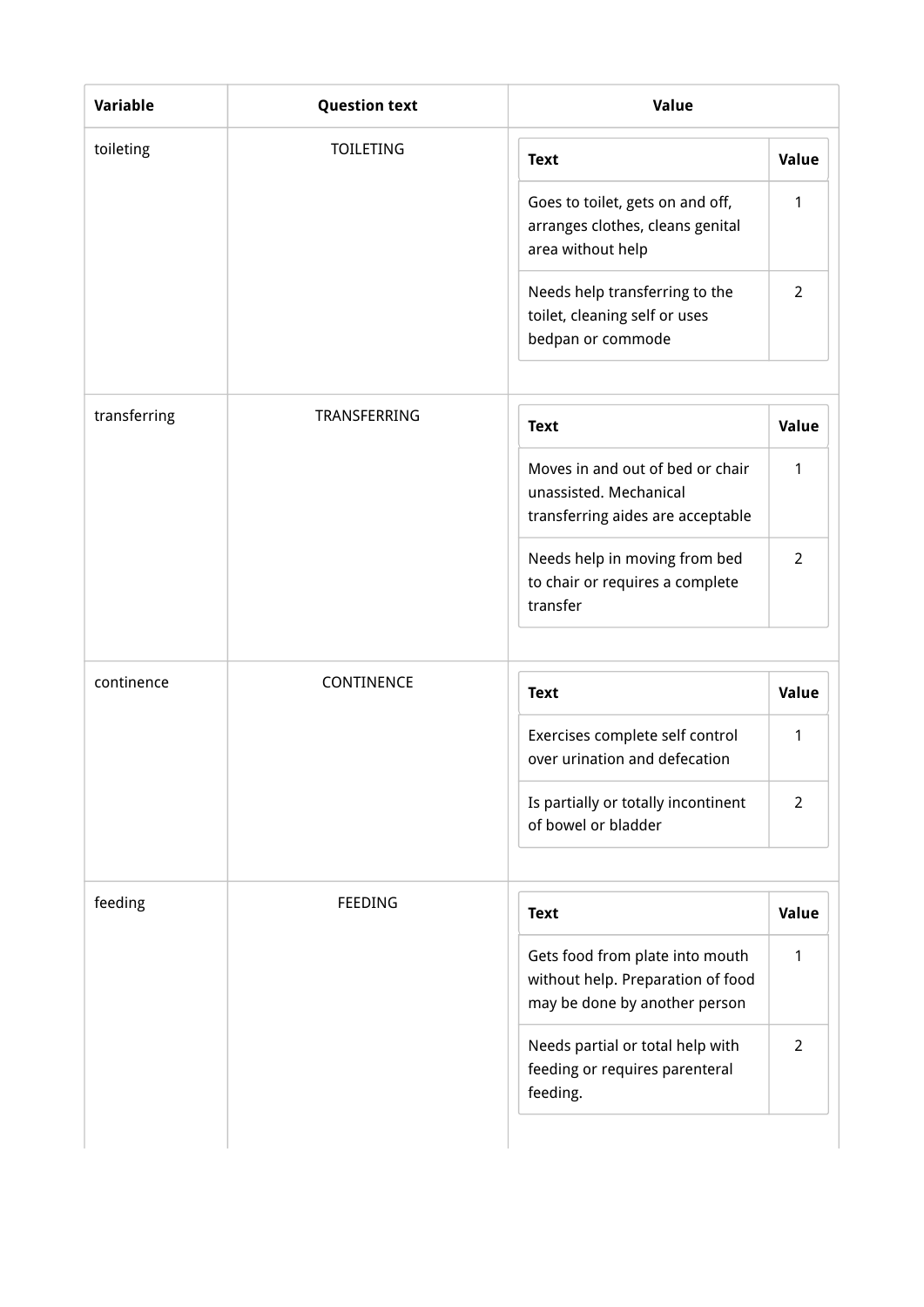| Variable     | <b>Question text</b>                                                           |                            | Value          |                |
|--------------|--------------------------------------------------------------------------------|----------------------------|----------------|----------------|
| functional_1 | For the past 6 months at least, to<br>what extent has you been limited         | <b>Text</b>                |                | Value          |
|              | because of a health problem in<br>activities people usually do?                | Not limited                |                | 1              |
|              |                                                                                | Moderately limited         |                | $\overline{2}$ |
|              |                                                                                | Severely limited           |                | 3              |
| functional_2 | How would you rate your general<br>health status?                              | <b>Text</b>                | Value          |                |
|              |                                                                                | Excellent                  | $\mathbf{1}$   |                |
|              |                                                                                | Very good                  | $\overline{2}$ |                |
|              |                                                                                | Good                       | 3              |                |
|              |                                                                                | Fair                       | $\overline{4}$ |                |
|              |                                                                                | Poor                       | 5              |                |
| functional_3 | Have you felt that everything you did<br>was an effort/you could not get going | <b>Text</b>                | Value          |                |
|              | - for at least 3 days during the last<br>week                                  | Yes                        | 1              |                |
|              |                                                                                | No                         | $\overline{2}$ |                |
| functional_4 | How often do you engage in activities<br>that require a low or moderate level  | <b>Text</b>                |                | Value          |
|              | of energy such as gardening, cleaning<br>the car, or going for a walk?         | Almost daily               |                | 1              |
|              |                                                                                | 2-3 times a week           |                | $\overline{2}$ |
|              |                                                                                | At least once a week       |                | 3              |
|              |                                                                                | One to three times a month |                | 4              |
|              |                                                                                | Hardly ever                |                | 5              |
|              |                                                                                | Never                      |                | 6              |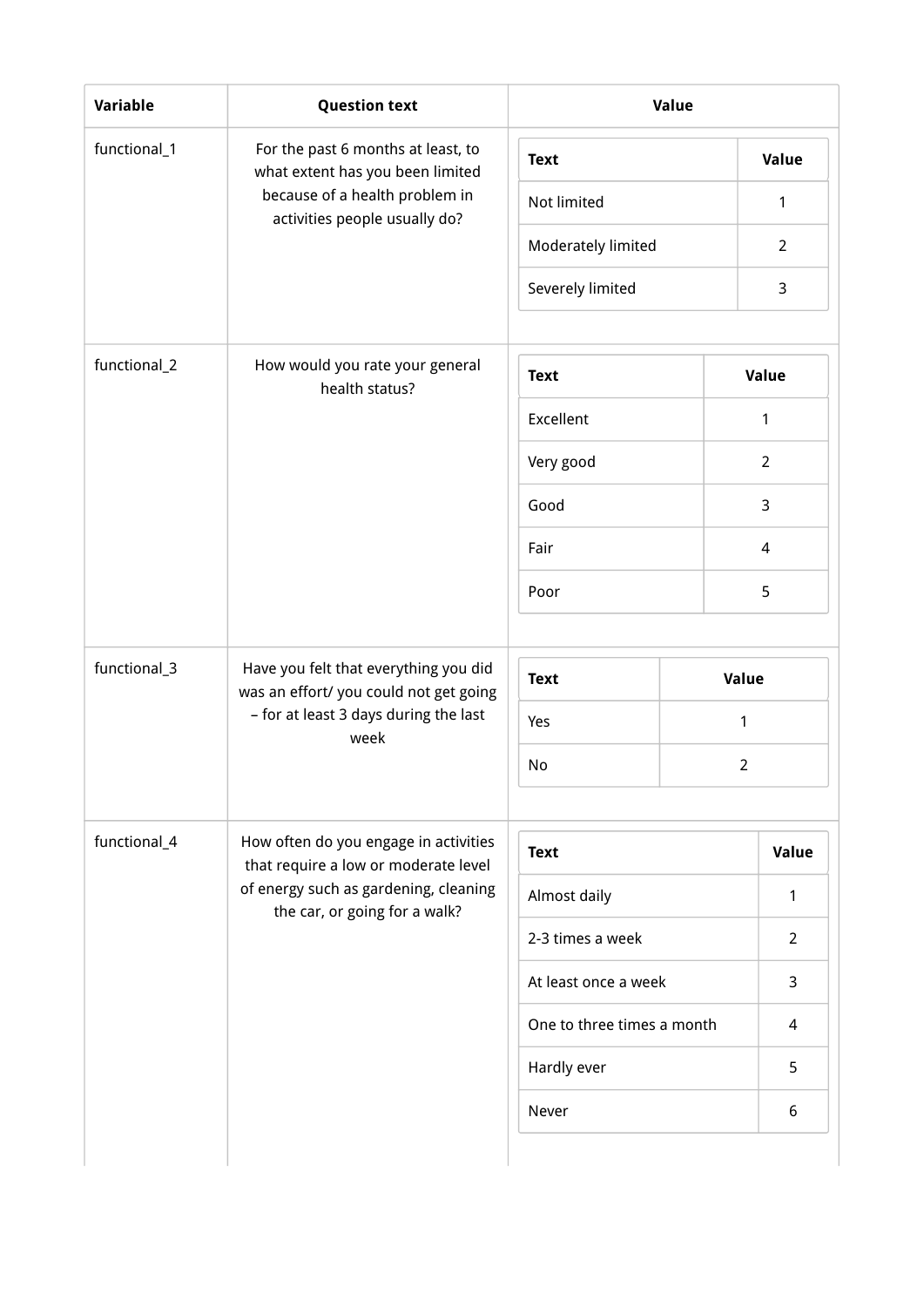| Variable    | <b>Question text</b>                                |             | Value          |
|-------------|-----------------------------------------------------|-------------|----------------|
| lifestyle_1 | Have you ever been diagnosed with<br>Diabetes?      | <b>Text</b> | <b>Value</b>   |
|             |                                                     | Yes         | $\mathbf{1}$   |
|             |                                                     | No          | $\overline{2}$ |
| lifestyle_2 | Have you ever been diagnosed with<br>Hypertension?  | <b>Text</b> | Value          |
|             |                                                     | Yes         | 1              |
|             |                                                     | No          | $\overline{2}$ |
| lifestyle_3 | Have you ever been diagnosed with<br>Stroke?        | <b>Text</b> | Value          |
|             |                                                     | Yes         | $\mathbf{1}$   |
|             |                                                     | No          | $\overline{2}$ |
|             |                                                     |             |                |
| lifestyle_4 | Have you ever been diagnosed with<br>Cancer?        | <b>Text</b> | Value          |
|             |                                                     | Yes         | $\mathbf{1}$   |
|             |                                                     | No          | $\overline{2}$ |
|             |                                                     |             |                |
| lifestyle_5 | Have you ever been diagnosed with<br>COPD/ asthma?  | <b>Text</b> | Value          |
|             |                                                     | Yes         | $\mathbf{1}$   |
|             |                                                     | No          | $\overline{2}$ |
|             |                                                     |             |                |
| lifestyle_6 | Have you ever been diagnosed with<br>Heart disease? | <b>Text</b> | Value          |
|             |                                                     | Yes         | $\mathbf{1}$   |
|             |                                                     | No          | $\overline{2}$ |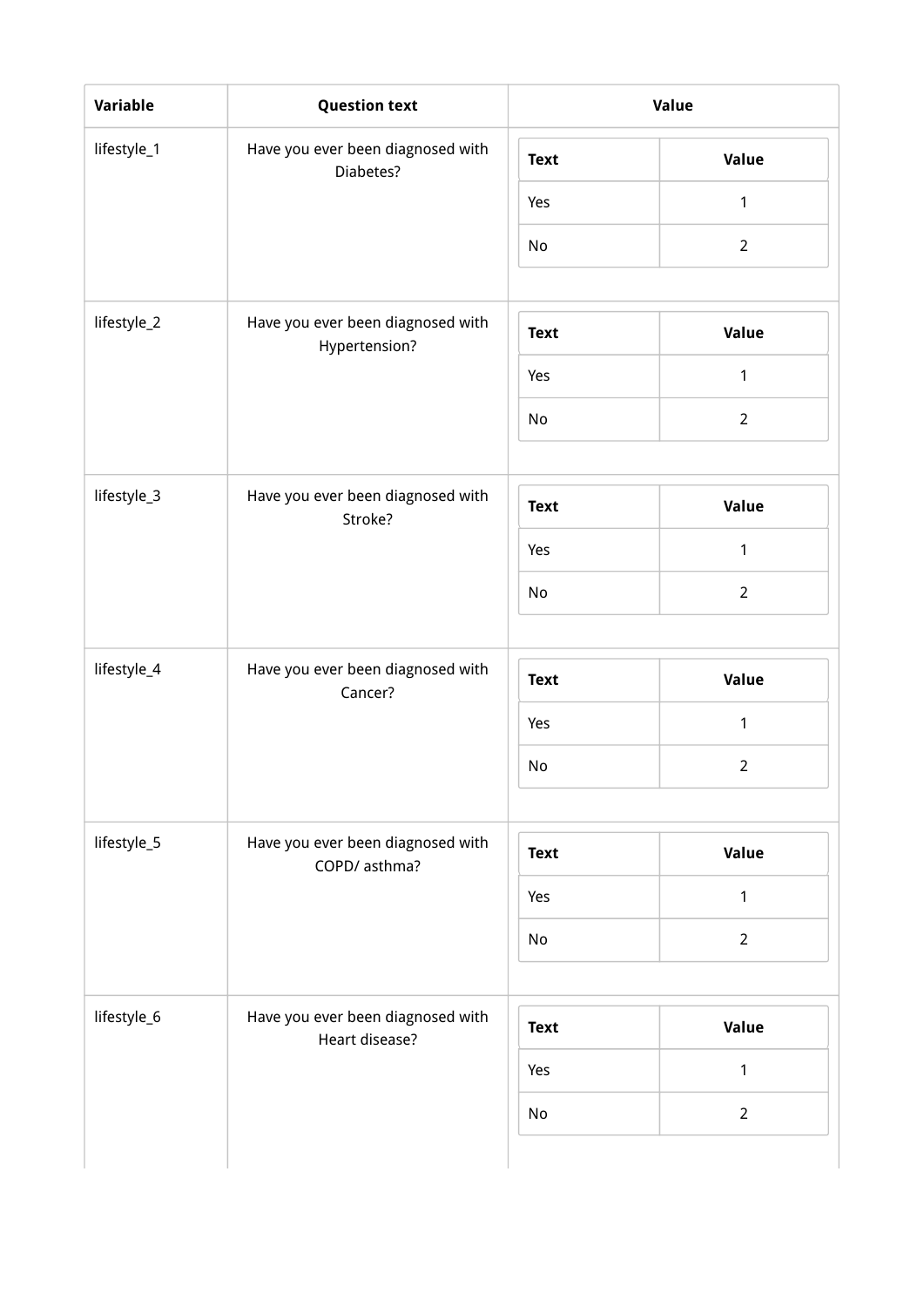| <b>Variable</b>  | <b>Question text</b>                | Value                                                             |                |
|------------------|-------------------------------------|-------------------------------------------------------------------|----------------|
| dass_2           | I found it hard to wind down.       | <b>Text</b>                                                       | Value          |
|                  |                                     | Did not apply to me at all                                        | 1              |
|                  |                                     | Applied to me to some degree, or<br>some of the time              | $\overline{2}$ |
|                  |                                     | Applied to me to a considerable<br>degree, or a good part of time | 3              |
|                  |                                     | Applied to me very much, or most<br>of the time                   | 4              |
|                  |                                     | Refused to answer                                                 | $-9$           |
|                  |                                     |                                                                   |                |
| das <sub>3</sub> | I was aware of dryness of my mouth. | <b>Text</b>                                                       | Value          |
|                  |                                     | Did not apply to me at all                                        | 1              |
|                  |                                     | Applied to me to some degree, or<br>some of the time              | $\overline{2}$ |
|                  |                                     | Applied to me to a considerable<br>degree, or a good part of time | 3              |
|                  |                                     | Applied to me very much, or most<br>of the time                   | 4              |
|                  |                                     | Refused to answer                                                 | $-9$           |
|                  |                                     |                                                                   |                |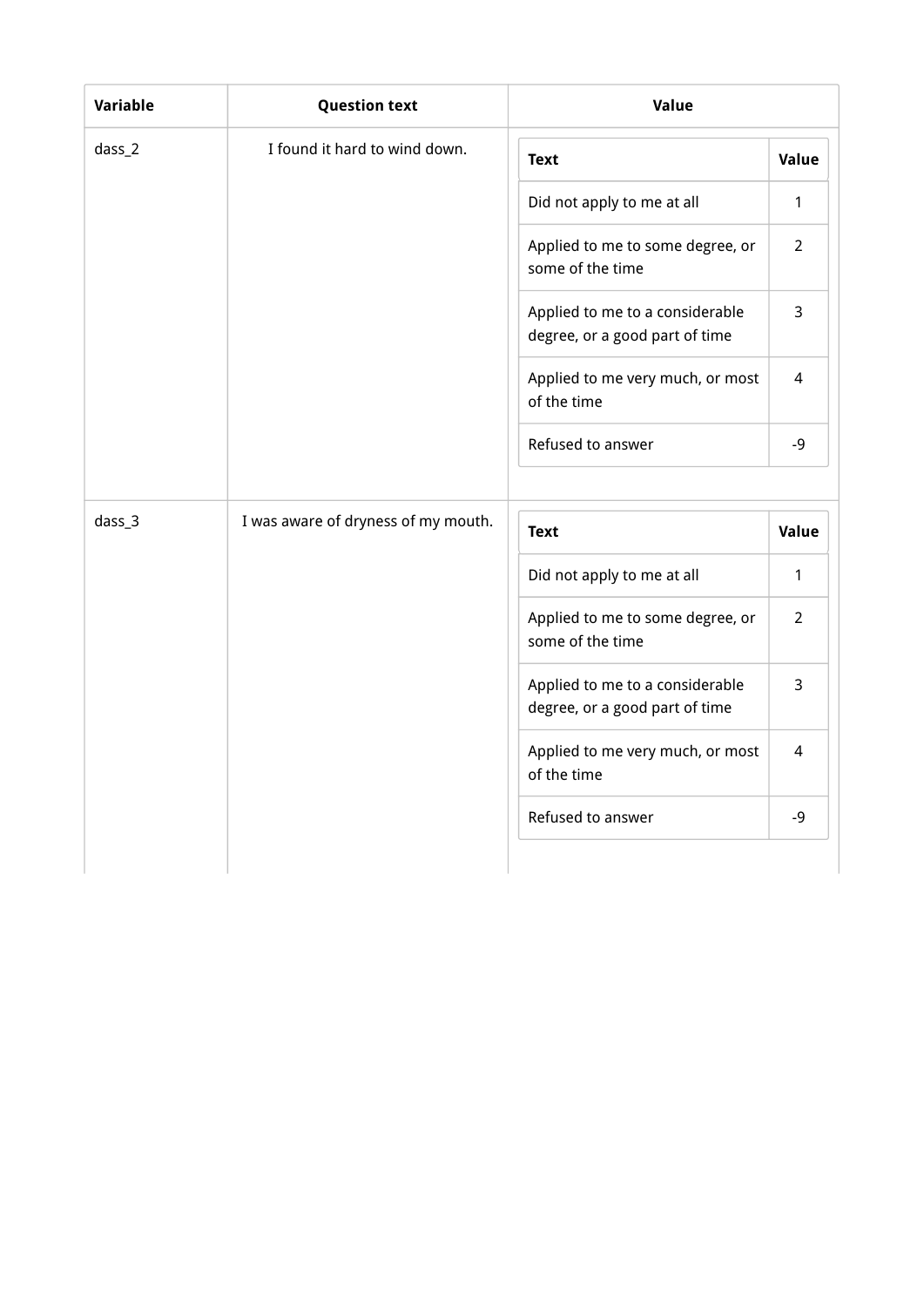| Variable | <b>Question text</b>                                          | Value                                                             |                |
|----------|---------------------------------------------------------------|-------------------------------------------------------------------|----------------|
| dass_4   | I couldn't seem to experience any<br>positive feeling at all. | <b>Text</b>                                                       | Value          |
|          |                                                               | Did not apply to me at all                                        | 1              |
|          |                                                               | Applied to me to some degree, or<br>some of the time              | $\overline{2}$ |
|          |                                                               | Applied to me to a considerable<br>degree, or a good part of time | 3              |
|          |                                                               | Applied to me very much, or most<br>of the time                   | 4              |
|          |                                                               | Refused to answer                                                 | -9             |
|          |                                                               |                                                                   |                |
| dass_5   | I experienced breathing difficulty (eg,                       |                                                                   |                |
|          | excessively rapid breathing,                                  | <b>Text</b>                                                       |                |
|          | breathlessness in the absence of                              | Did not apply to me at all                                        | Value<br>1     |
|          | physical exertion).                                           | Applied to me to some degree, or<br>some of the time              | $\overline{2}$ |
|          |                                                               | Applied to me to a considerable<br>degree, or a good part of time | 3              |
|          |                                                               | Applied to me very much, or most<br>of the time                   | 4              |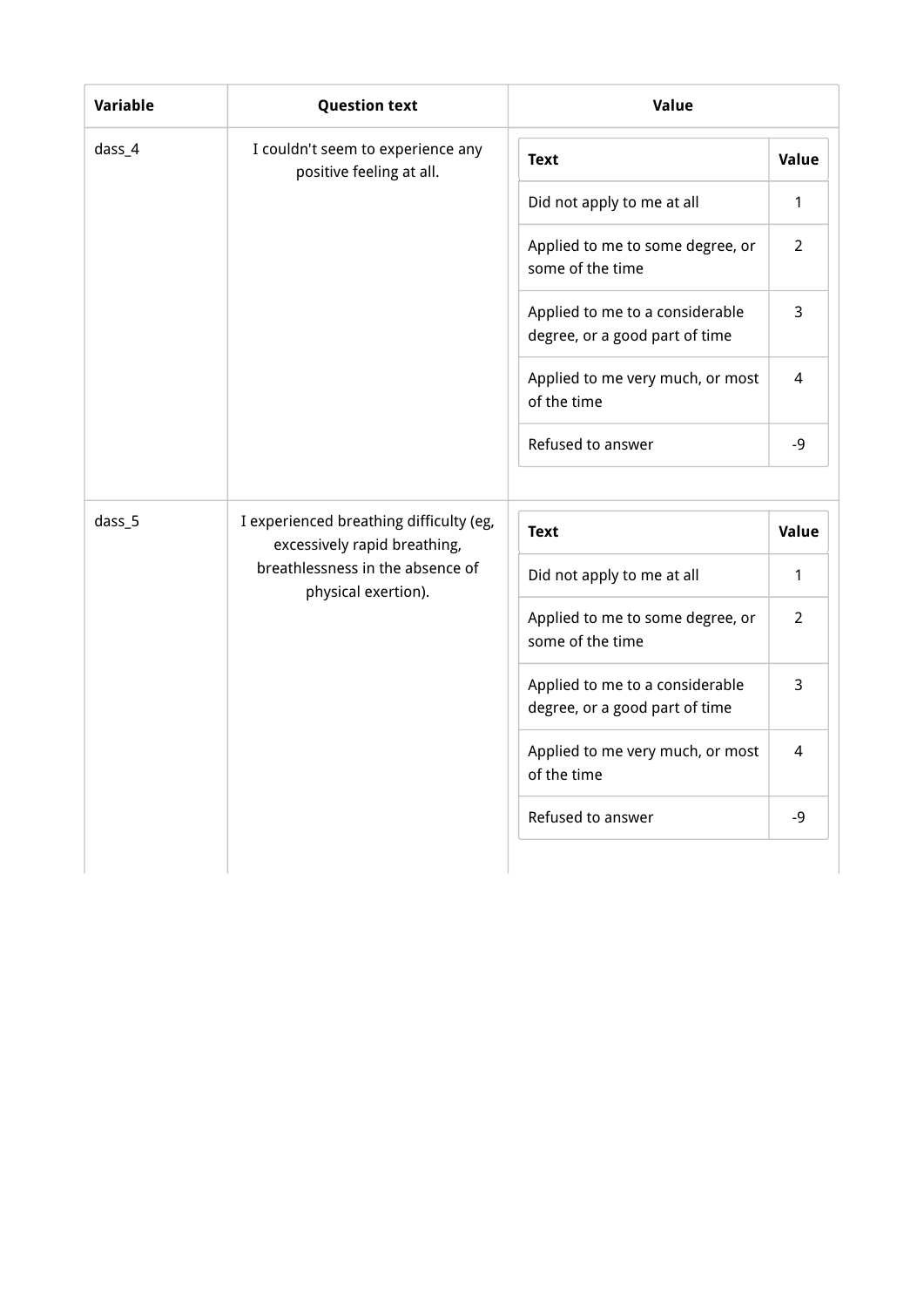| Variable | <b>Question text</b>                                            | Value                                                             |                |
|----------|-----------------------------------------------------------------|-------------------------------------------------------------------|----------------|
| dass_6   | I found it difficult to work up the<br>initiative to do things. | <b>Text</b>                                                       | Value          |
|          |                                                                 | Did not apply to me at all                                        | 1              |
|          |                                                                 | Applied to me to some degree, or<br>some of the time              | $\overline{2}$ |
|          |                                                                 | Applied to me to a considerable<br>degree, or a good part of time | 3              |
|          |                                                                 | Applied to me very much, or most<br>of the time                   | 4              |
|          |                                                                 | Refused to answer                                                 | $-9$           |
| dass_7   | I tended to over-react to situations.                           | <b>Text</b>                                                       | Value          |
|          |                                                                 | Did not apply to me at all                                        | 1              |
|          |                                                                 | Applied to me to some degree, or<br>some of the time              | $\overline{2}$ |
|          |                                                                 | Applied to me to a considerable<br>degree, or a good part of time | 3              |
|          |                                                                 | Applied to me very much, or most<br>of the time                   | 4              |
|          |                                                                 | Refused to answer                                                 | $-9$           |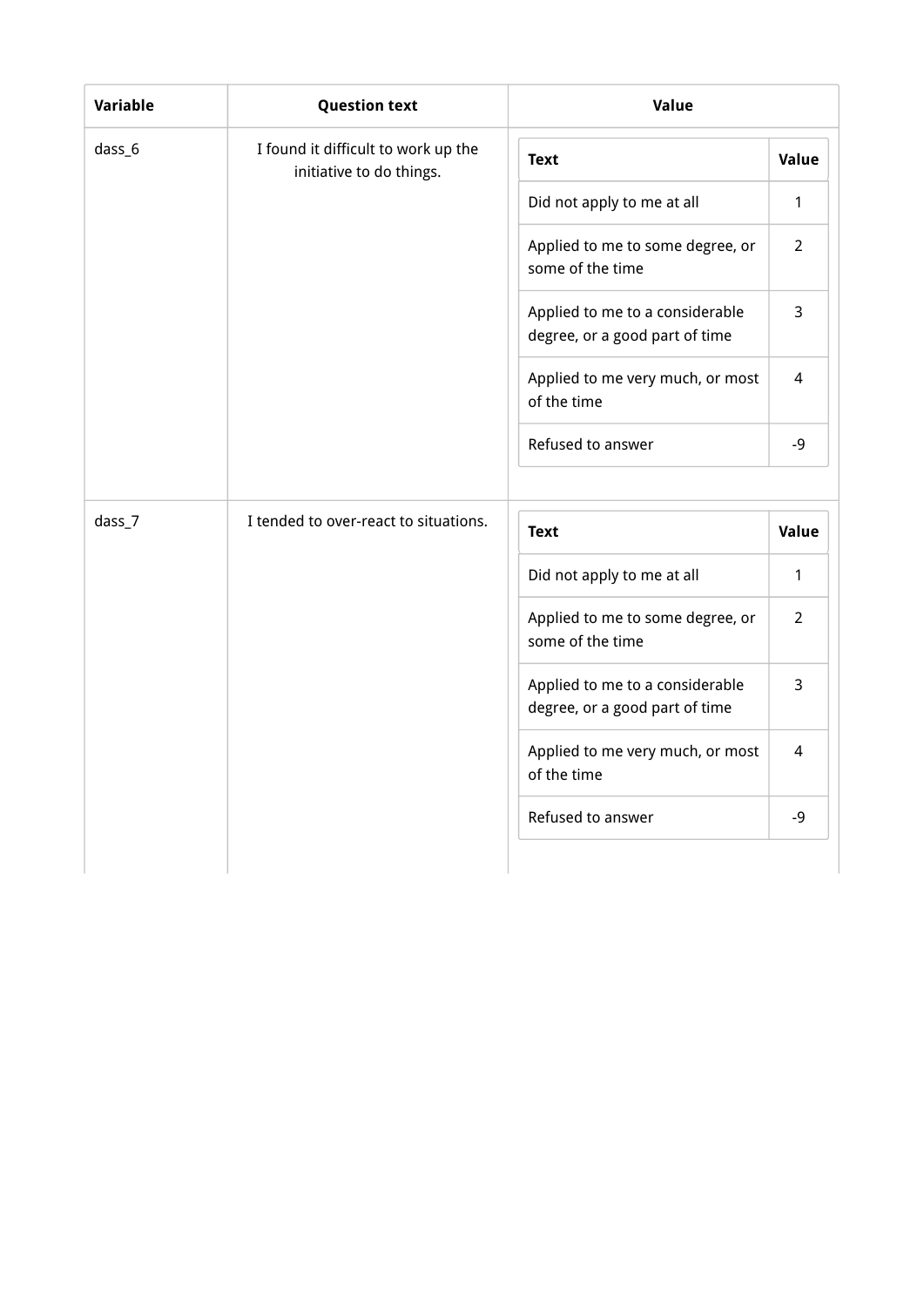| Variable | <b>Question text</b>                                | Value                                                             |                |
|----------|-----------------------------------------------------|-------------------------------------------------------------------|----------------|
| dass_8   | I experienced trembling (eg, in the<br>hands).      | <b>Text</b>                                                       | Value          |
|          |                                                     | Did not apply to me at all                                        | $\mathbf{1}$   |
|          |                                                     | Applied to me to some degree, or<br>some of the time              | $\overline{2}$ |
|          |                                                     | Applied to me to a considerable<br>degree, or a good part of time | 3              |
|          |                                                     | Applied to me very much, or most<br>of the time                   | 4              |
|          |                                                     | Refused to answer                                                 | $-9$           |
|          |                                                     |                                                                   |                |
| dass_9   | I felt that I was using a lot of nervous<br>energy. | <b>Text</b>                                                       | Value          |
|          |                                                     | Did not apply to me at all                                        | $\mathbf{1}$   |
|          |                                                     |                                                                   |                |
|          |                                                     | Applied to me to some degree, or<br>some of the time              | $\overline{2}$ |
|          |                                                     | Applied to me to a considerable<br>degree, or a good part of time | 3              |
|          |                                                     | Applied to me very much, or most<br>of the time                   | 4              |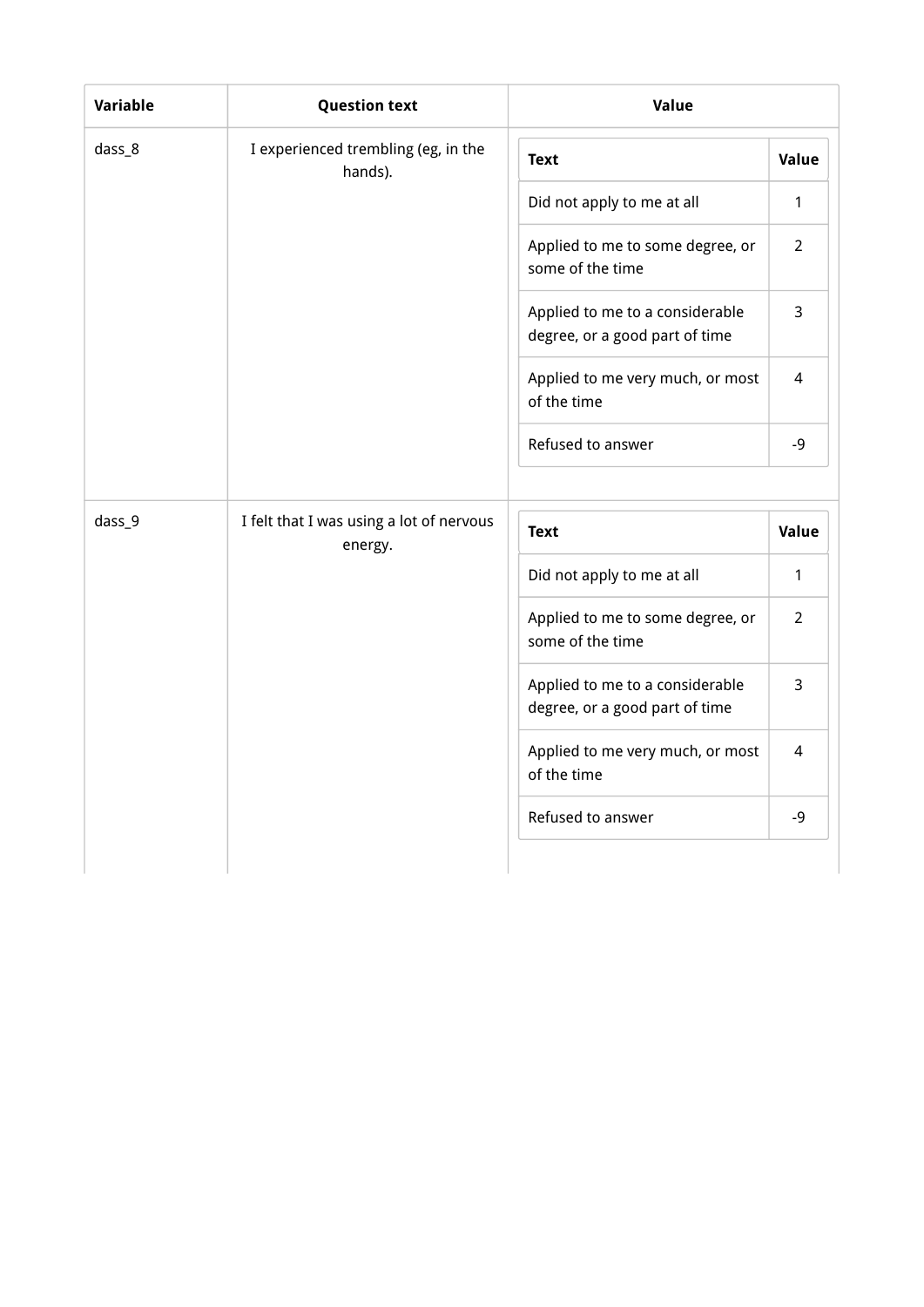| Variable | <b>Question text</b>                                                     | Value                                                             |                |
|----------|--------------------------------------------------------------------------|-------------------------------------------------------------------|----------------|
| dass_10  | I was worried about situations in<br>which I might panic and make a fool | <b>Text</b>                                                       | Value          |
|          | of myself.                                                               | Did not apply to me at all                                        | $\mathbf{1}$   |
|          |                                                                          | Applied to me to some degree, or<br>some of the time              | $\overline{2}$ |
|          |                                                                          | Applied to me to a considerable<br>degree, or a good part of time | 3              |
|          |                                                                          | Applied to me very much, or most<br>of the time                   | 4              |
|          |                                                                          | Refused to answer                                                 | $-9$           |
|          |                                                                          |                                                                   |                |
| dass_11  | I felt that I had nothing to look                                        |                                                                   |                |
|          | forward to.                                                              | <b>Text</b>                                                       |                |
|          |                                                                          | Did not apply to me at all                                        | $\mathbf{1}$   |
|          |                                                                          | Applied to me to some degree, or<br>some of the time              | $\overline{2}$ |
|          |                                                                          | Applied to me to a considerable<br>degree, or a good part of time | 3              |
|          |                                                                          | Applied to me very much, or most<br>of the time                   | Value<br>4     |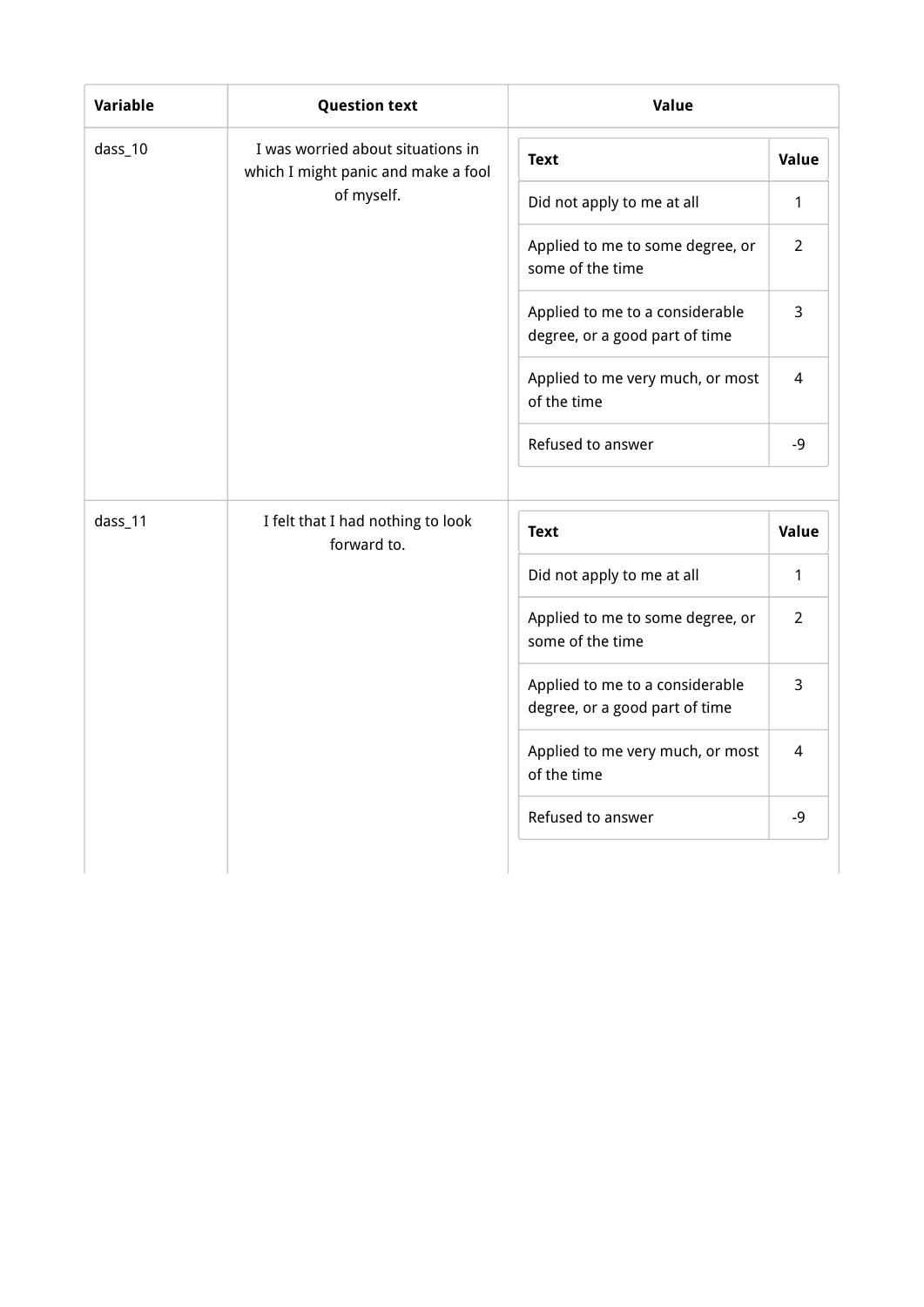| Variable | <b>Question text</b>             | Value                                                             |                          |  |  |  |
|----------|----------------------------------|-------------------------------------------------------------------|--------------------------|--|--|--|
| dass_12  | I found myself getting agitated. | <b>Text</b>                                                       | <b>Value</b>             |  |  |  |
|          |                                  | Did not apply to me at all                                        | 1                        |  |  |  |
|          |                                  | Applied to me to some degree, or<br>some of the time              | $\overline{2}$           |  |  |  |
|          |                                  | Applied to me to a considerable<br>degree, or a good part of time | 3                        |  |  |  |
|          |                                  | Applied to me very much, or most<br>of the time                   | $\overline{\mathcal{L}}$ |  |  |  |
|          |                                  | Refused to answer                                                 | $-9$                     |  |  |  |
| dass_13  | I found it difficult to relax.   | <b>Text</b>                                                       | <b>Value</b>             |  |  |  |
|          |                                  | Did not apply to me at all                                        | 1                        |  |  |  |
|          |                                  | Applied to me to some degree, or<br>some of the time              | $\overline{2}$           |  |  |  |
|          |                                  | Applied to me to a considerable<br>degree, or a good part of time | 3                        |  |  |  |
|          |                                  | Applied to me very much, or most<br>of the time                   | 4                        |  |  |  |
|          |                                  | Refused to answer                                                 | $-9$                     |  |  |  |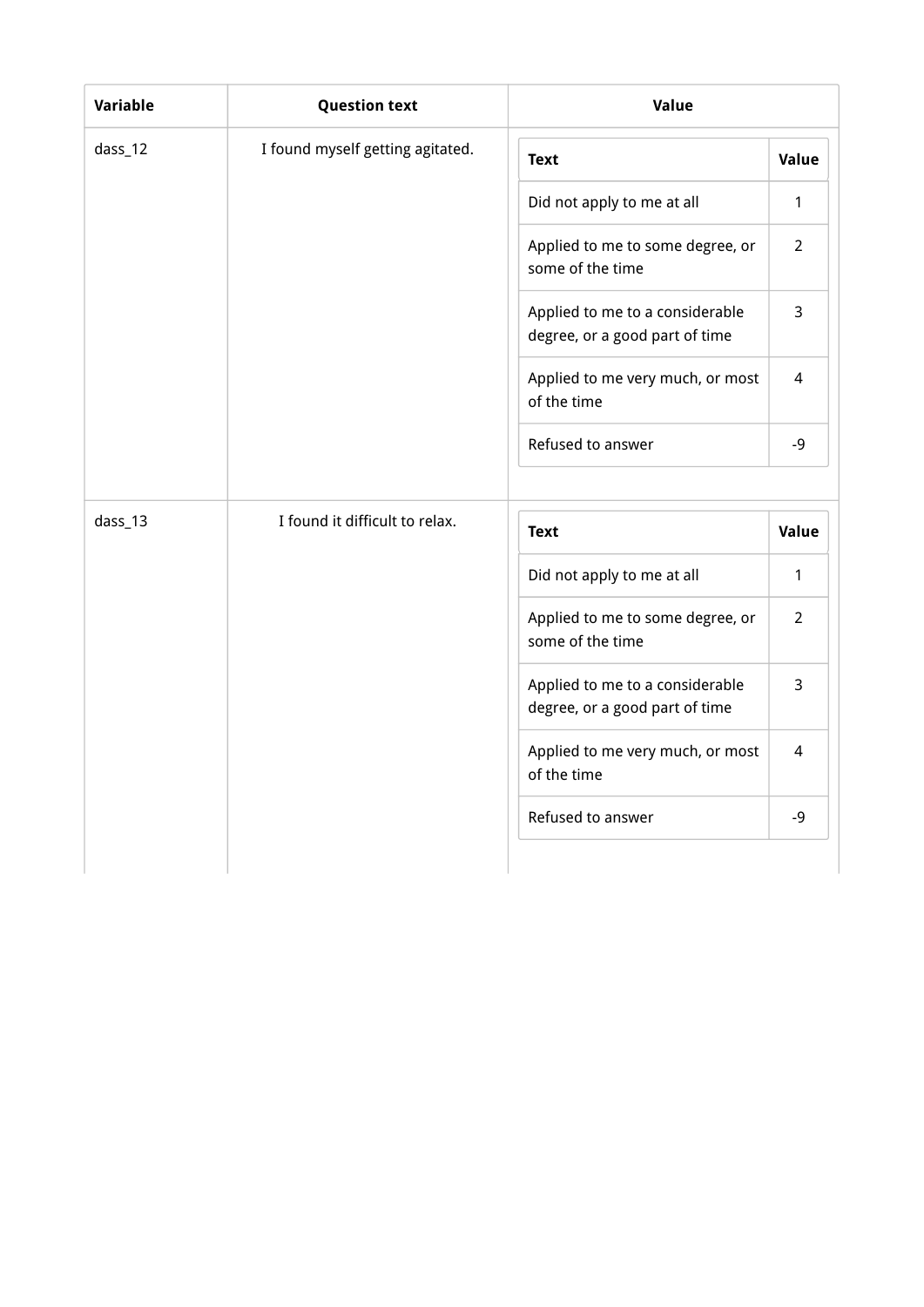| Variable | <b>Question text</b>                                                         | Value                                                             |                |  |  |
|----------|------------------------------------------------------------------------------|-------------------------------------------------------------------|----------------|--|--|
| dass_14  | I felt down-hearted and blue.                                                | <b>Text</b>                                                       | Value          |  |  |
|          |                                                                              | Did not apply to me at all                                        | 1              |  |  |
|          |                                                                              | Applied to me to some degree, or<br>some of the time              | $\overline{2}$ |  |  |
|          |                                                                              | Applied to me to a considerable<br>degree, or a good part of time | 3              |  |  |
|          |                                                                              | Applied to me very much, or most<br>of the time                   | 4              |  |  |
|          |                                                                              | Refused to answer                                                 | $-9$           |  |  |
|          |                                                                              |                                                                   |                |  |  |
| dass_15  | I was intolerant of anything that kept<br>me from getting on with what I was | <b>Text</b>                                                       | Value          |  |  |
|          | doing.                                                                       | Did not apply to me at all                                        | 1              |  |  |
|          |                                                                              |                                                                   |                |  |  |
|          |                                                                              | Applied to me to some degree, or<br>some of the time              | $\overline{2}$ |  |  |
|          |                                                                              | Applied to me to a considerable<br>degree, or a good part of time | 3              |  |  |
|          |                                                                              | Applied to me very much, or most<br>of the time                   | 4              |  |  |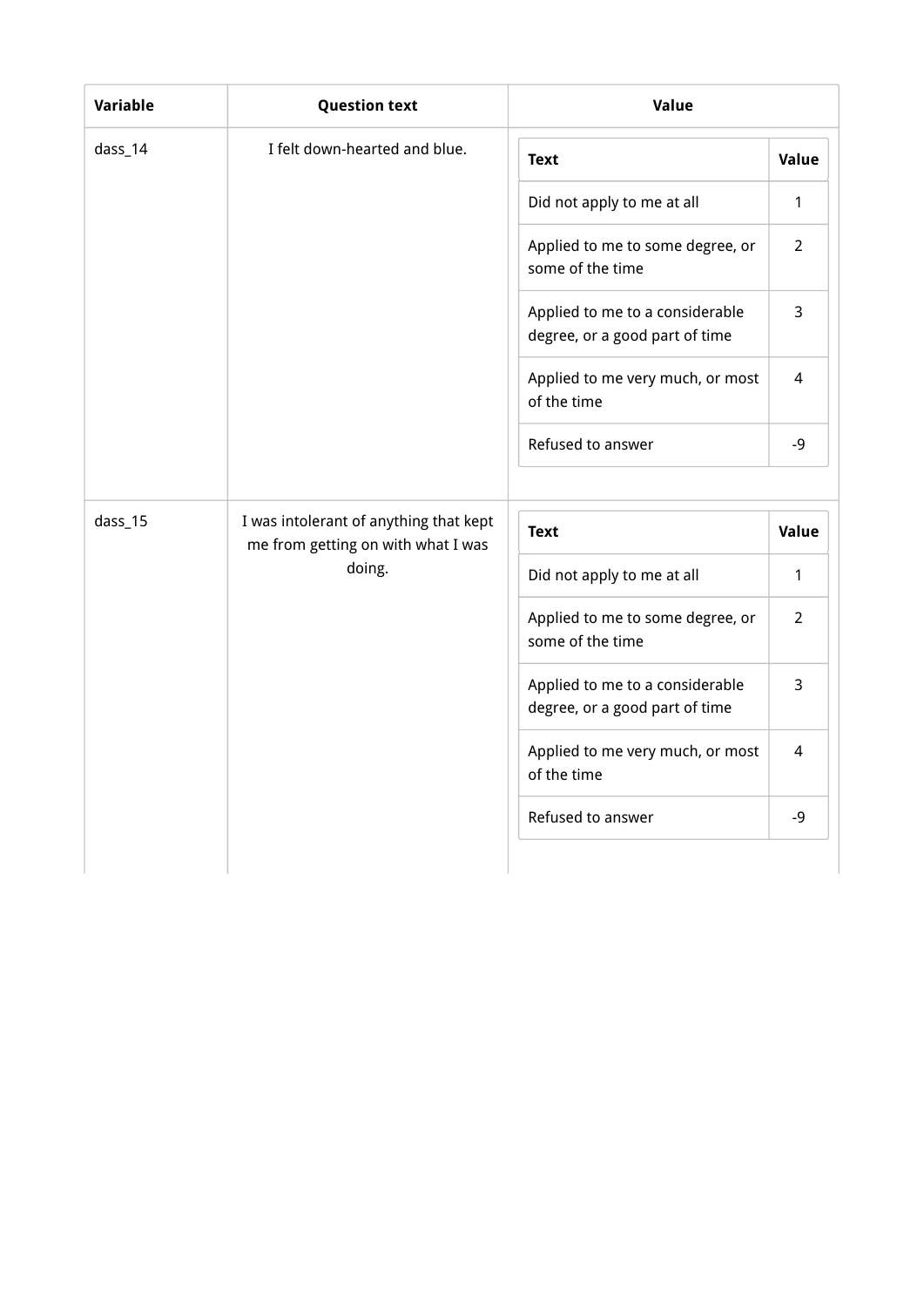| Variable | <b>Question text</b>                | Value<br>Value<br><b>Text</b>                                     |                |
|----------|-------------------------------------|-------------------------------------------------------------------|----------------|
| dass_16  | I felt I was close to panic.        |                                                                   |                |
|          |                                     | Did not apply to me at all                                        | 1              |
|          |                                     | Applied to me to some degree, or<br>some of the time              | $\overline{2}$ |
|          |                                     | Applied to me to a considerable<br>degree, or a good part of time | 3              |
|          |                                     | Applied to me very much, or most<br>of the time                   | 4              |
|          |                                     | Refused to answer                                                 | $-9$           |
|          |                                     |                                                                   |                |
| dass_17  | I was unable to become enthusiastic | <b>Text</b>                                                       | Value          |
|          | about anything.                     | Did not apply to me at all                                        | 1              |
|          |                                     | Applied to me to some degree, or<br>some of the time              | $\overline{2}$ |
|          |                                     | Applied to me to a considerable<br>degree, or a good part of time | 3              |
|          |                                     | Applied to me very much, or most<br>of the time                   | 4              |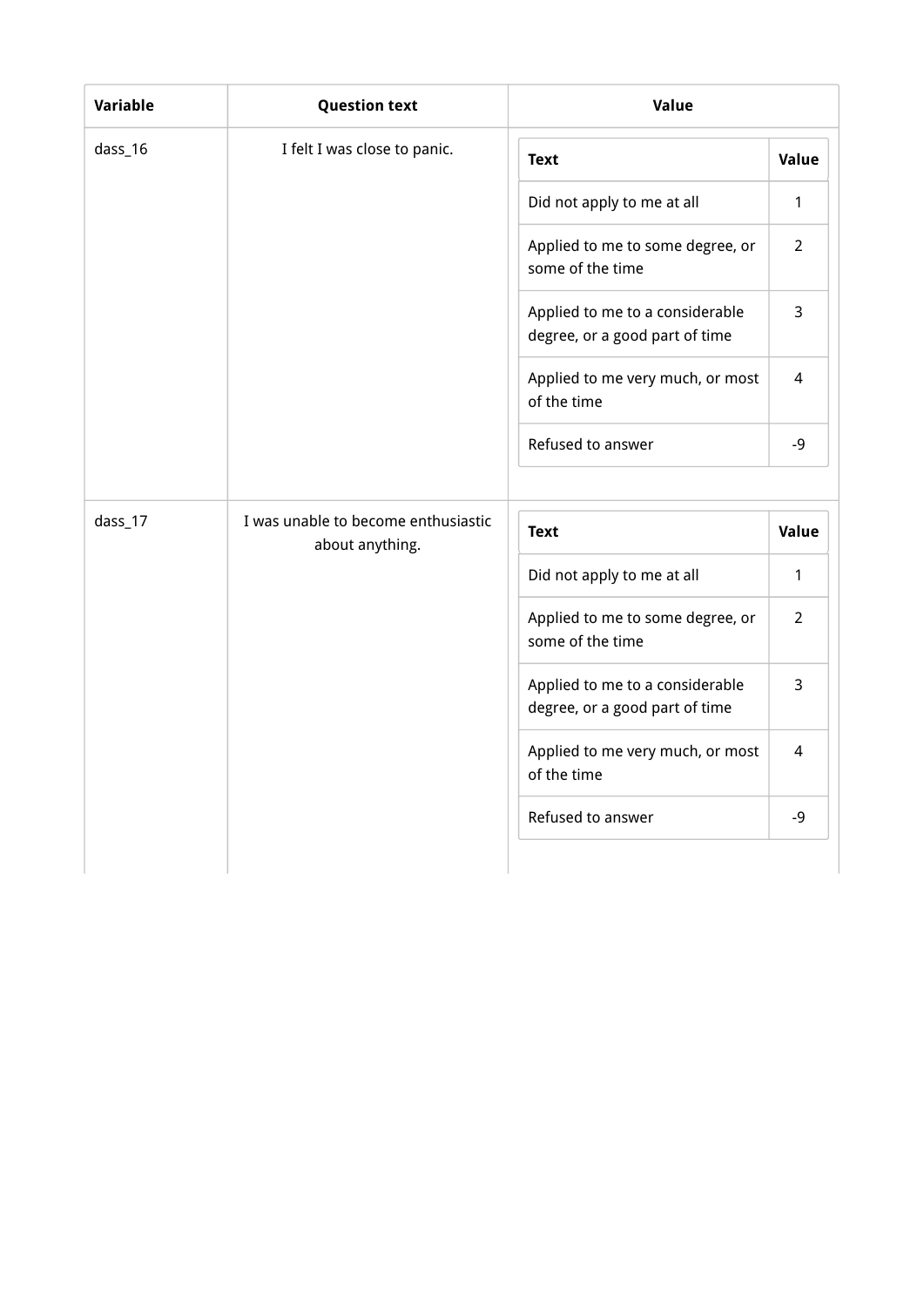| Variable | <b>Question text</b>                       | Value                                                             |                |
|----------|--------------------------------------------|-------------------------------------------------------------------|----------------|
| dass_18  | I felt I wasn't worth much as a<br>person. | <b>Text</b>                                                       | Value          |
|          |                                            | Did not apply to me at all                                        | 1              |
|          |                                            | Applied to me to some degree, or<br>some of the time              | $\overline{2}$ |
|          |                                            | Applied to me to a considerable<br>degree, or a good part of time | 3              |
|          |                                            | Applied to me very much, or most<br>of the time                   | 4              |
|          |                                            | Refused to answer                                                 | $-9$           |
| dass_19  | I felt that I was rather touchy.           | <b>Text</b>                                                       | Value          |
|          |                                            | Did not apply to me at all                                        | 1              |
|          |                                            | Applied to me to some degree, or<br>some of the time              | $\overline{2}$ |
|          |                                            | Applied to me to a considerable<br>degree, or a good part of time | 3              |
|          |                                            | Applied to me very much, or most<br>of the time                   | 4              |
|          |                                            | Refused to answer                                                 | $-9$           |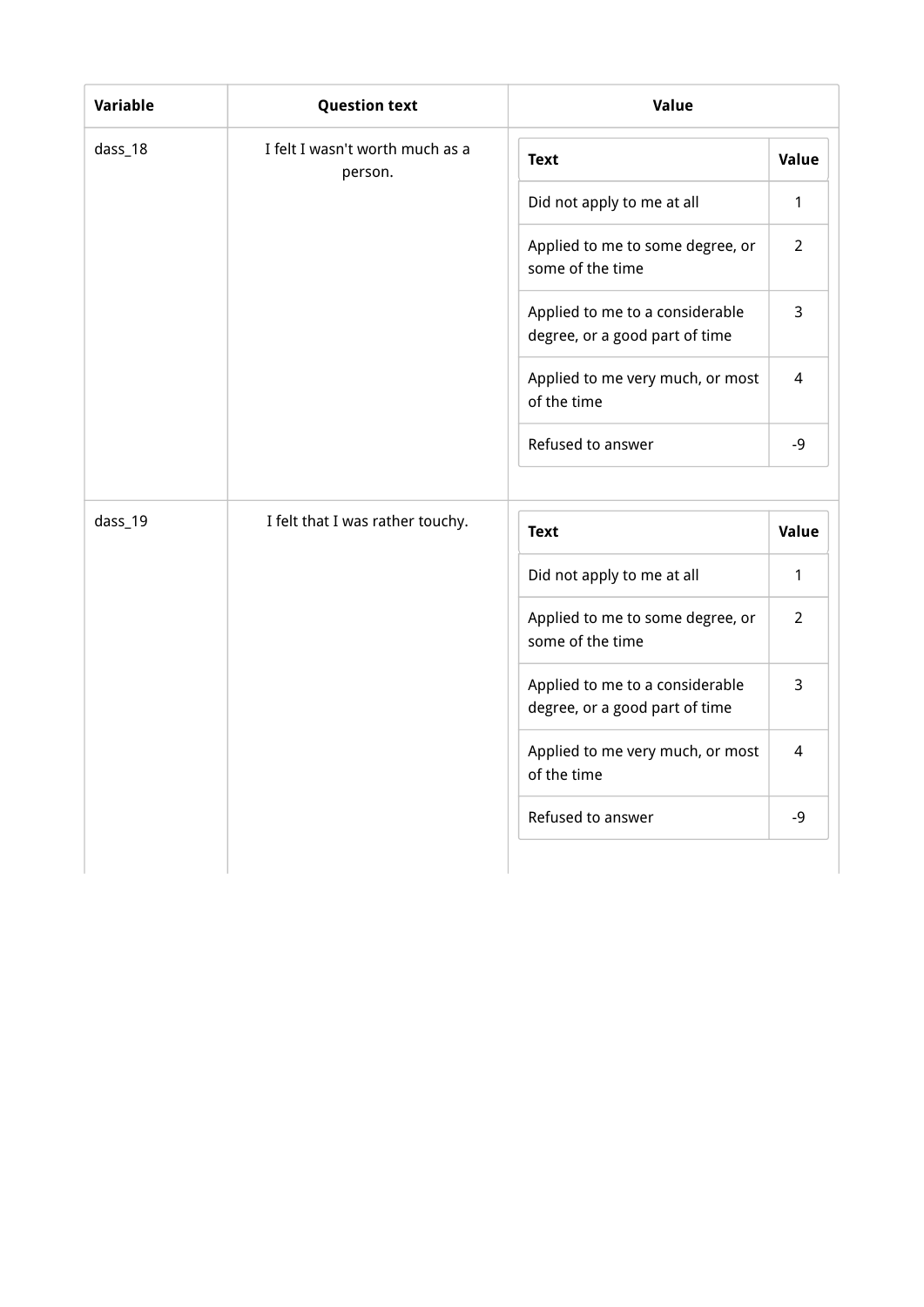| <b>Variable</b> | <b>Question text</b>                                                         | Value                                                             |                |
|-----------------|------------------------------------------------------------------------------|-------------------------------------------------------------------|----------------|
| dass_20         | I was aware of the action of my heart<br>in the absence of physical exertion | <b>Text</b>                                                       | Value          |
|                 | (eg, sense of heart rate increase,<br>heart missing a beat).                 | Did not apply to me at all                                        | 1              |
|                 |                                                                              | Applied to me to some degree, or<br>some of the time              | $\overline{2}$ |
|                 |                                                                              | Applied to me to a considerable<br>degree, or a good part of time | $\overline{3}$ |
|                 |                                                                              | Applied to me very much, or most<br>of the time                   | 4              |
|                 |                                                                              | Refused to answer                                                 | $-9$           |
|                 |                                                                              |                                                                   |                |
| dass_21         | I felt scared without any good reason.                                       | <b>Text</b>                                                       | Value          |
|                 |                                                                              | Did not apply to me at all                                        | 1              |
|                 |                                                                              | Applied to me to some degree, or<br>some of the time              | $\overline{2}$ |
|                 |                                                                              | Applied to me to a considerable<br>degree, or a good part of time | 3              |
|                 |                                                                              | Applied to me very much, or most<br>of the time                   | 4              |
|                 |                                                                              | Refused to answer                                                 | -9             |
|                 |                                                                              |                                                                   |                |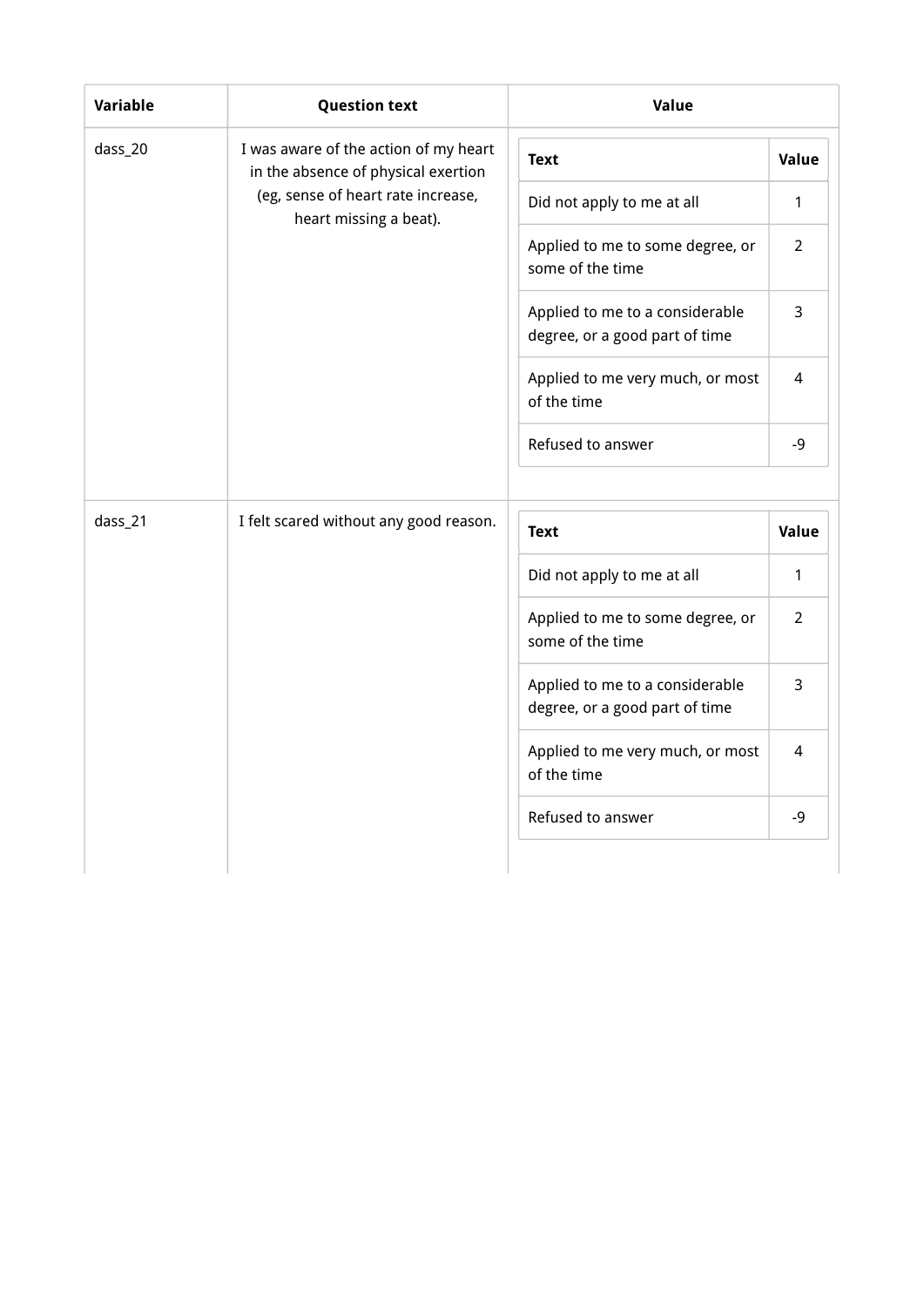| <b>Variable</b> | <b>Question text</b>                                                | Value                                                             |                |                |
|-----------------|---------------------------------------------------------------------|-------------------------------------------------------------------|----------------|----------------|
| dass_22         | I felt that life was meaningless.                                   | <b>Text</b>                                                       |                | Value          |
|                 |                                                                     | Did not apply to me at all                                        |                | 1              |
|                 |                                                                     | Applied to me to some degree, or<br>some of the time              |                | $\overline{2}$ |
|                 |                                                                     | Applied to me to a considerable<br>degree, or a good part of time |                | 3              |
|                 |                                                                     | Applied to me very much, or most<br>of the time                   |                | 4              |
|                 |                                                                     | Refused to answer                                                 |                | $-9$           |
| lifestyle_7     |                                                                     |                                                                   |                |                |
|                 | Do you have hearing loss?                                           | <b>Text</b>                                                       | Value          |                |
|                 |                                                                     | Yes                                                               | 1              |                |
|                 |                                                                     | No                                                                | $\overline{2}$ |                |
|                 |                                                                     |                                                                   |                |                |
| lifestyle_8     | Do you have difficulty hearing when<br>someone speaks in a whisper? | <b>Text</b>                                                       |                | Value          |
|                 |                                                                     | Never                                                             |                | 1              |
|                 |                                                                     | Occasionally                                                      |                | $\overline{2}$ |
|                 |                                                                     | Sometimes                                                         |                | 3              |
|                 |                                                                     | Often                                                             |                | $\overline{4}$ |
|                 |                                                                     | Always                                                            |                | 5              |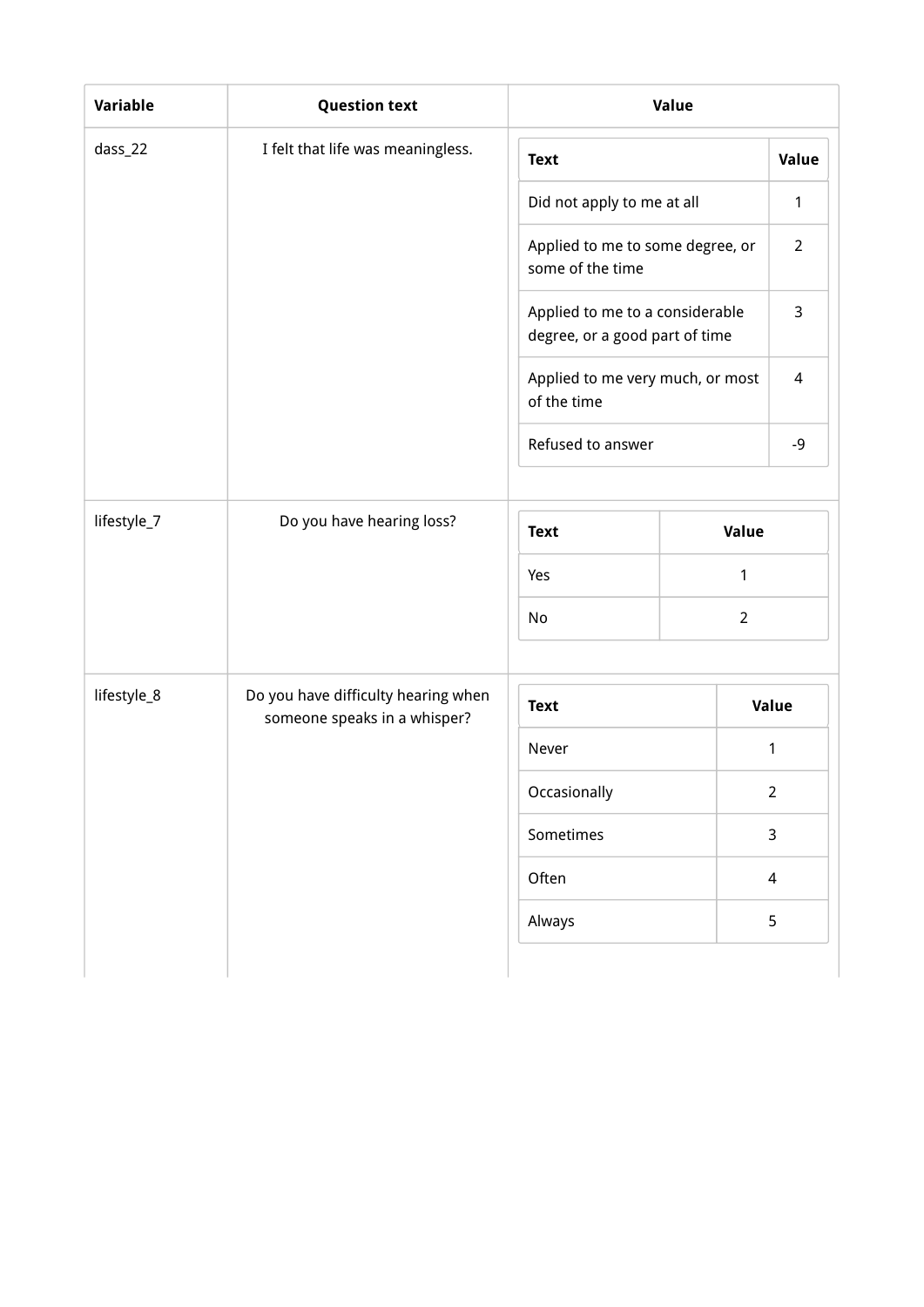| Variable     | <b>Question text</b>                                                       |              | Value          |
|--------------|----------------------------------------------------------------------------|--------------|----------------|
| lifestyle_9  | Do you have difficulty hearing<br>someone speak when there is              | <b>Text</b>  | <b>Value</b>   |
|              | background noise?                                                          | Never        | 1              |
|              |                                                                            | Occasionally | $\overline{2}$ |
|              |                                                                            | Sometimes    | 3              |
|              |                                                                            | Often        | 4              |
|              |                                                                            | Always       | 5              |
| lifestyle_10 | Do you have difficulty hearing                                             | <b>Text</b>  | <b>Value</b>   |
|              | someone speak when you cannot see<br>their face?                           | Never        | 1              |
|              |                                                                            | Occasionally | $\overline{2}$ |
|              |                                                                            | Sometimes    | 3              |
|              |                                                                            | Often        | 4              |
|              |                                                                            | Always       | 5              |
|              |                                                                            |              |                |
| lifestyle_11 | Has a family member or close friend<br>ever suggested you were going deaf? | <b>Text</b>  | Value          |
|              |                                                                            | Yes          | $\mathbf{1}$   |
|              |                                                                            | No           | $\overline{2}$ |
|              |                                                                            |              |                |
| lifestyle_12 | Do you wear any form of hearing aid?                                       | <b>Text</b>  | Value          |
|              |                                                                            | Yes          | 1              |
|              |                                                                            | No           | $\overline{2}$ |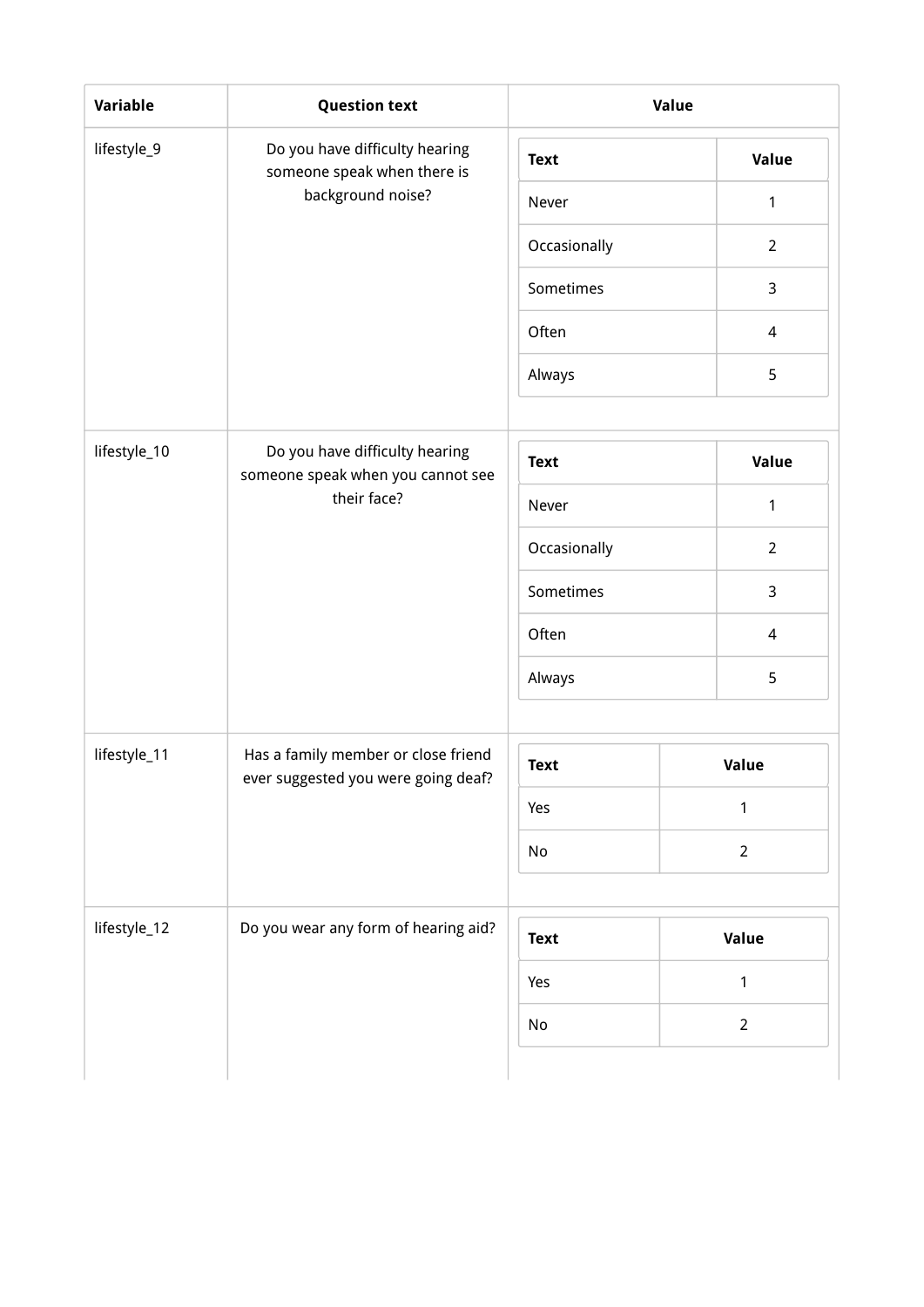| Variable | <b>Question text</b>                                                                                                           | Value       |  |                   |  |
|----------|--------------------------------------------------------------------------------------------------------------------------------|-------------|--|-------------------|--|
| blood_2  | Do you want to be informed if there is<br>any abnormal finding?                                                                | <b>Text</b> |  | Value             |  |
|          |                                                                                                                                | Yes         |  | $\mathbf{1}$      |  |
|          |                                                                                                                                | No          |  | $\overline{2}$    |  |
| blood_3  | Please scan the barcode number of<br>the card                                                                                  |             |  | User Input        |  |
| blood_4  | Blood drop from the finger prick<br>sample will be used to make dried<br>spots on 4 circles in the labeled blood<br>spot card. |             |  | User Input        |  |
| blood_5  | Could you collect blood on all the<br>circles in the spot card?                                                                | <b>Text</b> |  | Value             |  |
|          |                                                                                                                                | Yes         |  | $\mathbf{1}$      |  |
|          |                                                                                                                                | No          |  | $\overline{2}$    |  |
| blood_6  | How long ago did you have anything<br>to eat or drink other than water?<br>(Hours)                                             | User Input  |  |                   |  |
| blood_7  | Enter device id for blood glucose                                                                                              |             |  | <b>User Input</b> |  |
| blood_8  | <b>Blood Glucose:</b>                                                                                                          |             |  | <b>User Input</b> |  |
| blood_9  | Are you sure you have entered the<br>correct reading?                                                                          | <b>Text</b> |  | Value             |  |
|          |                                                                                                                                | Yes         |  | 1                 |  |
|          |                                                                                                                                | No          |  | $\overline{2}$    |  |
| blood_10 | Did you face any difficulty in blood                                                                                           | <b>Text</b> |  | Value             |  |
|          | sample collection?                                                                                                             | Yes         |  | $\mathbf{1}$      |  |
|          |                                                                                                                                | No          |  | $\overline{2}$    |  |
| blood_11 | If yes, what?                                                                                                                  |             |  | User Input        |  |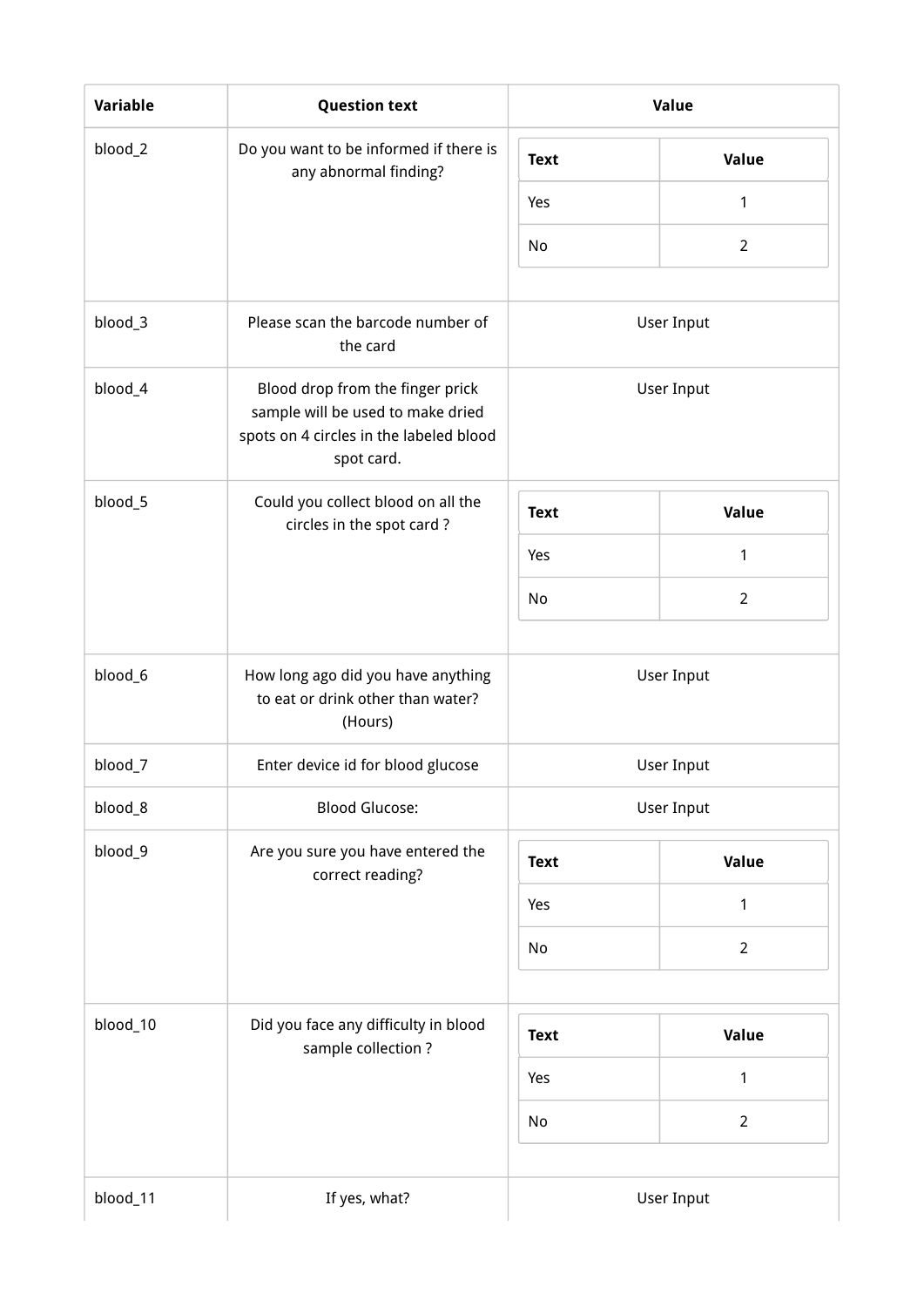| <b>Variable</b> | <b>Question text</b>                                           | Value               |                   |
|-----------------|----------------------------------------------------------------|---------------------|-------------------|
| referal_3       | Is there a need to refer for high<br>random blood sugar?       | <b>Text</b>         | <b>Value</b>      |
|                 |                                                                | Yes                 | 1                 |
|                 |                                                                | No                  | $\overline{2}$    |
|                 |                                                                |                     |                   |
| $ecg_1$         | Do you consume any medication for<br>heart disease?            | <b>Text</b>         | Value             |
|                 |                                                                | Yes                 | 1                 |
|                 |                                                                | No                  | $\overline{2}$    |
|                 |                                                                |                     |                   |
| $ecg_3$         | Please make sure that you save the<br>recording in pdf format. |                     | User Input        |
| ecg_4           | What is the id number of ECG?                                  |                     | <b>User Input</b> |
| $ecg_5$         | What is the diagnosis given by the<br>app?                     | <b>Text</b>         | Value             |
|                 |                                                                | Normal              | 1                 |
|                 |                                                                | Atrial fibrillation | $\overline{2}$    |
|                 |                                                                | Unreadable          | 3                 |
|                 |                                                                | Other               | 4                 |
| ecg_6           | If other, what?                                                |                     | User Input        |
| $ecg-7$         | Was there any problem in recording                             |                     |                   |
|                 | the ECG?                                                       | <b>Text</b>         | Value             |
|                 |                                                                | Yes                 | 1                 |
|                 |                                                                | No                  | $\overline{2}$    |
| ecg_8           | If yes, what?                                                  |                     | <b>User Input</b> |
|                 |                                                                |                     |                   |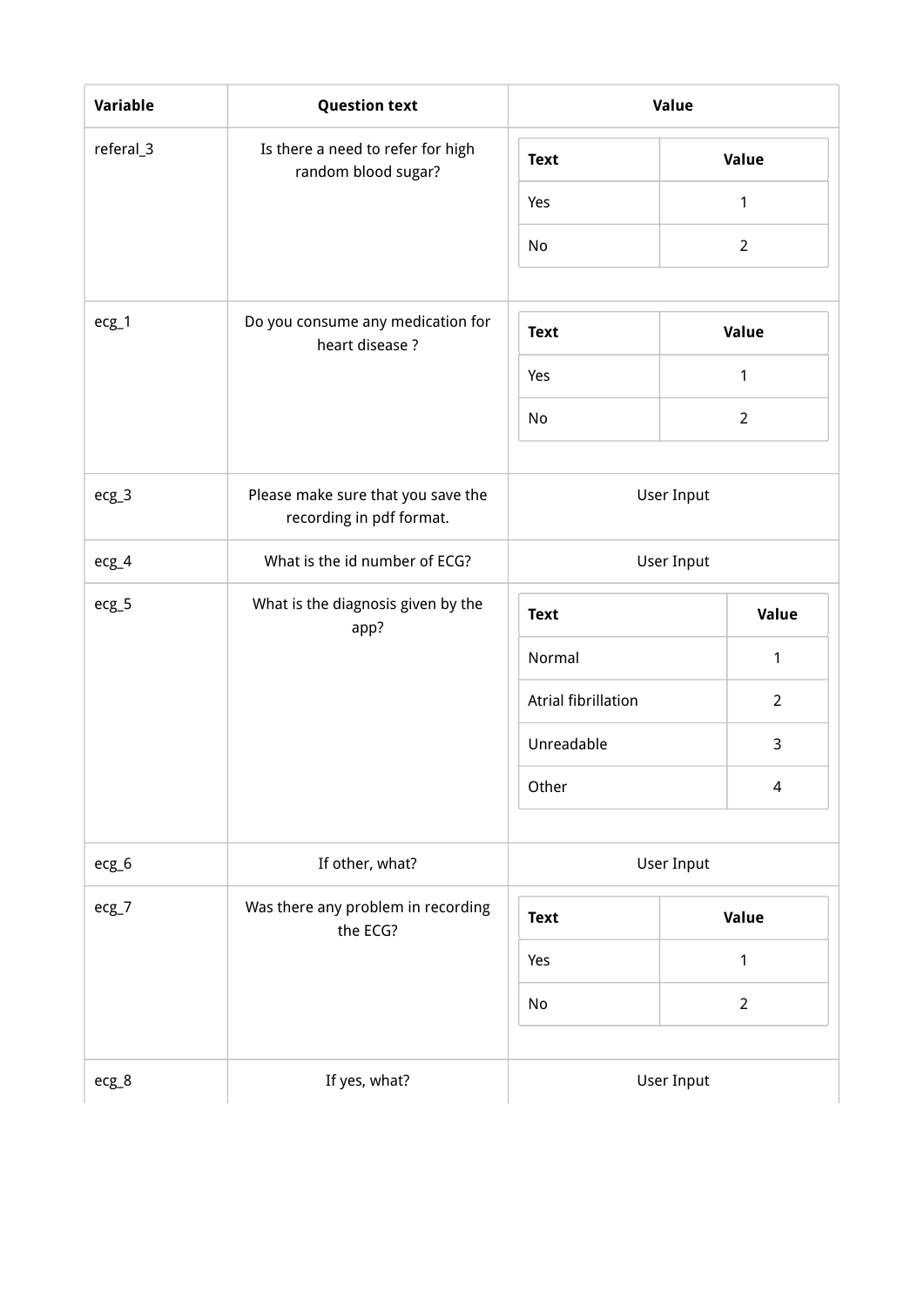| <b>Variable</b> | <b>Question text</b>                                              | Value               |                |
|-----------------|-------------------------------------------------------------------|---------------------|----------------|
| referal_4       | Is there a need to refer for abnormal<br>ECG recording?           | <b>Text</b>         | Value          |
|                 |                                                                   | Yes                 | 1              |
|                 |                                                                   | No                  | $\overline{2}$ |
| relative_2      | Do you prefer a signed consent form<br>or a video recording?      | <b>Text</b>         | Value          |
|                 |                                                                   | Signed consent form | 1              |
|                 |                                                                   | Video recording     | $\overline{2}$ |
| relative_4      | I consent to the following:                                       | User Input          |                |
| relative_5      | To be interviewed by the researcher                               | <b>Text</b>         | Value          |
|                 |                                                                   | Yes                 | 1              |
|                 |                                                                   | No                  | $\overline{2}$ |
| relative_6      | To allow the interview to be audio-                               | <b>Text</b>         | Value          |
|                 | taped and/or video-taped                                          | Yes                 | 1              |
|                 |                                                                   | No                  | $\overline{2}$ |
| relative_7      | I further understand that:                                        | User Input          |                |
| realtive_8      | My participation is voluntary and I<br>may withdraw from the data | <b>Text</b>         | Value          |
|                 | collection at any time without any                                | Yes                 | 1              |
|                 | penalty or disadvantage.                                          | No                  | $\overline{2}$ |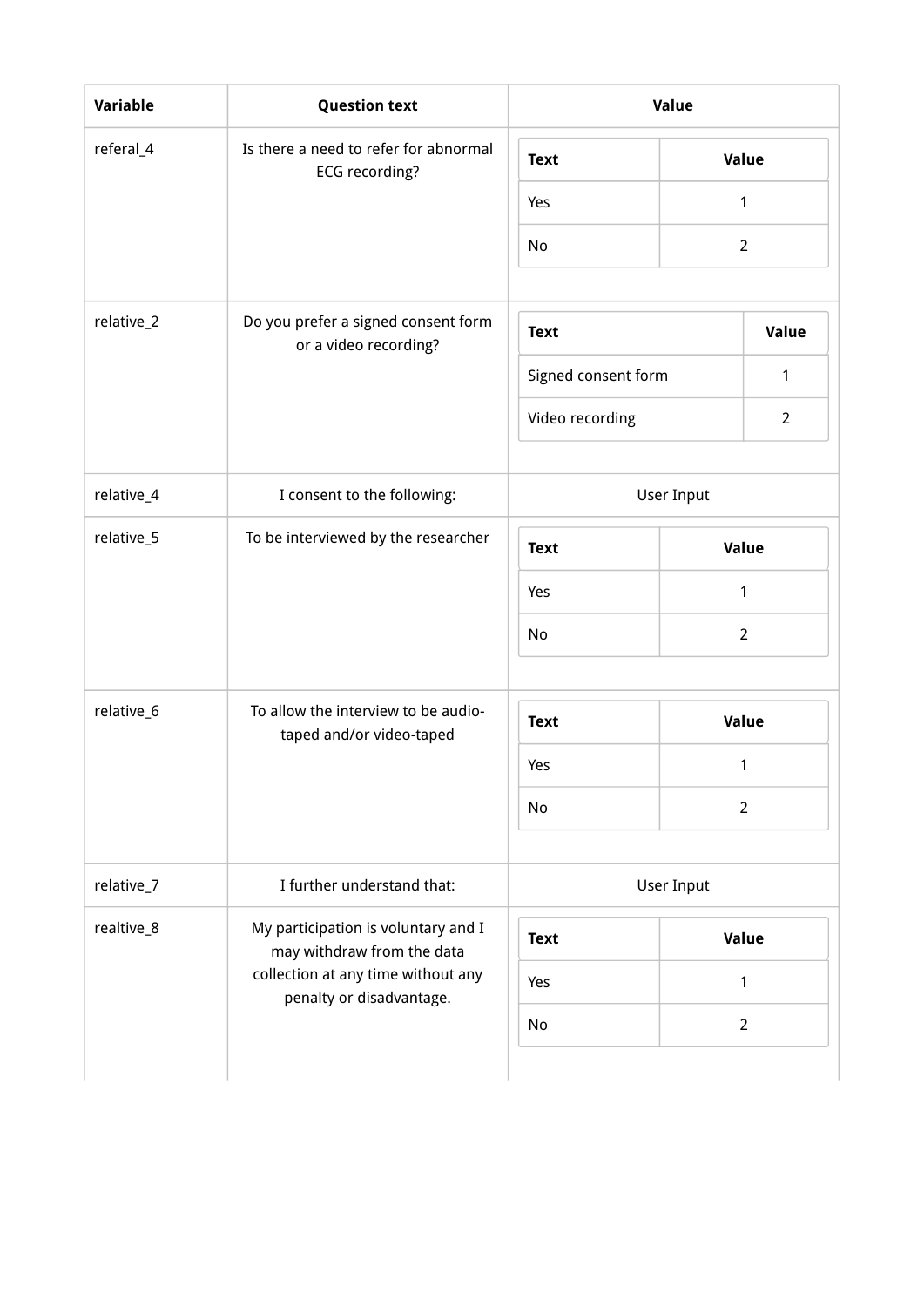| <b>Variable</b> | <b>Question text</b>                                                                                        |             | Value          |
|-----------------|-------------------------------------------------------------------------------------------------------------|-------------|----------------|
| relative_9      | I may withdraw from the study at any<br>future time. On my withdrawal, all my                               | <b>Text</b> | Value          |
|                 | identifying information on the<br>database will be destroyed, but my                                        | Yes         | $\mathbf{1}$   |
|                 | anonymised, non-identifying, data will<br>remain and may be used in future<br>research.                     | <b>No</b>   | $\overline{2}$ |
|                 |                                                                                                             |             |                |
| relative_10     | Any information I provide is<br>confidential. Without my express                                            | <b>Text</b> | Value          |
|                 | permission, no information arising<br>from the research that could lead to                                  | Yes         | 1              |
|                 | my identification will be disclosed in<br>any reports or publications, or to any                            | No          | $\overline{2}$ |
|                 | other party                                                                                                 |             |                |
| relative_12     | The data will be kept in secure<br>storage and only accessible to the<br>research team.                     | <b>Text</b> | Value          |
|                 |                                                                                                             | Yes         | $\mathbf{1}$   |
|                 |                                                                                                             | No          | $\overline{2}$ |
|                 |                                                                                                             |             |                |
| relative_13     | Data may be released for analysis to<br>other researchers after identifying<br>information has been removed | <b>Text</b> | Value          |
|                 |                                                                                                             | Yes         | $\mathbf{1}$   |
|                 |                                                                                                             | No          | 2              |
|                 |                                                                                                             |             |                |
| relative_15     | Have you ever observed that the<br>patient has some problem with the                                        | <b>Text</b> | <b>Value</b>   |
|                 | memory?                                                                                                     | Yes         | 1              |
|                 |                                                                                                             | No          | $\overline{2}$ |
| relative_16     | Has it been declining over the past                                                                         | <b>Text</b> | Value          |
|                 | one year?                                                                                                   | Yes         | 1              |
|                 |                                                                                                             |             |                |
|                 |                                                                                                             | No          | $\overline{2}$ |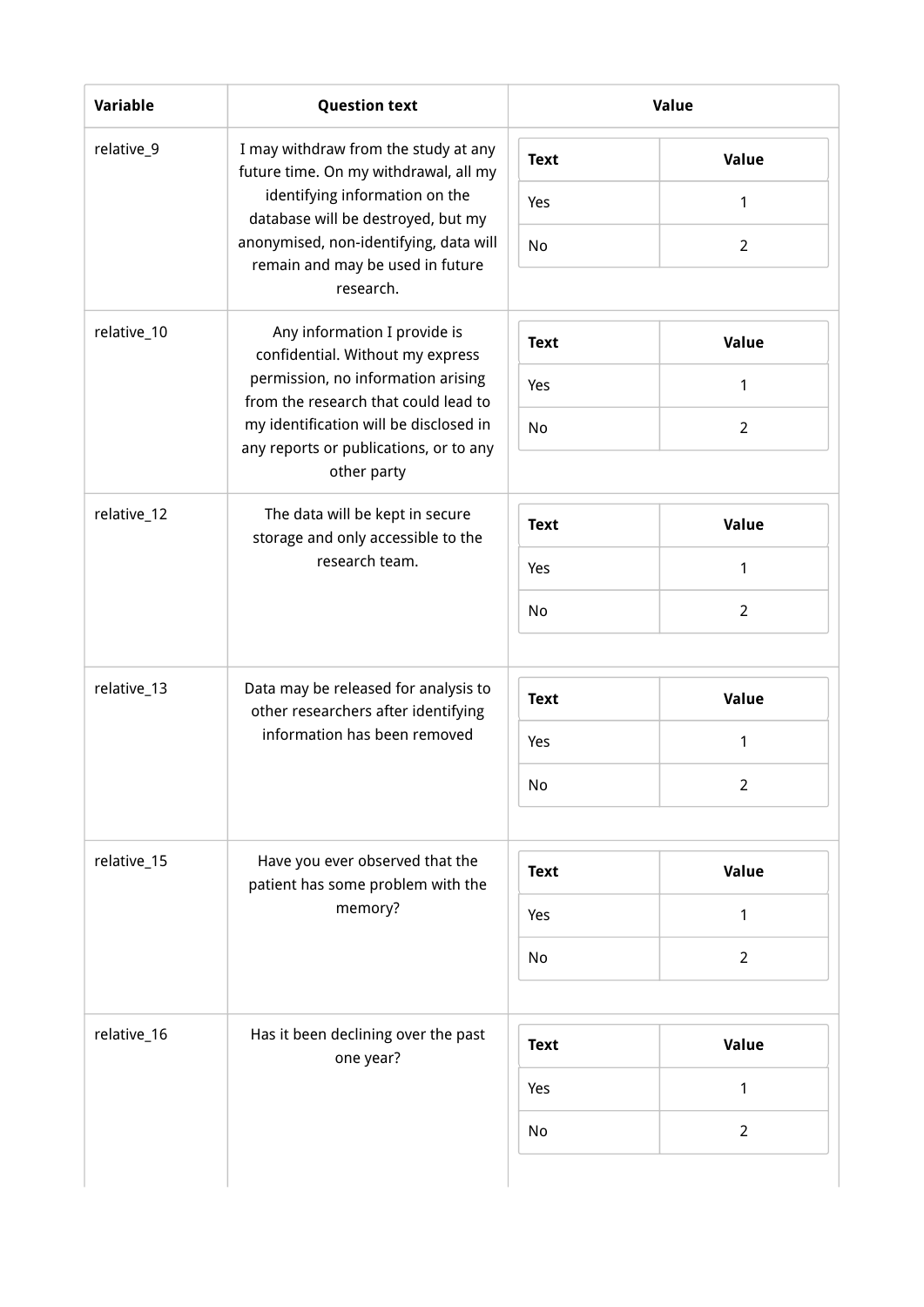| Variable   | <b>Question text</b>                                         | Value       |                |  |
|------------|--------------------------------------------------------------|-------------|----------------|--|
| referal_1b | Is there a need to refer for high Blood<br>pressure?         | User Input  |                |  |
| referal_2b | Is there a need to refer for impaired<br>cognitive function? | User Input  |                |  |
| referal_3b | Is there a need to refer for high<br>random blood sugar?     | User Input  |                |  |
| referal_4b | Is there a need to refer for abnormal<br>ECG recording?      | User Input  |                |  |
| summary_2  | Please make sure that you have :                             |             | User Input     |  |
| summary_3  | Completed the questionnaire                                  | <b>Text</b> | Value          |  |
|            |                                                              | Yes         | 1              |  |
|            |                                                              | No          | $\overline{2}$ |  |
| summary_4  | Collected the dried blood sample                             | <b>Text</b> | Value          |  |
|            |                                                              | Yes         | 1              |  |
|            |                                                              | No          | $\overline{2}$ |  |
|            |                                                              |             |                |  |
| summary_5  | Scanned the barcode of the DBS card                          | <b>Text</b> | Value          |  |
|            |                                                              | Yes         | 1              |  |
|            |                                                              | No          | $\overline{2}$ |  |
| summary_6  | Recorded and saved the ECG                                   | <b>Text</b> | Value          |  |
|            |                                                              | Yes         | $\mathbf{1}$   |  |
|            |                                                              | No          | $\overline{2}$ |  |